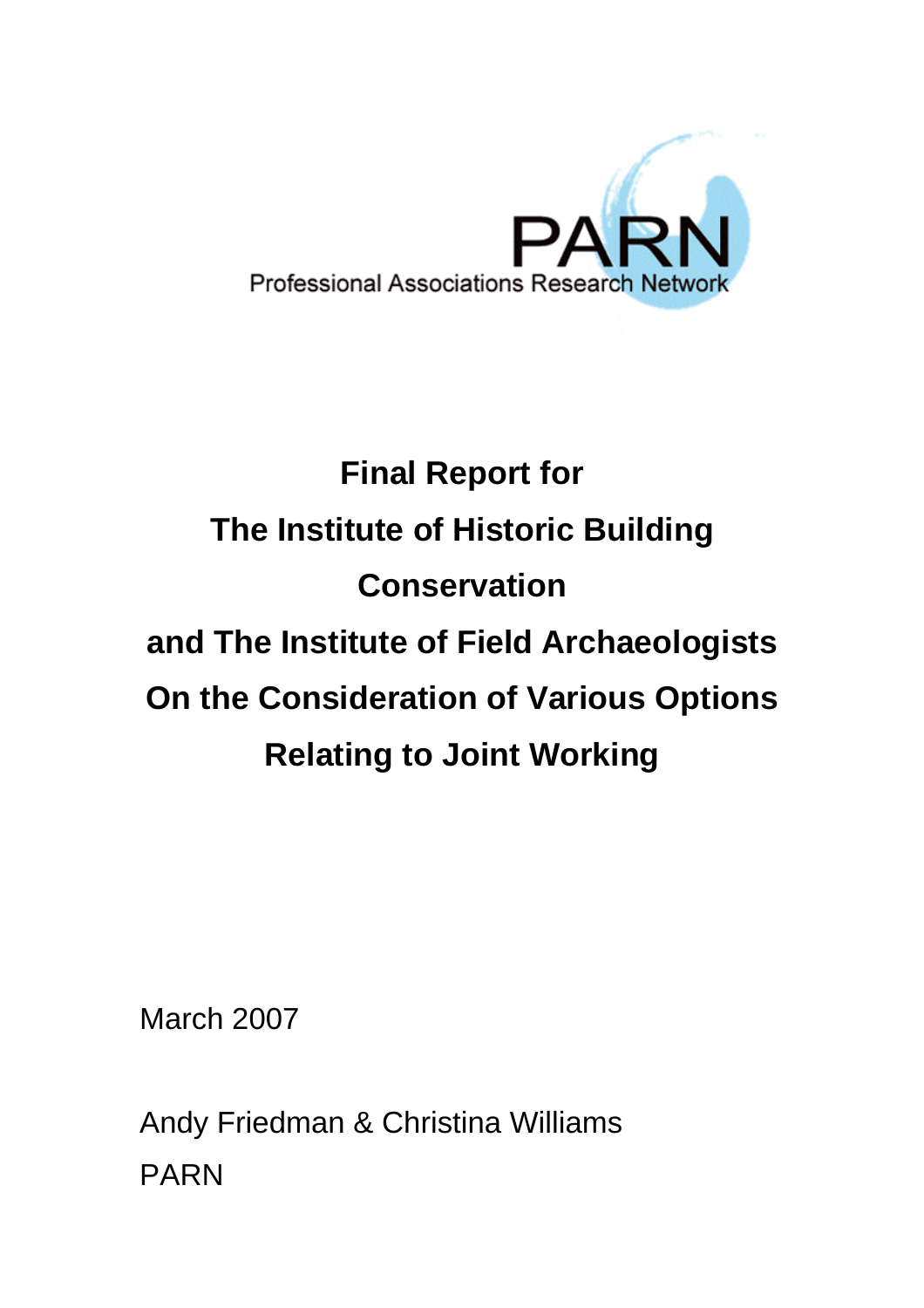|  |                                                |                                                                          | Page |  |  |
|--|------------------------------------------------|--------------------------------------------------------------------------|------|--|--|
|  |                                                | <b>Executive Summary</b>                                                 | 1    |  |  |
|  | 1. Introduction and Background to the Research |                                                                          |      |  |  |
|  | 1.1                                            | The Historic Environment Sector                                          | 3    |  |  |
|  | 1.2                                            | Drivers for Considering Joint Working Options                            | 4    |  |  |
|  | 1.3                                            | <b>PARN's Involvement</b>                                                | 5    |  |  |
|  |                                                | 2. The Research Process                                                  | 7    |  |  |
|  | 3. Comparison of the Two Institutes            |                                                                          |      |  |  |
|  | 3.1                                            | History                                                                  | 8    |  |  |
|  | 3.2                                            | Mission/Objectives/Strategy                                              | 8    |  |  |
|  | 3.3                                            | Governance                                                               | 10   |  |  |
|  | 3.4                                            | Staffing                                                                 | 11   |  |  |
|  | 3.5                                            | <b>Structure</b>                                                         | 12   |  |  |
|  | 3.6                                            | Membership                                                               | 13   |  |  |
|  | 3.7                                            | <b>Services</b>                                                          | 14   |  |  |
|  | 3.8                                            | <b>CPD</b>                                                               | 15   |  |  |
|  | 3.9                                            | <b>Ethics &amp; Standards</b>                                            | 15   |  |  |
|  | 3.10                                           | Finance                                                                  | 16   |  |  |
|  | 3.11                                           | <b>External Relations</b>                                                | 16   |  |  |
|  | 4. Reflection on the Interviews                |                                                                          |      |  |  |
|  | 4.1                                            | Divergence of opinion                                                    | 18   |  |  |
|  | 4.2                                            | Fundamental Differences in the Conception of the Historic<br>Environment |      |  |  |
|  | 4.3                                            | Relationships with Local Government                                      | 20   |  |  |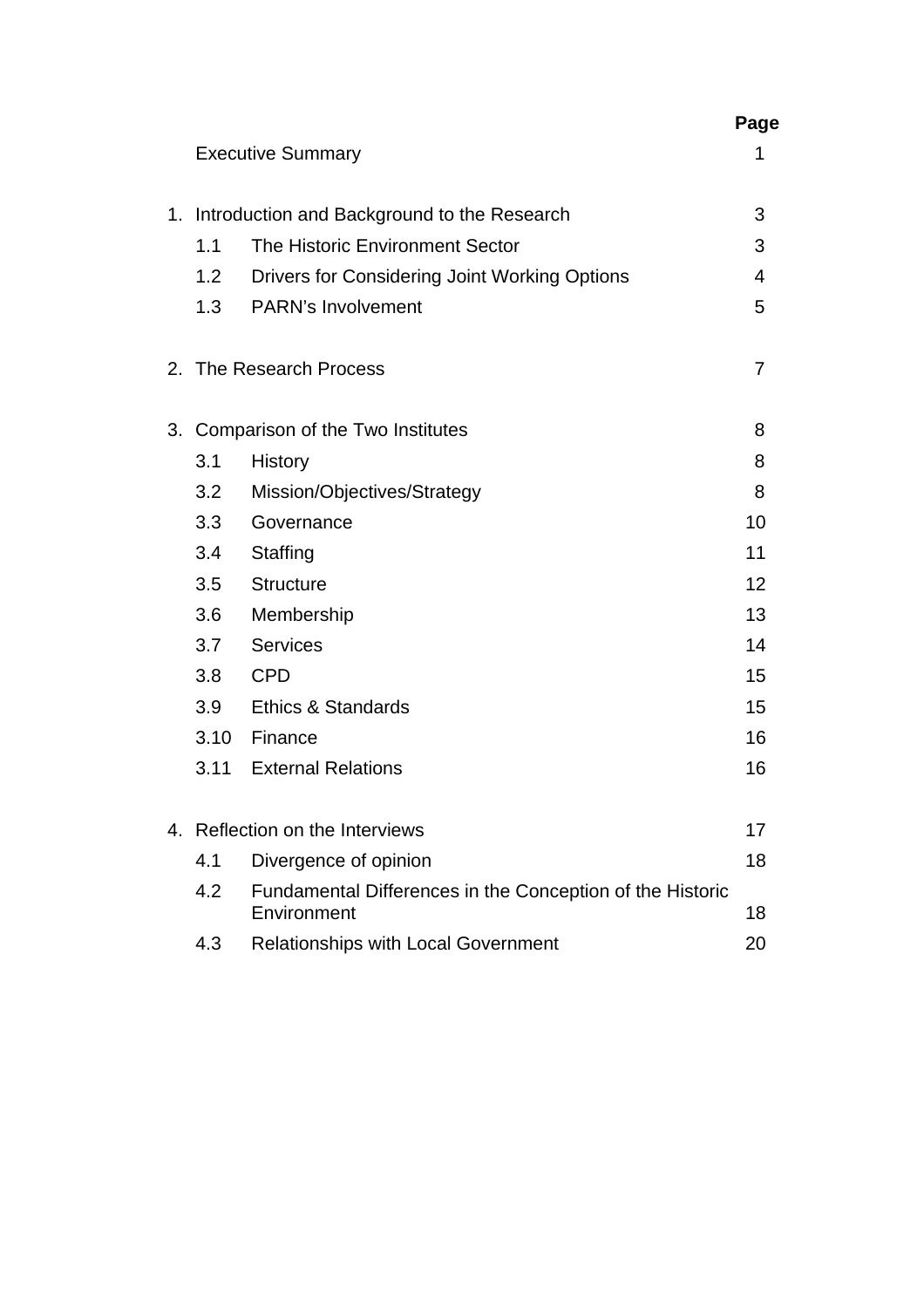|  | 5. Consideration of the Four Options:   |  |                                                                                            |    |  |  |  |
|--|-----------------------------------------|--|--------------------------------------------------------------------------------------------|----|--|--|--|
|  | 5.1                                     |  | <b>Full Merger</b>                                                                         | 21 |  |  |  |
|  |                                         |  | 5.1.1 Positive Comments from the Interviews                                                | 22 |  |  |  |
|  |                                         |  | 5.1.2 Negative Comments from the Interviews                                                | 23 |  |  |  |
|  |                                         |  | 5.1.3 Advice from the Literature on Mergers                                                | 24 |  |  |  |
|  |                                         |  | 5.1.4 PARN Members' Enquiry on Mergers                                                     |    |  |  |  |
|  |                                         |  | 5.1.5 ICON Case Study                                                                      | 28 |  |  |  |
|  | 5.2                                     |  | Federation                                                                                 | 29 |  |  |  |
|  |                                         |  | 5.2.1 Positive Comments from the Interviews                                                | 30 |  |  |  |
|  |                                         |  | 5.2.2 Negative Comments from the Interviews                                                | 30 |  |  |  |
|  | 5.3                                     |  | Joint Service Provision Venture: e.g. Accreditation body                                   |    |  |  |  |
|  | 5.3.1                                   |  | <b>The Current Situation</b>                                                               | 33 |  |  |  |
|  |                                         |  | 5.3.2 Positive Comments from the Interviews<br>5.3.3 Negative Comments from the Interviews |    |  |  |  |
|  |                                         |  |                                                                                            |    |  |  |  |
|  |                                         |  | 5.3.4 PARN Members' Enquiry on Accreditation                                               | 36 |  |  |  |
|  | Do Nothing<br>5.4                       |  |                                                                                            |    |  |  |  |
|  |                                         |  | 5.4.1 Positive Comments from the Interviews                                                | 40 |  |  |  |
|  |                                         |  | 5.4.2 Negative Comments from the Interviews                                                | 40 |  |  |  |
|  | 6. Final Stage                          |  |                                                                                            |    |  |  |  |
|  | 6.1                                     |  | <b>Questions to Consider</b>                                                               | 41 |  |  |  |
|  | 6.2                                     |  | <b>Review Stage</b>                                                                        | 42 |  |  |  |
|  | 6.3                                     |  | <b>Round Table Discussion</b>                                                              | 43 |  |  |  |
|  |                                         |  | 7. Recommendations                                                                         | 44 |  |  |  |
|  | 8. PARN Comments on Accreditation<br>47 |  |                                                                                            |    |  |  |  |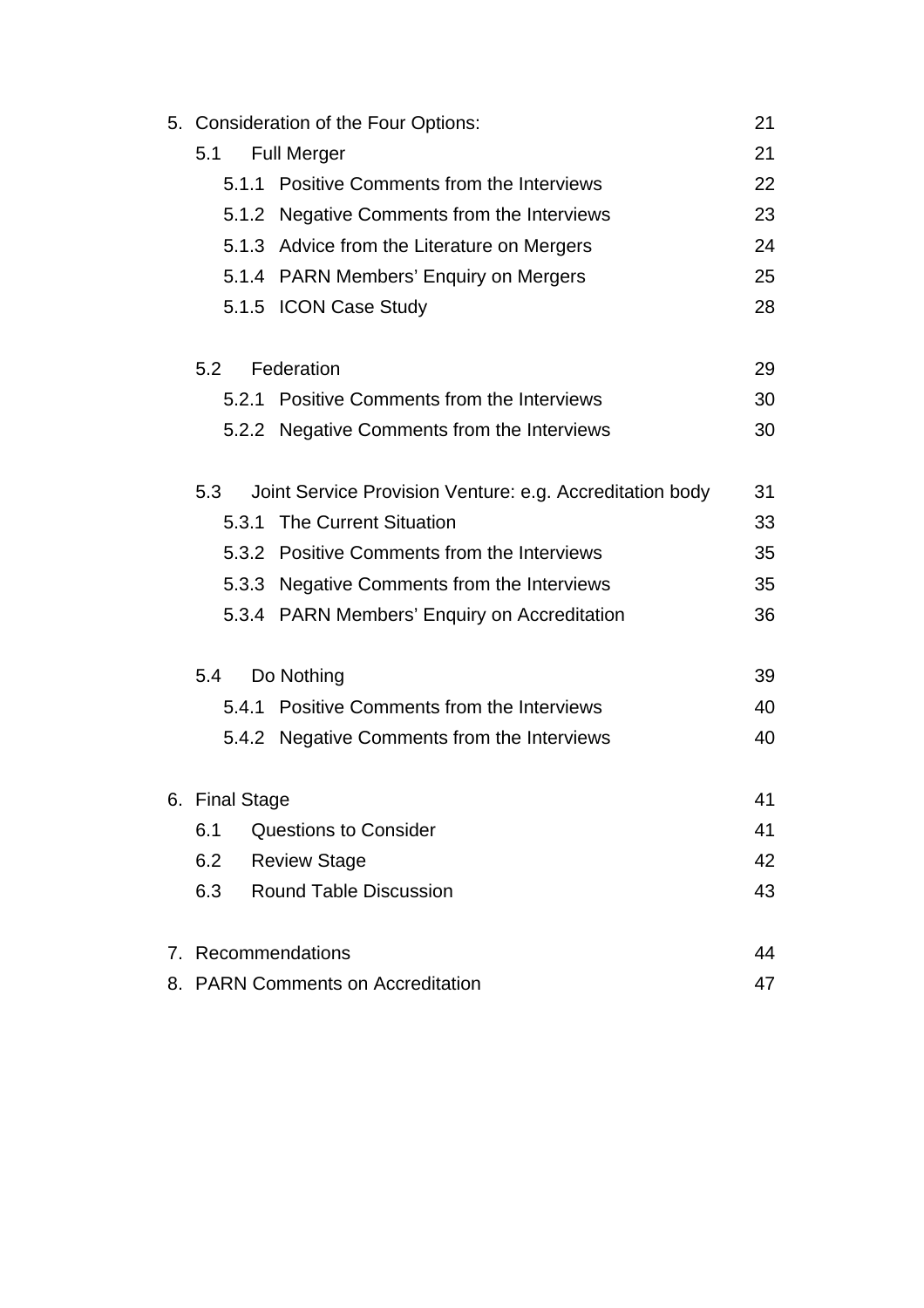## **Executive Summary**

This report concludes the work that PARN has completed on the consideration of various options relating to the joint working of the Institute of Historic Building Conservationists and the Institute of Field Archaeologists.

The research process was as follows:

- 1. Stage One (April-August 2006):
	- ∗ Interviews with key personnel;
	- ∗ Interviews with 11 stakeholders;
	- ∗ Analysis of PARN data on accreditation and mergers;
	- ∗ Submission of interim report for consideration.
- 2. Review Stage (August 2006-February 2007)
- 3. Stage Two (February-March 2007)
	- ∗ Round table discussion including members of the respective governing bodies and paid staff;
	- ∗ Submission of final report incorporating the interim report.

Interviews during Stage One were structured around 4 options:

- 1. Full merger;
- 2. A federation model;
- 3. A joint service provision model (e.g. for accreditation);
- 4. Do nothing.

Stakeholder interviewees expressed the following preferences among the four options:

- ∗ 5 of the 11 chose the full merger (3 of which were from an archaeology position);
- ∗ 2 preferred the Federation model;
- ∗ 2 suggested a merger involving bodies other than just IHBC and IFA (both of these came from a conservation position);
- ∗ 2 did not have, or were not able to express, a preference;

Nobody expressed a preference for the 'do nothing' option.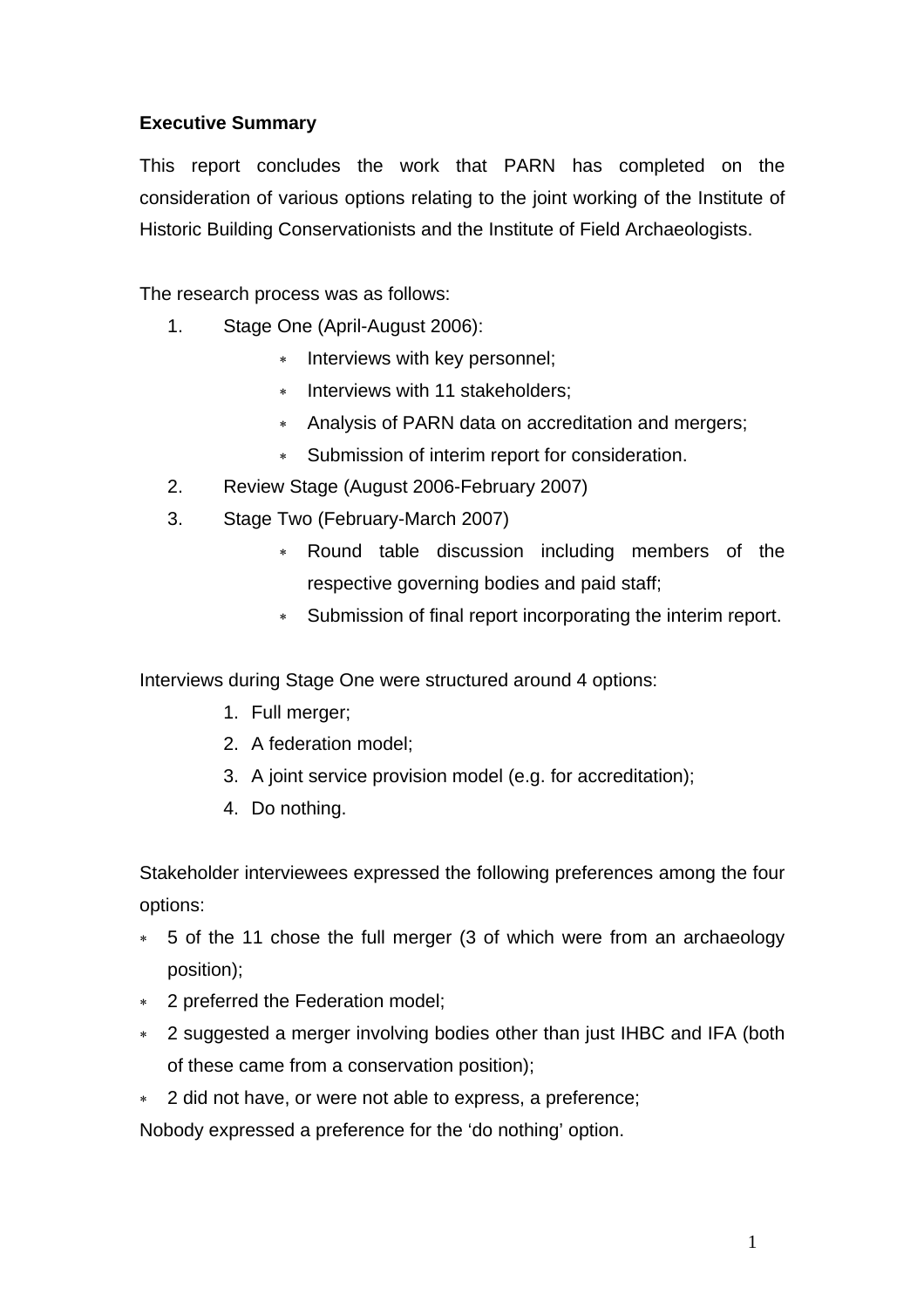It was clear during the interviews with key personnel and following the round table discussion of Stage Two that none of the four options were appropriate for IHBC and IFA at this time. While there was virtually total support for the merger among IFA volunteers and staff, there was considerable opposition to the idea among IHBC volunteers and staff, at least for the idea in the short term.

Our conclusions are that:

- *1. These two institutes are not yet ready to merge for a number of reasons that are discussed in sections of this report.*
- 2. *They would benefit from establishing a joint committee (a new 5th option) to discuss and deal with issues of joint concern.* This committee could fulfil a range of purposes, including:
	- ∗ Provide a joint voice to government;
	- ∗ Produce joint responses to proposed legislation;
	- ∗ Aid each institute's understanding of the other;
	- ∗ Promote joint working and further partnerships.
- *3. IHBC and IFA should consult with their respective memberships before considering more structured joint working.*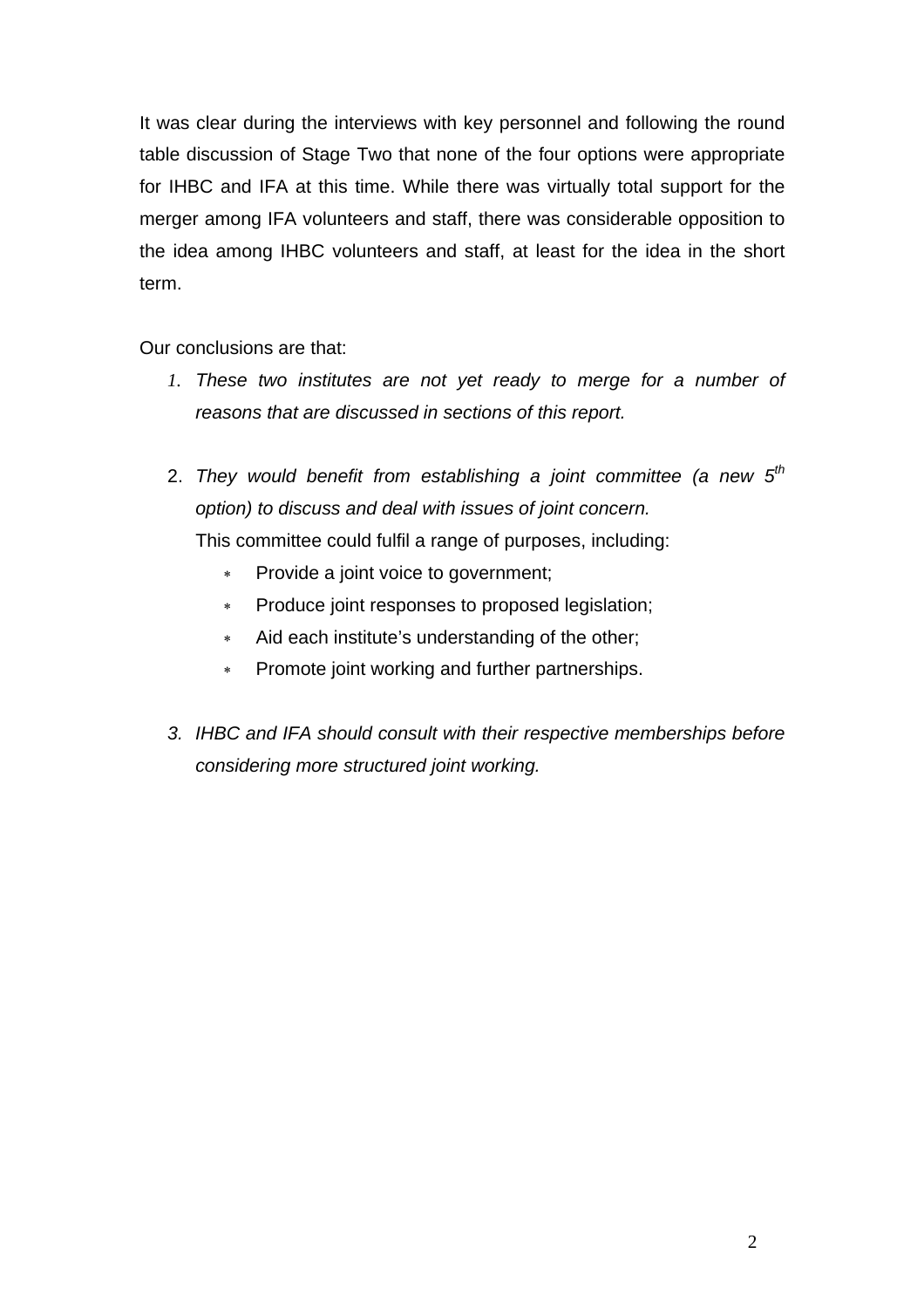## **1 Introduction and Background to the Research**

## **1.1 The Historic Environment Sector**

The historic environment sector is perceived to be fragmented and under threat from legislation and a lack of resources. As well as the Institute of Historic Building Conservation (IHBC), the field of conservation contains other groups such as the Institute of Conservation (another professional body), and groups based on specialisms as wide ranging as the British Association of Paper Historians and the British Horological Institute. IHBC members can be architects or planners as well as conservation professionals and often belong to an appropriate professional body as well as IHBC. Archaeology tends to divide itself up into interest groups based on period or specialism. Many archaeological groups exist alongside the Institute of Field Archaeologists (IFA) including:

- ∗ The Council of British Archaeology (CBA);
- ∗ The Society of Antiquaries of London;
- ∗ The Association of Local Government Archaeological Officers (ALGAO);
- ∗ The Conference of Archaeological Unit Managers (CAUM);
- ∗ The Society of Museums Archaeologists;
- The Subject Committee for Archaeology (SCFA);
- The Standing Committee for Archaeologists in Continuing Education (SCACE);
- ∗ RESCUE.

There are also two forums for archaeology, the Archaeology Training Forum which is sometimes seen as a subsidiary of IFA and deals with aspects of higher education and vocational training, and the Archaeology Forum which is a lobbying group and has IHBC involvement. These have come together to attempt to address the fragmentation and to build capacity in the sector.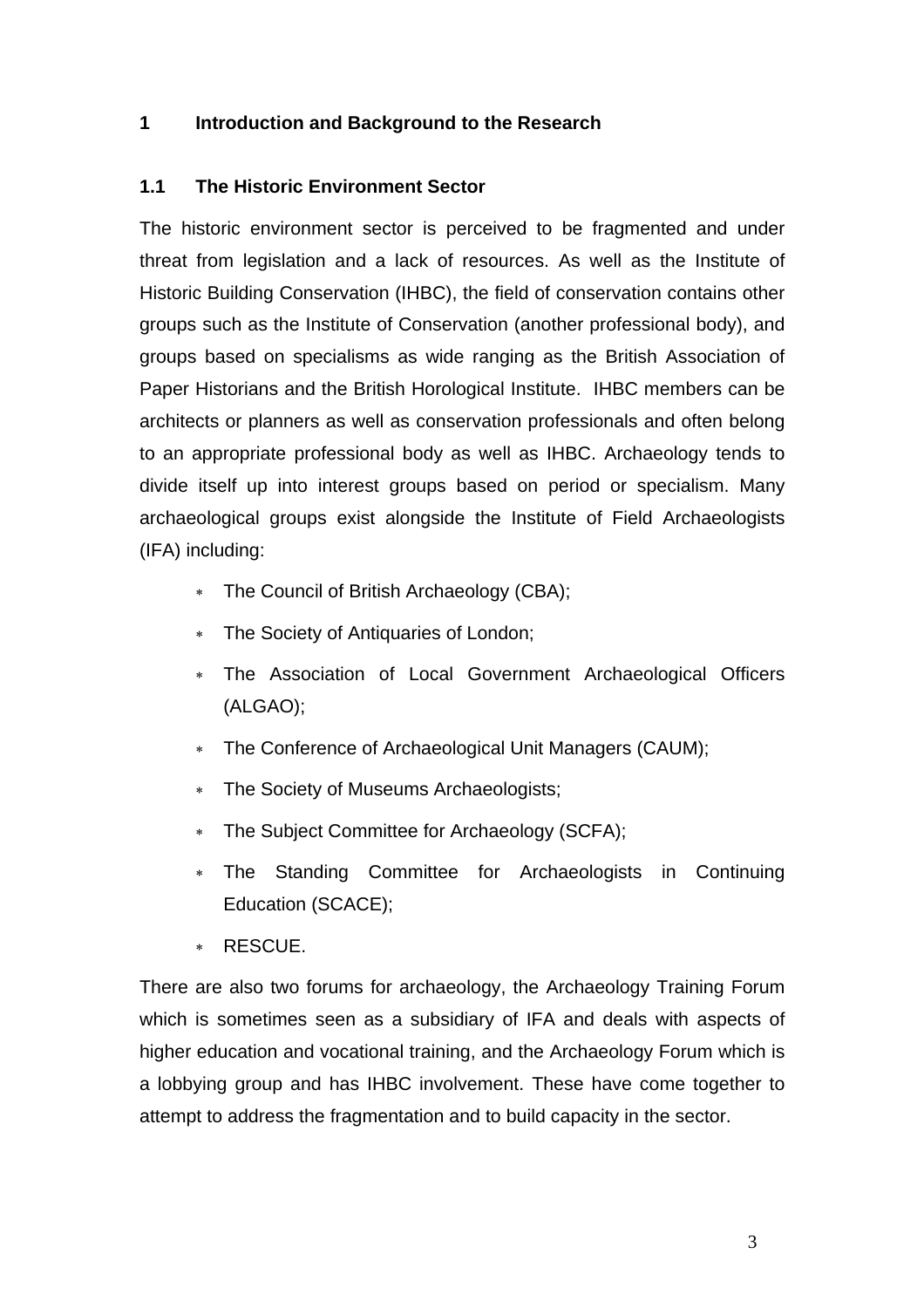Many of these bodies are voluntarily run with no professional staff so they work at a different speed to the professional Institutes. Some are felt to be less trustworthy in terms of ability to speak on behalf of the sector with regard to appropriate standards and approaches. Some are defensive of their territory.

It is generally understood that this fragmentation, is negative and unsustainable, and that there has been a coming together of archaeologists and conservation professionals. A vision of a united historic environment is one of the drivers beneath the suggestion that IHBC and IFA should work more closely together.

## **1.2 Drivers for Considering Joint Working Options**

IHBC and IFA are currently in a position where they feel that various parties and situations are encouraging them towards closer working. A full merger of the two institutes has been suggested. Some of the conditions which have led to this position are:

- 1. In England The Heritage Protection Review was begun by the Department for Culture, Media and Sport in 2003. This led to the Government's decision statement on the future of the statutory protections for heritage assets, which proposed changes to the current planning system including a unified register of historic assets, bringing together the separate regimes of listing, scheduling and registering sites and buildings of historic interest. At the time of writing, the White Paper had just been published. This has contributed to the view that the Historic Environment needs a joined up approach to its study and protection, and that a separation of archaeology and conservation is increasingly unsustainable;
- 2. There is a feeling that English Heritage, in line with this view, favours a merger of the two institutes;
- 3. English Heritage, Historic Scotland, CADW and DoE (Northern Ireland) are increasingly moving away from a distinction between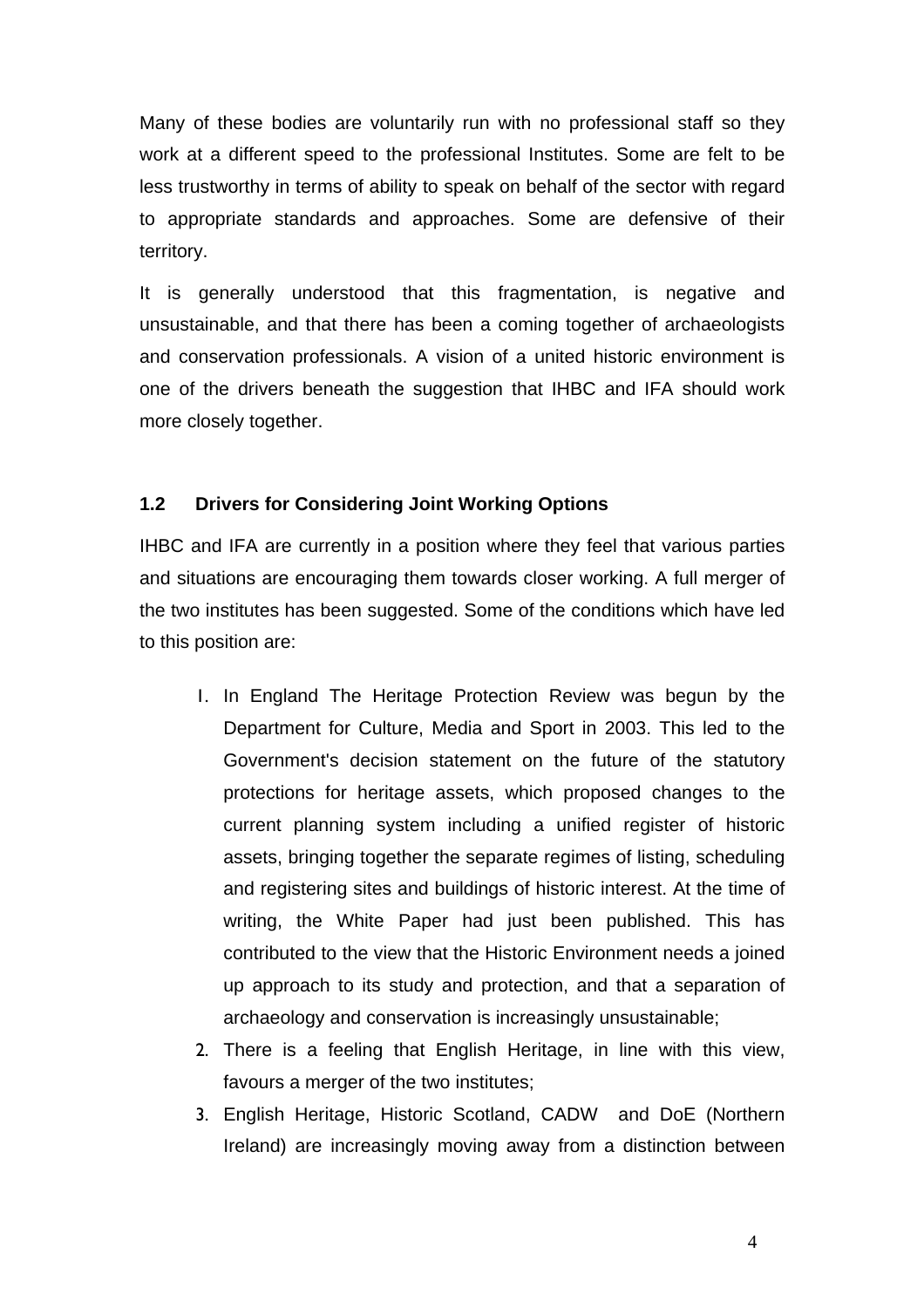archaeology and conservation, both structurally and in their approaches;

- 4. The report of the All Party Archaeological Group recommends a merger;
- 5. IHBC and IFA recognise that to secure efficient delivery of charitable objectives and services they must address issues of scale, capacity, policy and legislative changes within their forward planning strategies. In particular it is felt that both IHBC and IFA could benefit in terms of advocacy, efficiency and financial security from working more closely together.

## **1.3 PARN's Involvement**

To survey the spectrum of options available to each institute, IFA and IHBC consider it prudent to consider the strategic impacts of a range of options for enhanced partnership, ranging from continuing the status quo to full merger, and the implications of such strategies on their wider corporate and charitable operations and aspirations.

PARN was enlisted by the two Institutes, funded through English Heritage, to talk to key people at both Institutes and a range of stakeholders in the sector about their preferences, hopes and concerns in relation to various options of convergence. The four options that emerged, and which were discussed with all parties are as follows:

- 1. Full Merger;
- 2. Federation Model a model where the two organisations would remain separate but create an umbrella structure, jointly funded and governed by its own steering group, through which to project a joint historic environment voice and run joint initiatives;
- 3. Joint Service Provision Venture this option considered the two institutes setting up a new, separate body through which to provide joint services. The example that was used to generate discussion in the interviews was that of setting up an accreditation body – a model where a new, separate, body (perhaps 'The Society for the Historic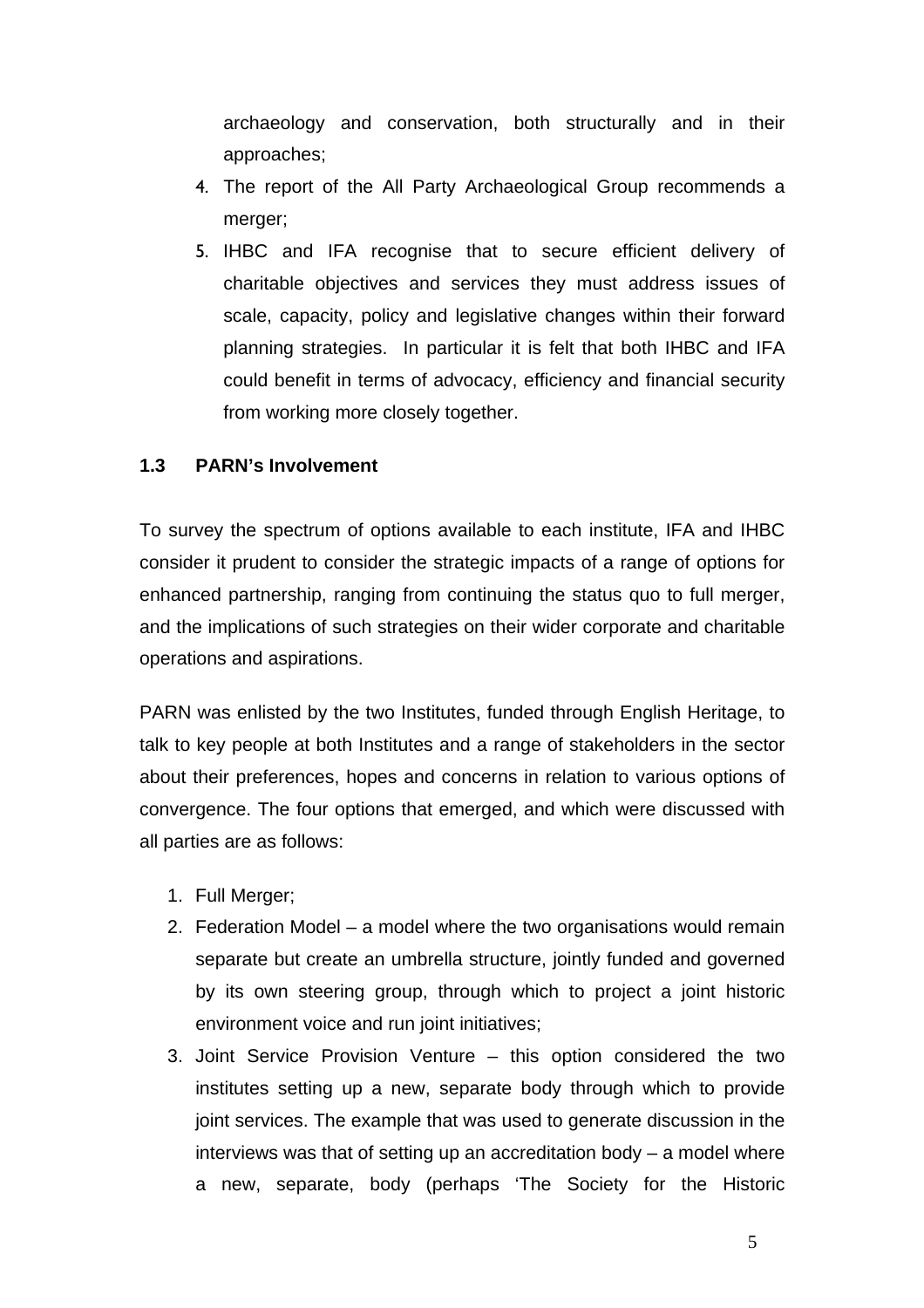Environment') is created to focus primarily on developing and running an accreditation scheme for the historic environment, with an ultimate goal of achieving Chartered status. PARN felt from the discussions it had with the stakeholders that accreditation was a key issue for the sector, and while their comments are focused on the idea of an accreditation body, they also give insight into responses to a separate body for joint service provision. Other joint ventures might include shared publications or events, or standards body;

4. Do nothing – that is, do nothing structural but continue to develop the relationship between the two Institutes.

This report outlines the issues as PARN sees them, and aims to provide a picture of the range of views on this subject across the historic environment sector. We have also used our unique position as a cross-professional network for professional associations to inform and add detail to some of the issues discussed below. PARN is keen that the two institutes have ownership of the discussion process and aimed to support considerations of the best way forward through input into, and guidance during, the round table discussion in Stage Two of the research (see 7.3). This report offers a view of the situation at the time that the research was carried out, and the hopes and fears expressed by both institutes and a selection of stakeholders with regard to various levels of joint working. It also offers extra benchmarking information in the shape of a case study from a merged professional body along with analysis of a benchmarking exercise which elicited experience of mergers from across the professional body sector. This report also provides a summary of responses to a benchmarking exercise which focused on professional associations' experiences of accreditation schemes (see Section 2 for details of the research process). This cross-professional information shapes PARN's understanding and knowledge of professional bodies, and has informed our contribution to the research activities. Section 6 focuses on the final stage of the research, including the round table discussion, and PARN makes recommendations on ways forward for the institutes in Section 7. Section 8 makes observations on the role and mechanisms of accreditation.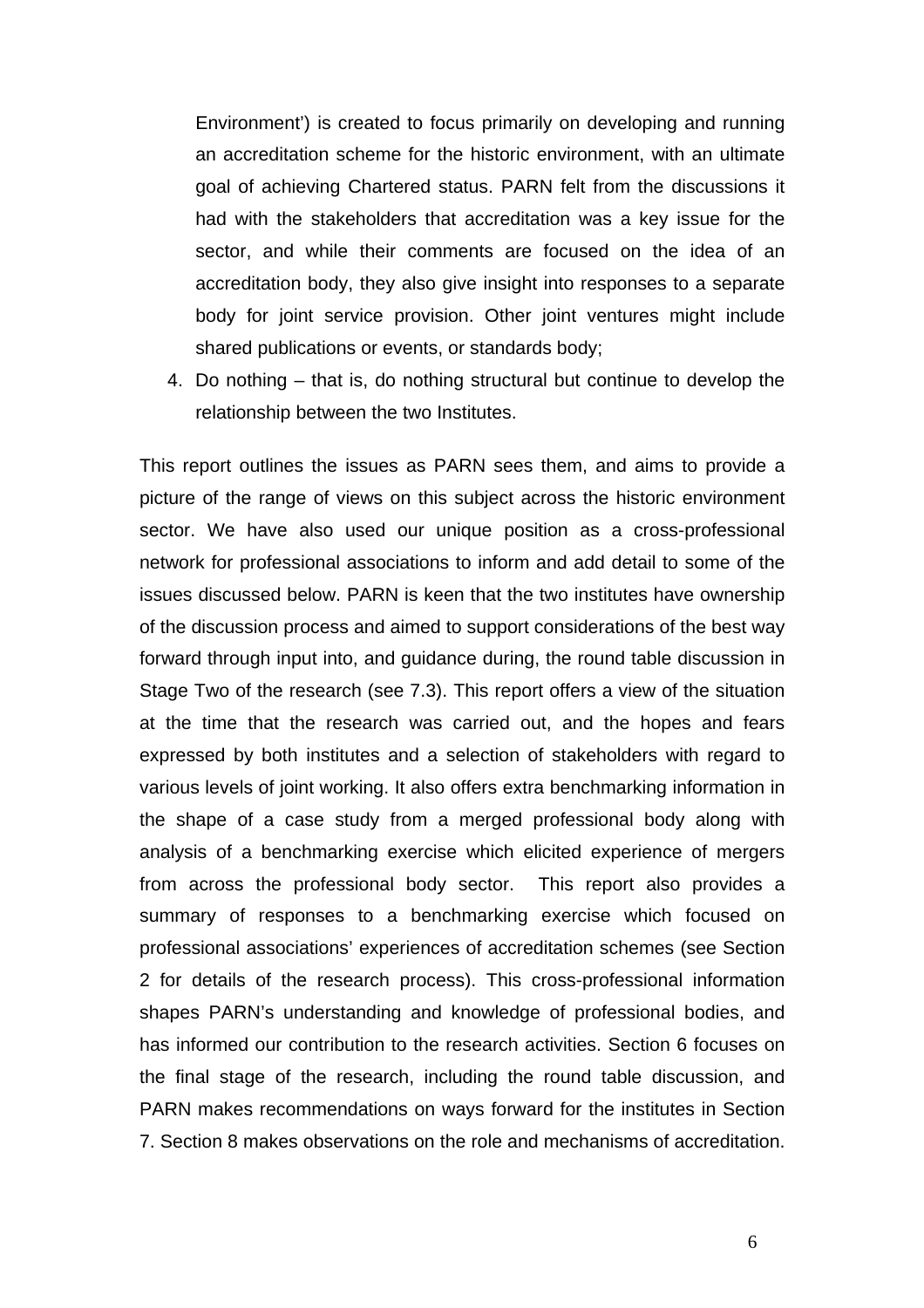## **2 The Research Process**

The research process involves:

- a. Stage One: a primary stage of scoping of the key issues;
- b. Review Stage;
- c. Stage Two: a round table discussion with both Institutes, and a final report and presentation.

Stage 1 included:

- a) A period of desk research in order to compile a comprehensive picture of both IFA and IHBC via their web sites, their responses to the new PARN Professionalisation Survey, and materials provided by the Institutes. This has enabled a comparison of the two organisations in terms of structure, governance, members, services, progress with/discussions on accreditation etc.;
- b) A set of in depth individual interviews with Peter Hinton plus the Chair at IFA and with Sean O'Reilly plus the Chair and other IHBC Officers to investigate the perceived pros and cons of the four options described in 1, taking into account concerns, points of conflict and potential solutions;
- c) A telephone survey of 11 other stakeholders as selected by IFA and IHBC to investigate their concerns and issues with regard to the range of options. A list of those we have spoken to is detailed in Section 4;
- d) Further analysis of a previous PARN Members' Enquiry<sub>1</sub> on the subject of mergers;
- e) Circulation of a new PARN Member's Enquiry to PARN membership on the subject of accreditation.

 $\overline{a}$ <sup>1</sup> PARN Members' Enquiries are queries posed by individual PARN members and distributed to all PARN members as a method of benchmarking on a range of topics relevant to professional associations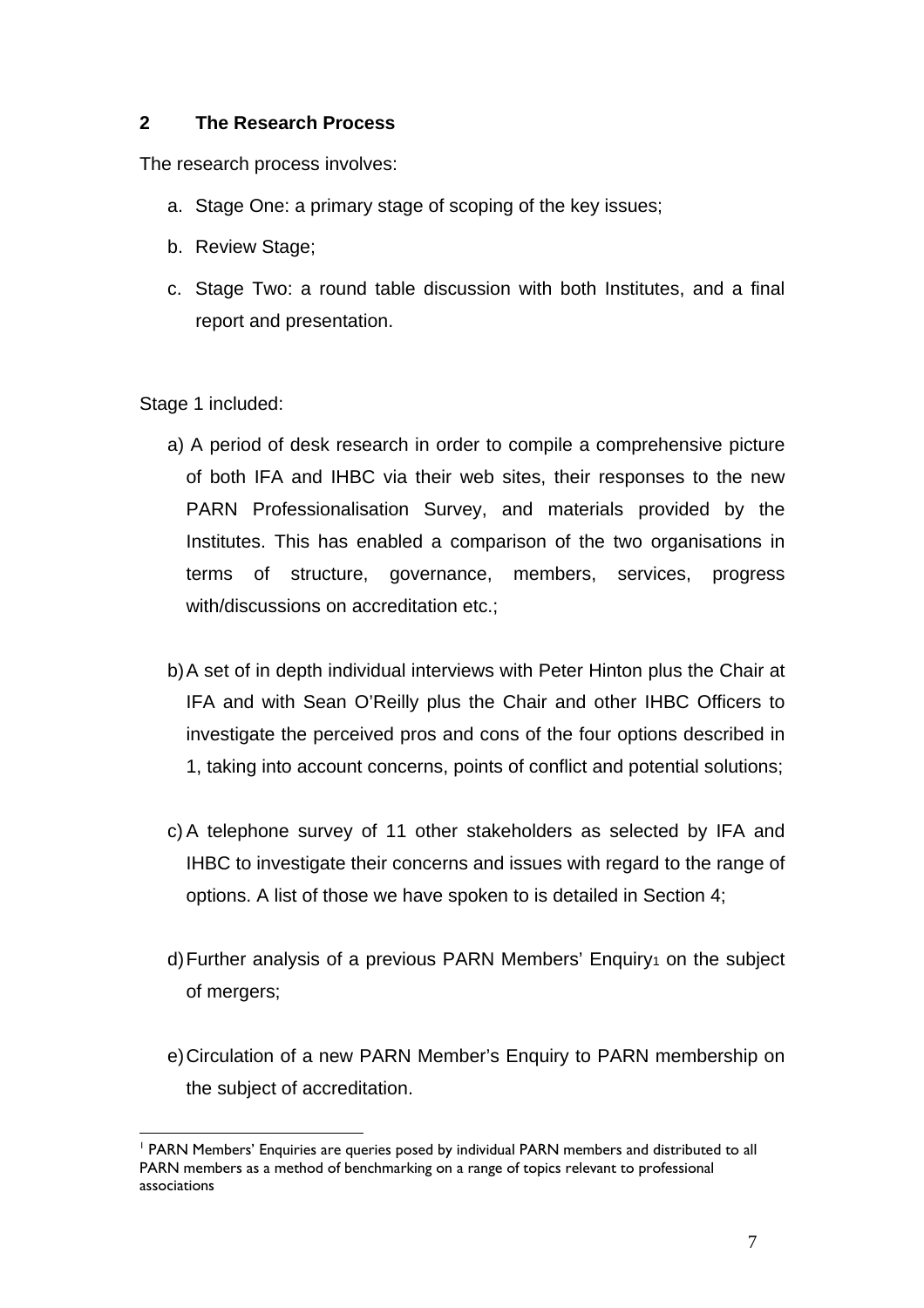## **3. Comparison of the Two Institutes**

The following information on the history, mission and strategy, governance, staffing, structure, membership, services, CPD, ethics and standards, finance and external relations of the two organisations was collated from the institutes' websites, the materials they provided to PARN for information and the responses they gave to PARN's recent survey entitled 'The Professionalisation of Professional Associations 2006'. This survey was sent to over 300 professional bodies in the UK and asked questions about governance, operations, membership, CPD, ethics and standards, and external relations.

#### **3.1 History**

IHBC describes itself as 'the professional institute which represents conservation professionals in the public and private sectors in the United Kingdom and Ireland'. It has its roots in the Association for Conservation Officers (ACO), the body for Local Authority Conservation Officers. In 1997 it became an Institute.

IFA was created in 1982, following from the Association for the Promotion of an Institute of Field Archaeologists (APIFA), which was launched in 1979 to canvass opinion on the form the Institute would take. Its website says it is 'the professional organisation for archaeologists in the United Kingdom'.

Neither organisation has a Royal Charter, and only IHBC has Charitable Status.

## **3.2 Mission/Objectives/Strategy**

IHBC's mission, as stated on its website, is 'to establish the highest standards of conservation practice to support the effective protection and enhancement of the historic environment'.

IFA's mission statement: 'The IFA exists to advance the practice of archaeology and allied disciplines by promoting professional standards and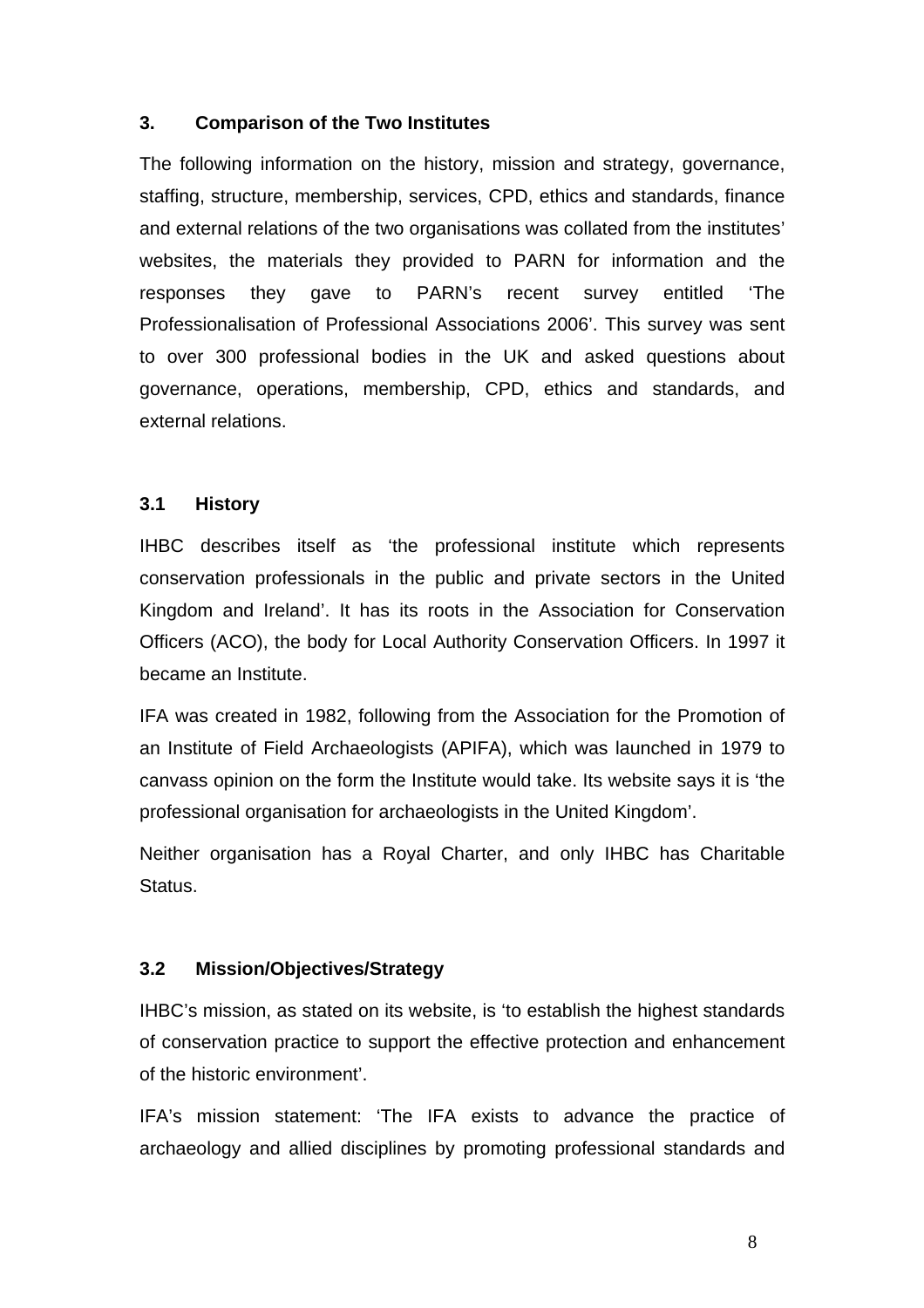ethics for conserving, managing, understanding and promoting enjoyment of heritage'.

To compare, both missions express a commitment to standards of practice. IHBC is concerned with protection and enhancement, while IFA mentions conservation, management, understanding and promotion of enjoyment. IHBC talk about the historic environment where IFA refer to heritage, though the distinction is not relevant in this context.

IHBC's objectives are to promote for the benefit of the public:

- The conservation and enhancement of the historic environment in the UK;
- ∗ The highest standard of professional skills in the field;
- ∗ The education and training of professionals and specialists responsible for such work.

IFA's objectives are to:

- ∗ Influence and inform actively through consultation with the legislature, public bodies and others, on matters relating to archaeology;
- ∗ Promote an active professional organisation, involving and offering appropriate services to its membership;
- ∗ Develop proper professional guidelines and standards for the execution of archaeological work, and to establish these guidelines and standards by promoting membership of the Institute to all those practising field archaeology;
- Promote the training of archaeologists in cooperation with other bodies and to encourage and monitor the provision of archaeological courses in education;
- ∗ Facilitate the exchange of information and ideas about archaeological practice and to communicate these to the profession and more widely.

Again, to compare, both institutes state a concern with professional standards and training to practice. IFA refers to informing and influencing outside of the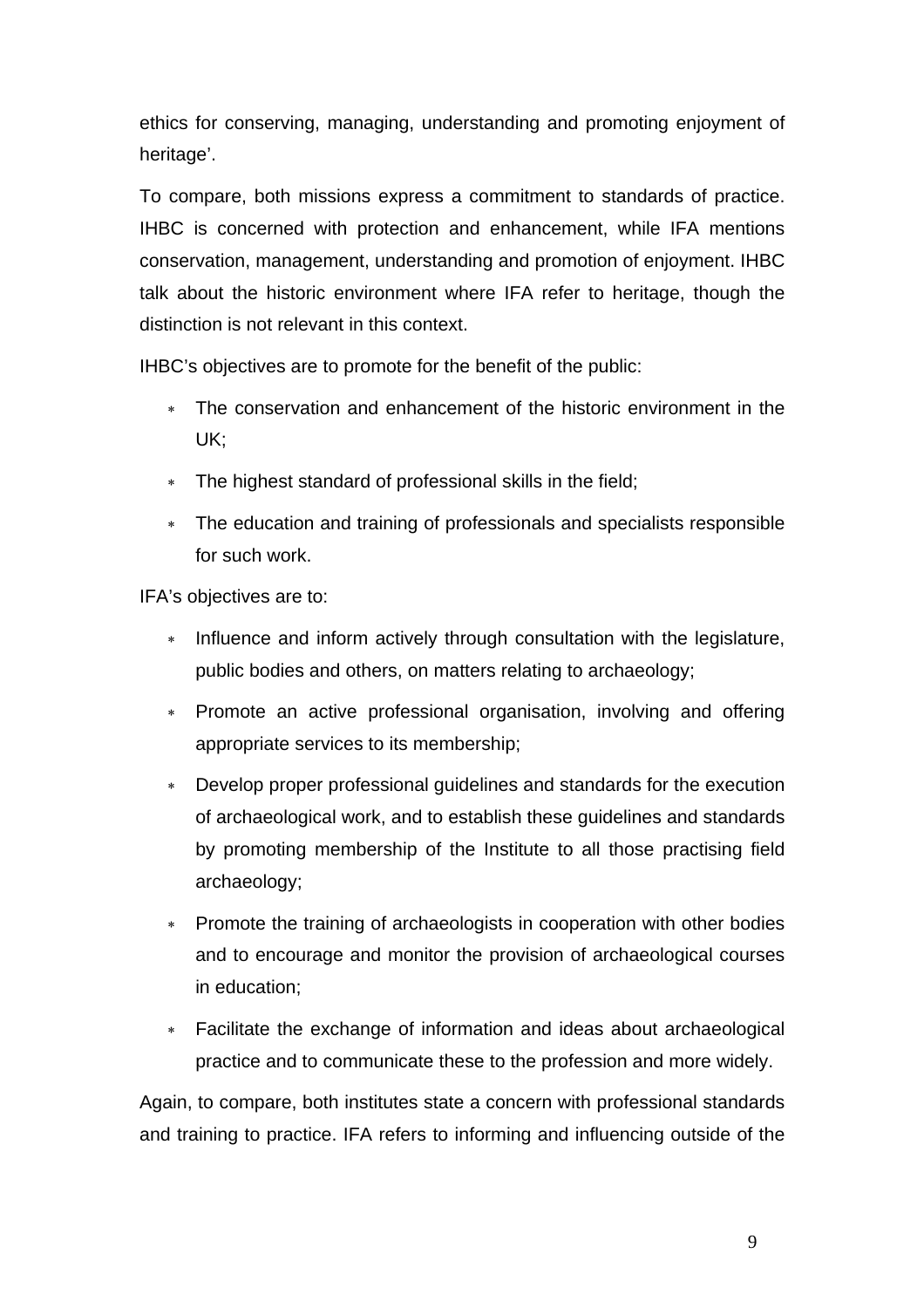organisation on behalf of the subject and the profession, while IHBC's objectives are shaped to benefit the public.

The two organisations are at different stages of strategic development. IFA is working to its current ten-year Strategic Plan and shorter-term Business Plan, which link the IFA's objectives with associated strategies, actions and targets. They also have a Financial Plan incorporating budgets and risk assessments, and a publications strategy. This research project included a 'Review Stage' which enabled the research to take a break while IHBC worked on their new business plan in order to be better placed to participate in the round table discussion which commences Stage 2.

## **3.3 Governance**

Both organisations have a single body governance structure, and that governing body is a Council. Both Councils are of a similar size with IHBC's consisting of 21 people and IFA's having 25. All who sit on both Councils are directors who have full voting rights. Neither Council includes lay people or representatives of external stakeholders. Neither IHBC's or IFA's Council includes members of staff. Both Councils meet 4 times a year.

For IFA, 21 of the 25 people on the Council are elected by all-member votes, and 4 are appointed by the organisation to address imbalances, usually with regard to UK countries or professional roles. At IHBC (which is currently considering a re-structuring that will slightly modify the balance of members) 8 of the 21 people on the Council are elected by all-member votes, and 12 are by defined constituencies (branches).

Both Councils are supported by committees. IHBC, under its current operational structures, has 5 permanent committees which oversee its operations and advise the strategic decision-making processes inside council:

- ∗ Finance & Resources;
- ∗ Membership & Ethics;
- ∗ Education, Training & Standards;
- ∗ Policy;
- Communications & Outreach.

10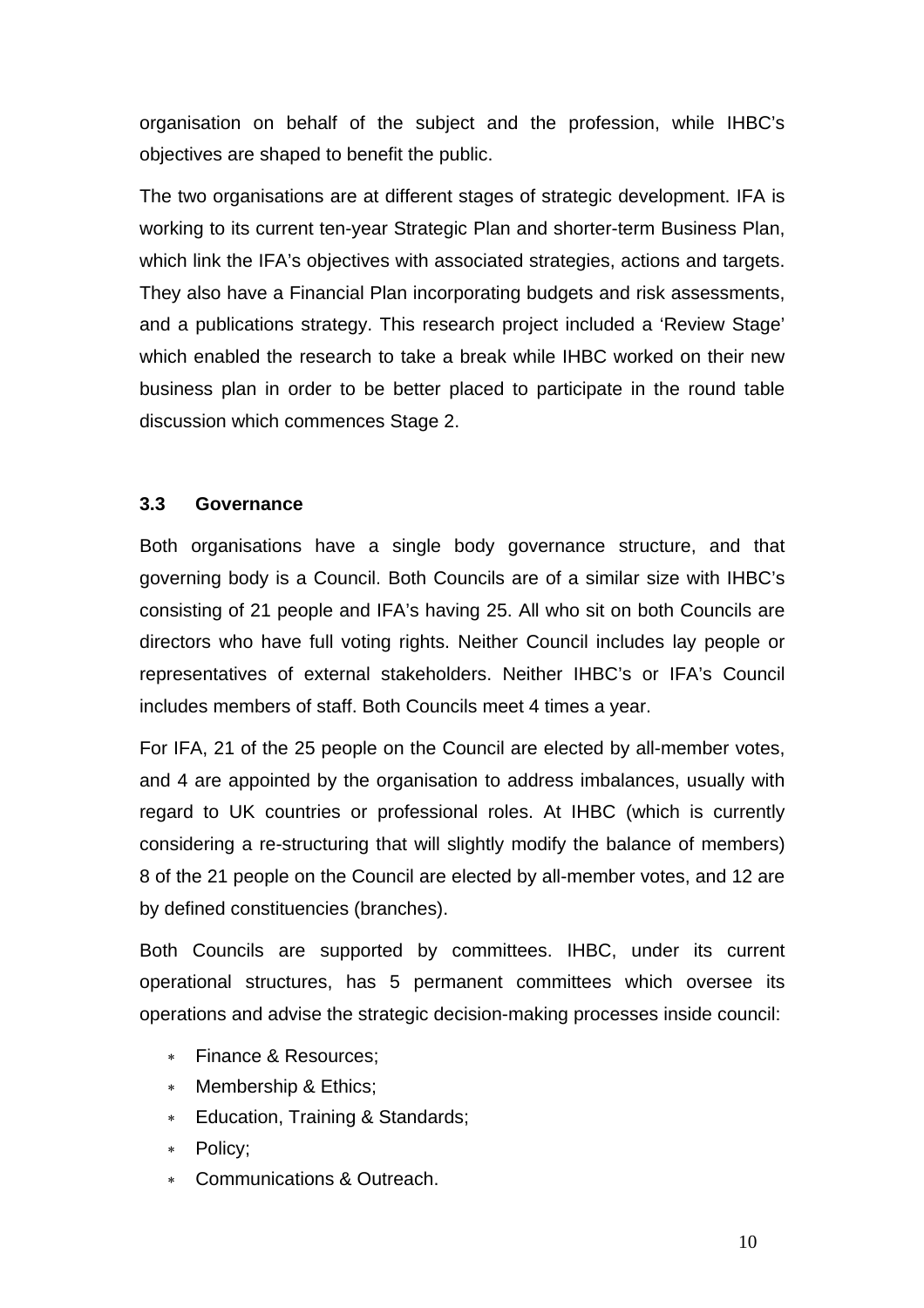IFA has 8:

- Executive:
- ∗ Validation;
- ∗ Membership Appeals;
- ∗ Working Practices in Archaeology;
- ∗ Registered Archaeological Organisations;
- ∗ Professional Training;
- ∗ Editorial Board;
- ∗ Conference.

IHBC has a separate Chair, whose term of office is for 1 year which can be held for a maximum of 3 years, and a President whose term of office has no restrictions. IFA has a combined role whose term of office is three years, of which two consecutive terms is the maximum allowed.

## **3.4 Staffing**

As of January 2007, IHBC has 3 full time members of staff - the Director, a full time Projects Officer, and a full time Membership Services Officer. Another half-time post for administrative support is outsourced to a services company, making a total staff of 3.5 FTE. In comparison, IFA has 6 full time members of staff, which comprise the Chief Executive, Head of Professional Development, Training and Standards Coordinator, Head of Administration, Membership Administrator, and Administrative Assistant with responsibility for membership. An Editor (responsible for IFA's publications), a Recruitment and Marketing Coordinator, Finance and Administrative Assistant, Workplace Bursary Coordinator, the Jobs Information Service Compiler and the Membership Administrator make up 3.5 FTE posts which gives a total staff of 9.5 FTE. IFA have developed a staff handbook and contracts of employment.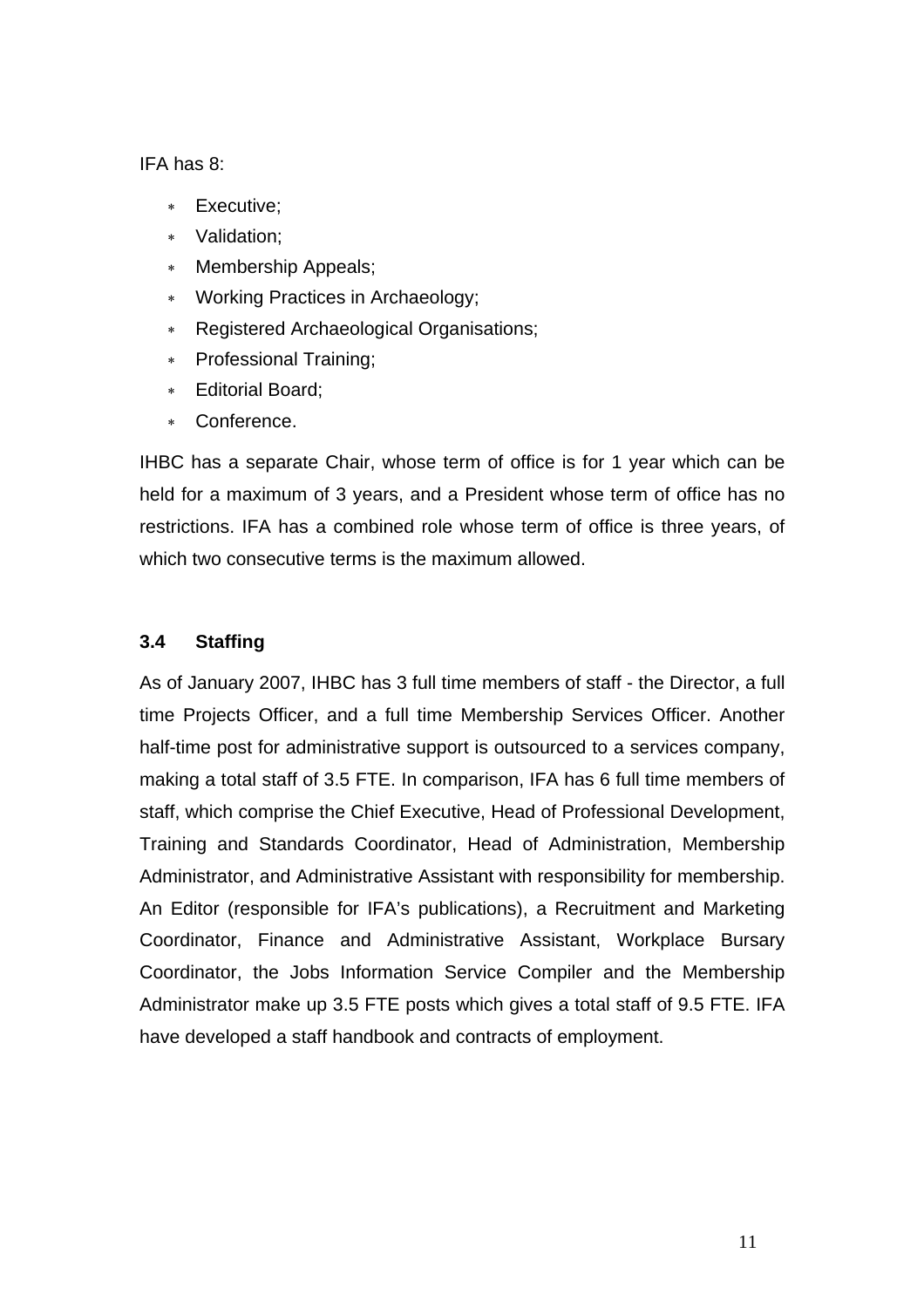## **3.5 Structure**

IHBC is organised into 14 geographical branches which include:

10 English regions -

- ∗ North
- ∗ North West
- ∗ Yorkshire
- ∗ East Anglia
- ∗ West Midlands
- ∗ East Midlands
- ∗ London
- ∗ South
- ∗ South West
- ∗ South East

3 UK countries –

- ∗ Wales
- ∗ Northern Ireland
- ∗ Scotland

2 international –

- ∗ Republic of Ireland (currently under review)
- ∗ International (covering all other areas)

The main branches have a budget allocation which can be drawn on, supported by a business plan which is agreed by Council. Members are placed in a branch upon application. Branches are key drivers in delivering services locally for the membership, in particular educational and training events.

Meanwhile, IFA has only three 'area groups' – Scotland, Wales and West Midlands – alongside five special interest groups:

- 1. Buildings Archaeology
- 2. Diggers Forum
- 3. Finds
- 4. Maritime Affairs
- 5. Illustration and Survey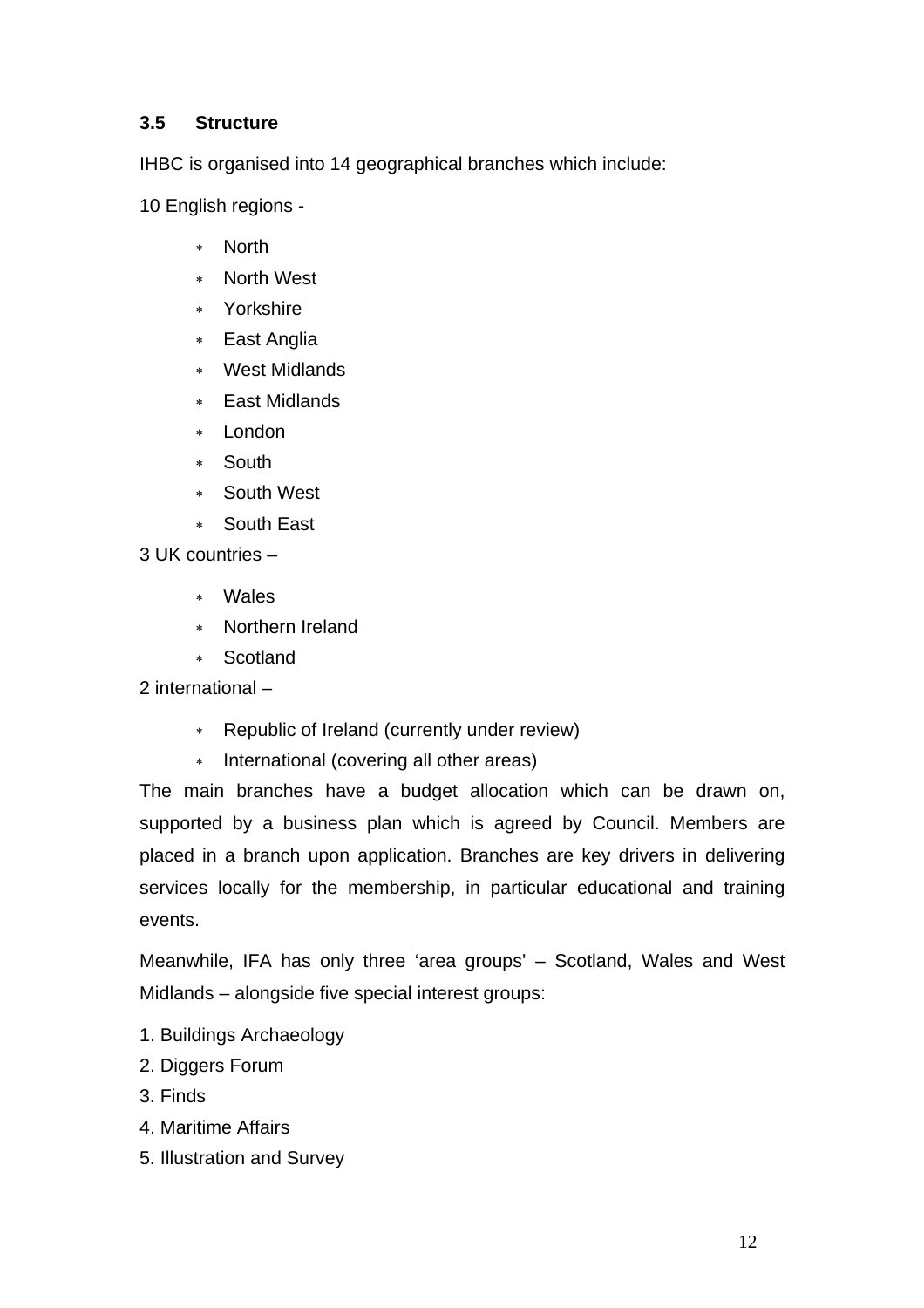Members may join both an area group and a special interest group. All groups report to Council through the Honorary Group Affairs Officer. Groups are funded annually with a sum decided by Council, on the recommendation of the Honorary Group Affairs Officer and the Honorary Treasurer. The 'Group Fund' is not divided equally between groups.

## **3.6 Membership**

At the time of writing, IHBC has 1564 individual members while IFA has 2373. The majority of members of both Institutes are based in the UK.

IHBC membership is divided into full membership, affiliate membership and associate membership. There are also concessionary rates for those in parttime employment, on low wages, retired, or studying. IFA membership is divided into: practitioner (PIFA), associate (AIFA), member (MIFA), affiliate, student and honorary member.

Both institutes follow rigorous assessment of applicants' competence before granting membership. IHBC has eight areas of competence that must be demonstrated by any applicant for Full Membership, as well as endorsed by referees and Branches. The areas of competence are:

- 1 Philosophy;
- 2 Legislation/Policy;
- 3 Technology;
- 4 History;
- 5 Finance/Economics;
- 6 Research/Recording/Analysis;
- 7 Design/Presentation;
- 8 Practice.

IFA membership application is assessed by appropriate qualification, competence, level and length of experience, demonstrated via CVs, portfolio of work and referee's report. NVQs in archaeological practice have been approved by QCA and are being built into membership entry routes.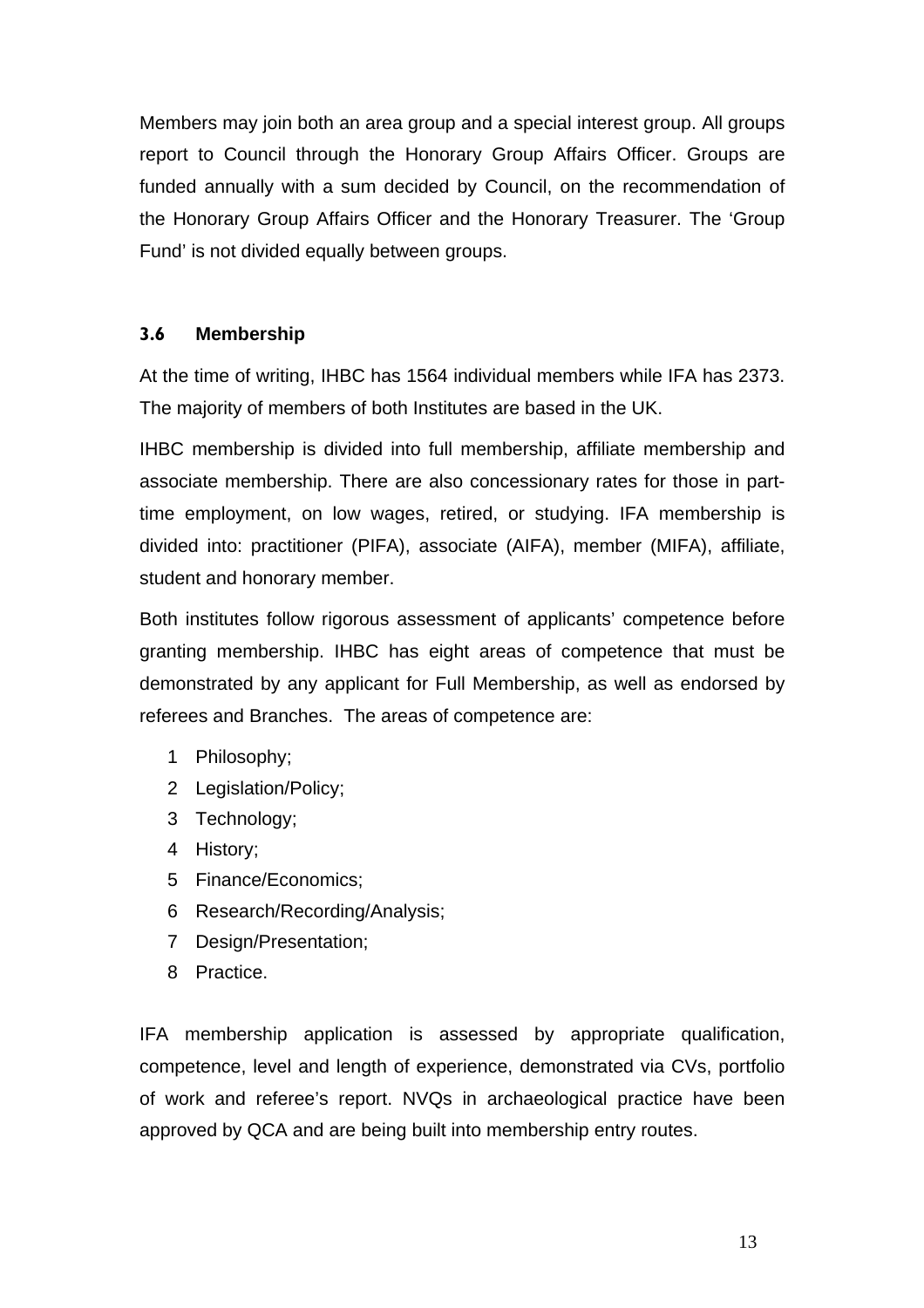IFA also has 55 organisation members who are placed on the IFA Register of Archaeological Organisations, must be led by a member of IFA and undergo rigorous peer scrutiny of the quality of their work. IHBC has a form of associate membership called libraries but has no members in this category at present.

IHBC members include conservation officers in central and local government, architects, architectural historians and researchers, planners, surveyors, structural engineers, academics, and craftspeople. Two thirds of IHBC members are also members of other professional bodies including the Royal Town Planning Institute (33% of IHBC members), and the Royal Institute of British Architects (23%) in particular. Only 3% are also members of an archaeological body. Only Full members of IHBC are entitled to use IHBC nominals as a sign of professional competence. IFA members are practising archaeologists in all fields, both professional and amateur, and are entitled to use nominals to indicate their membership of IFA. A number of IFA members are also members of another professional body including RIBA, RICS and IHBC. IFA estimate that they have approximately one third of all potential members in the UK, but IHBC have not formally estimated this.

Practitioners in the field of the historic environment are not required to be members of either institute in order to practice. IFA in particular is looking at ways to encourage membership as a requirement to practice.

IHBC members pay £80 per annum (other than the concessions, currently from £16) whilst IFA subscriptions are dependent on income. The fees range from £16.50 for students up to £202 for the highest earners. The average works out at £90, but the range is vast so this figure may not be useful.

## **3.7 Services**

IHBC services include (in addition to those supplied by the branch network), 'Context' magazine, which is published in five issues, roughly bi-monthly from March to December, and in January a Yearbook. A local government forum (currently under re-development) is available to members via the website, as well as a discussion forum, and open advisory services.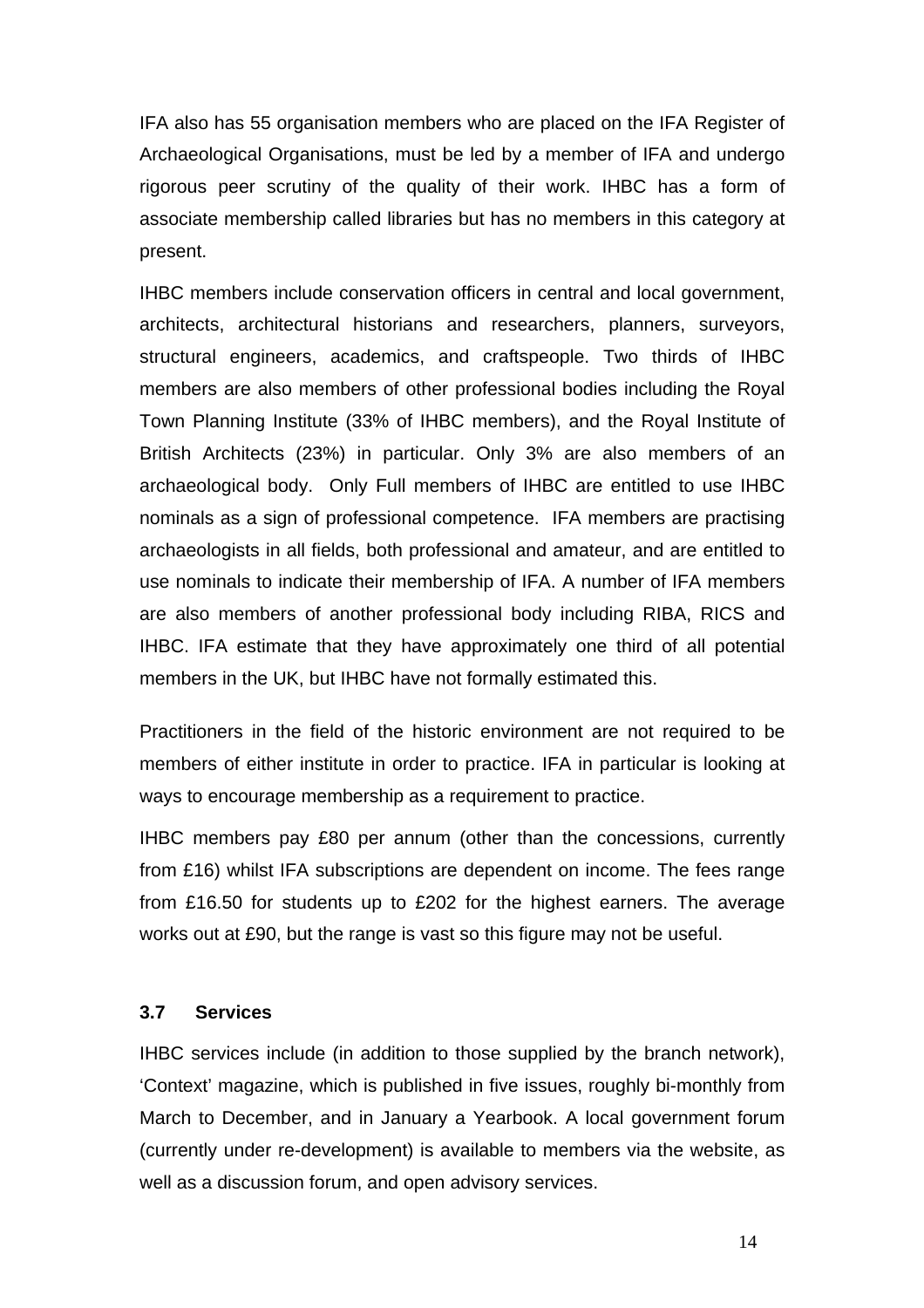IFA offer a range of services including quarterly copies of 'The Archaeologist' magazine, reduced rates at the Annual Conference which attracts 300-500 delegates each year, papers on specialist professional topics, standards and guidance leaflets and papers, Annual Yearbook and directory, 30 minutes free legal advice, an arbitration scheme and a Jobs Information Service which is charged to be issued free to members, along with 'Heritage Link Update' ebulletin, from 1<sup>st</sup> April 2007. Additionally, IFA members are entitled to a range of discounts with other providers of services such as professional indemnity insurance, health insurance, mobile phones and publications.

#### **3.8 CPD**

IHBC's CPD scheme has been compulsory since 2005, and requires its members to undertake a minimum of fifty hours of relevant professional development over a rolling two-year period. Participation is not monitored or formally measured as yet, although assessment procedures are being planned when the first two-year period ends in 2007.

IFA's CPD scheme is currently obligatory and recommends undertaking at least 50 hours of CPD over a two-year period. It is based on a personal development plan (PDP) and a CPD log. IFA are hoping to make CPD compulsory in the near future.

#### **3.9 Ethics & Standards**

Members of both IHBC and IFA are expected to subscribe to their respective Institute's Code of Conduct, identifying them as possessing specific standards of competence, responsibility and ethical behaviour. IHBC has also developed common standards for conservation work, and is developing a set of occupational standards describing what can and should be delivered in providing a service. There is also a set of guidance leaflets available on the website. IFA also has a code of approved practice for the regulation of contractual arrangements in field archaeology, and a set of standards and guidance for: desk-based assessment; field evaluation; excavation; watching brief; building investigation and recording; collection, documentation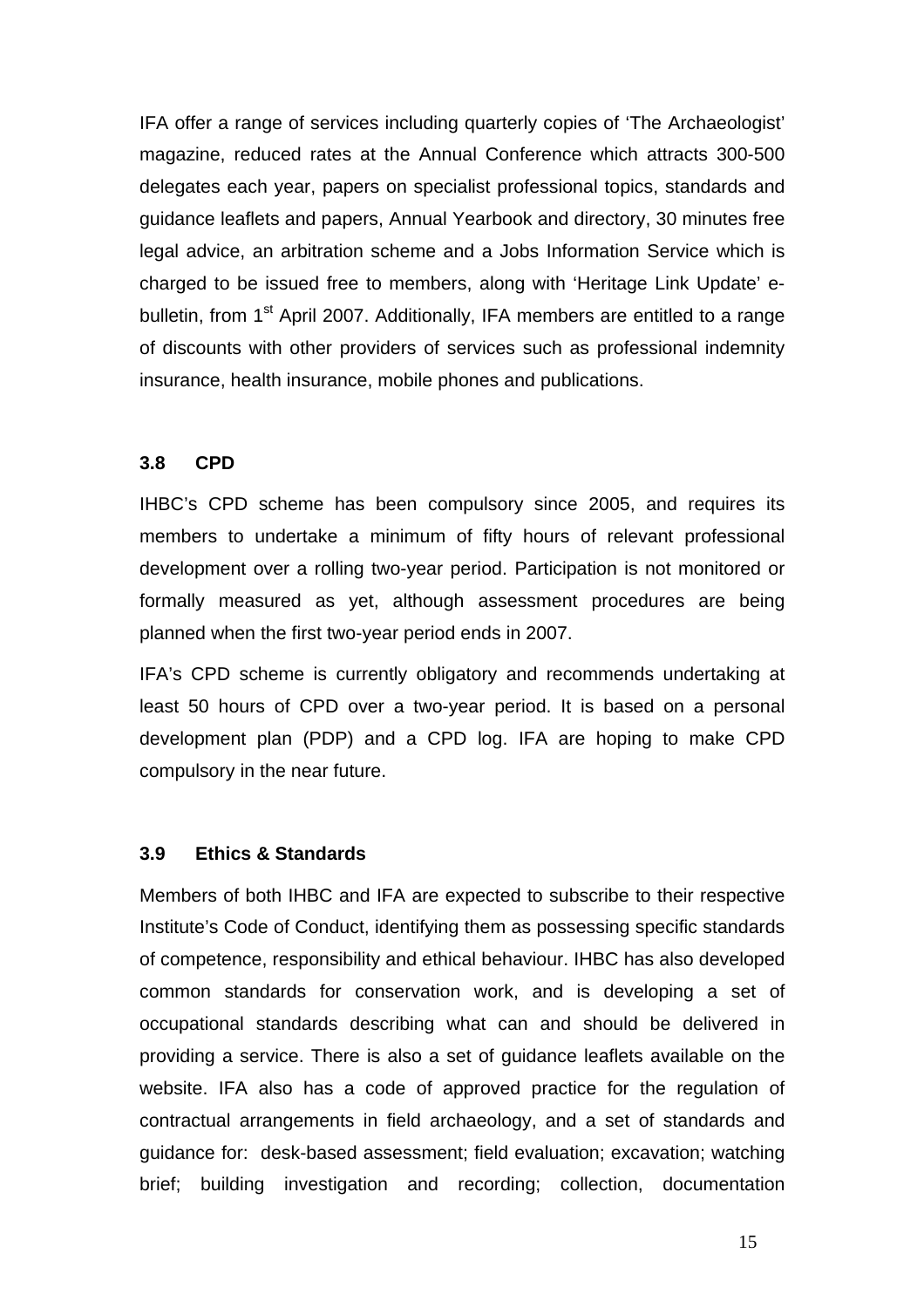conservation and research of archaeological materials. The two institutes, with ALGAO, are working together on preparing a common standard for stewardship.

Both conservation and archaeology are self-regulated professions. Both Institutes have a formalised disciplinary procedure to deal with members against which there has been a complaint, which involve a range of penalties including suspending membership.

#### **3.10 Finance**

IHBC's total worldwide operating income in 2004/5 was £246,449. IFA's was £494,932. Both obtain approximately 35% of their income from membership subscriptions. IFA also earns income from registration fees, training provision, publications, advertising and projects. IHBC also has other sources of income.

Both Institutes believe themselves to be financially sustainable in the short term, but feel that growth might be difficult without structural change and collaboration.

#### **3.11 External Relations**

Both Institutes seek to influence the legislation under which their professions operate in the UK, although neither have a formal parliamentary lobbying mechanism in place. There exists an All-Party Parliamentary Archaeology Group of approximately 140 peers and MPs.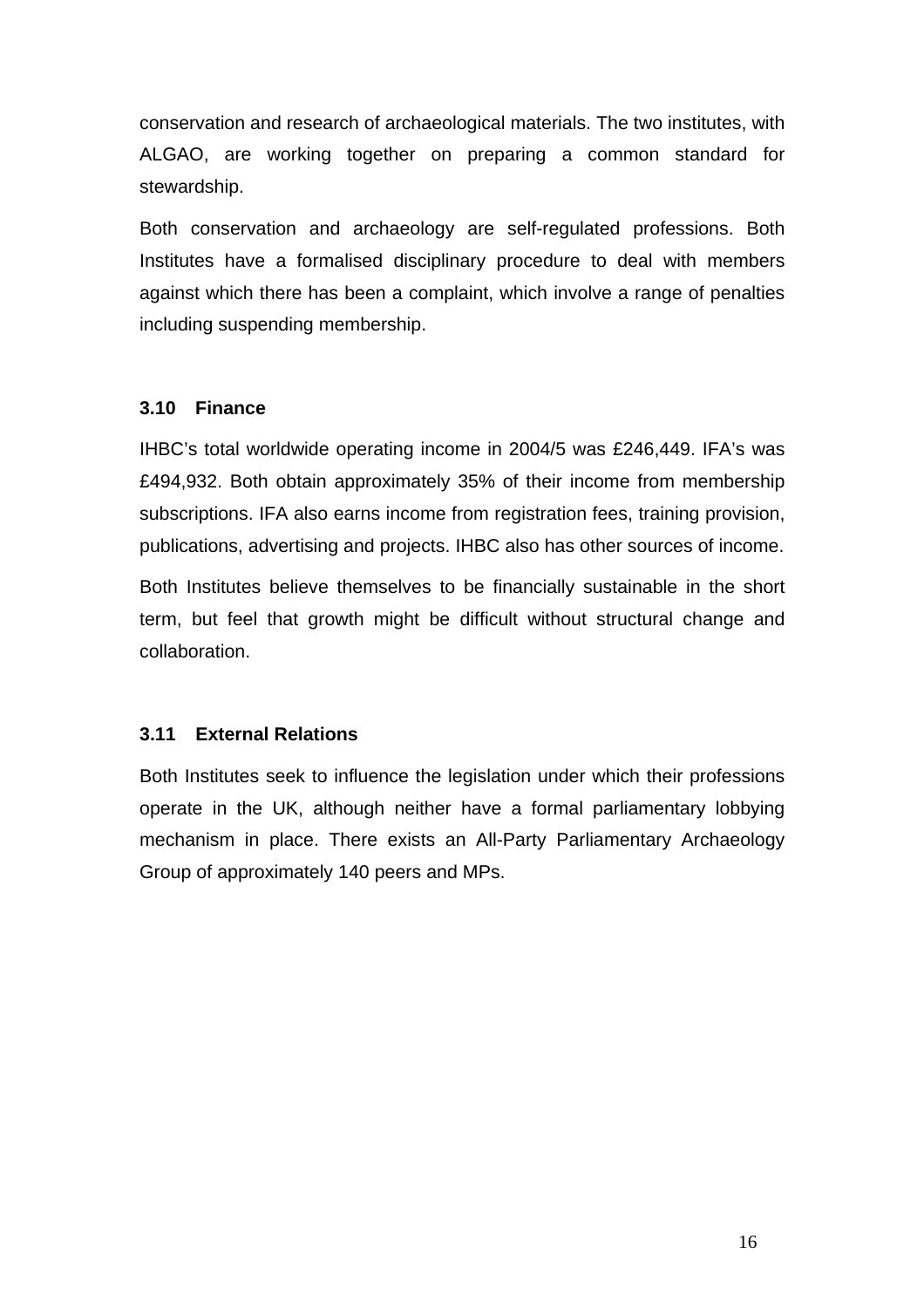## **4. Reflection on the Interviews**

In-depth, face-to-face, three-hour interviews were conducted with both IFA and IHBC. The IFA interview involved the Chief Executive and the Chair, whilst the IHBC interview involved the Director and seven other key officers including the Chair, Vice-Chair, Secretary and Treasurer.

Telephone interviews were conducted with the following stakeholders, as identified by IHBC and IFA, in no particular order:

- 1. Rob Cowan, Director, Urban Design Group;
- 2. Mike Heyworth, Director, Council for British Archaeology;
- 3. Stewart Bryant, Chair, Association of Local Government Archaeological Officers;
- 4. Nathan Blanchard, Senior Associate, The Conservation Studio;
- 5. John Fidler, (former) Director of Conservation, English Heritage;
- 6. Malcolm Cooper, Chief Inspector, Historic Scotland;
- 7. David Hargreaves, Fellow, Chartered Institute of Building;
- 8. Alastair McCapra, Chief Executive, the Institute of Conservation;
- 9. Miles Oglethorpe, Operational Manager for Architectural, Archaeological and Maritime Heritage, Royal Commission on the Ancient and Historic Monuments of Scotland;
- 10. Adrian Olivier, Strategy Director, English Heritage;
- 11. Lizzie West, Senior Archaeology Policy Advisor, Department for Culture, Media and Sport.

Some interviewees found it difficult to respond on behalf of their organisation, and gave their personal opinion. Others asked that their comments were not attributed to them or their organisation. The government representative was not able to speak on behalf of the government with regard to the four options. Both Institutes were promised anonymity. The comments and opinions detailed in this and the next section are therefore not attributed to either an individual or organisation. It should be noted that many of the comments and perceptions are those of stakeholders and do not represent the views of the institutes.

At the end of each stakeholder interview, the interviewee was asked for their preference among the four options: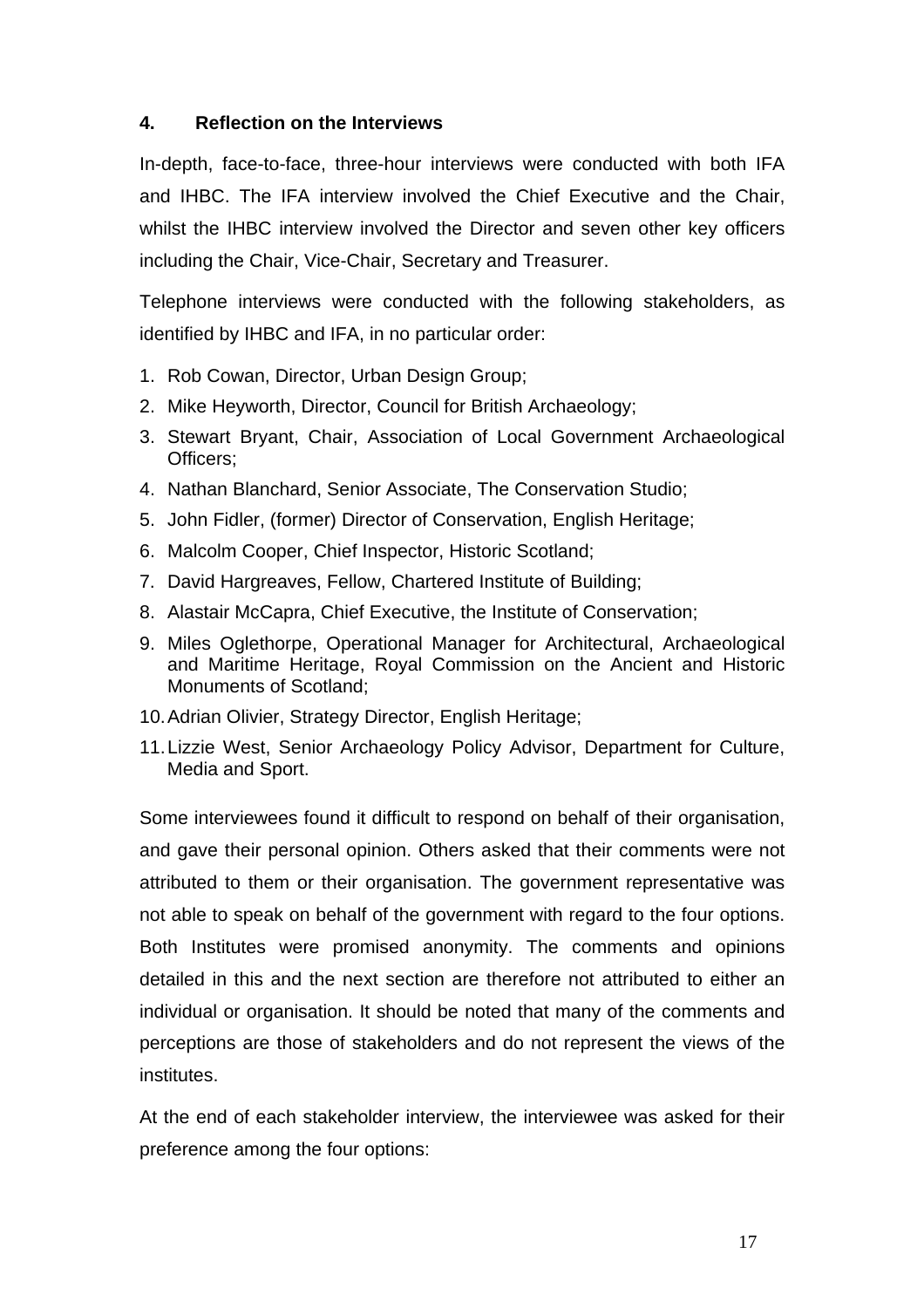- ∗ 5 of the 11 chose the full merger (3 of which were from an archaeology position);
- ∗ 2 preferred the Federation model;
- ∗ 2 suggested a merger involving bodies other than just IHBC and IFA (both of these came from a conservation position);
- 2 did not have, or were not able to express, a preference;

Nobody expressed a preference for the 'do nothing' option.

#### **4.1 Divergence of Opinion**

With regard to the telephone calls with stakeholders, there was a wide divergence of opinion and in some cases, very strong opinions either for or against the merger. For some it is most definitely the only way to go, and for others it would be a terrible mistake. Very broadly, the conservation professionals interviewed were more negative about the merger than the archaeologists. As to differences between those speaking for a public versus private body, the representatives of public bodies were slightly more positive towards a merger as might be expected seeing as it is the changes to planning processes that appear to be driving the merger idea. Those speaking on behalf of the private sector were more likely to be ambivalent about the whole thing. However, we did not interview equal numbers of public (6 out of 11) and private (3) representatives (with 1 being neither, and 1 being the Department of Culture, Media and Sport).

## **4.2 Fundamental Differences in the Conception of the Historic Environment**

Those who were in favour of a merger tend to give the potential new English Heritage legislation and local authority planning guidelines as a reason for why the sector needs to be more joined up and therefore needs a joined up professional body. These people believe that the fragmentation of the sector is a weakness, and that division of the two sub-sectors is false and increasingly outdated. One interviewee conceptualised both conservation and archaeology as something that is done to the historic environment –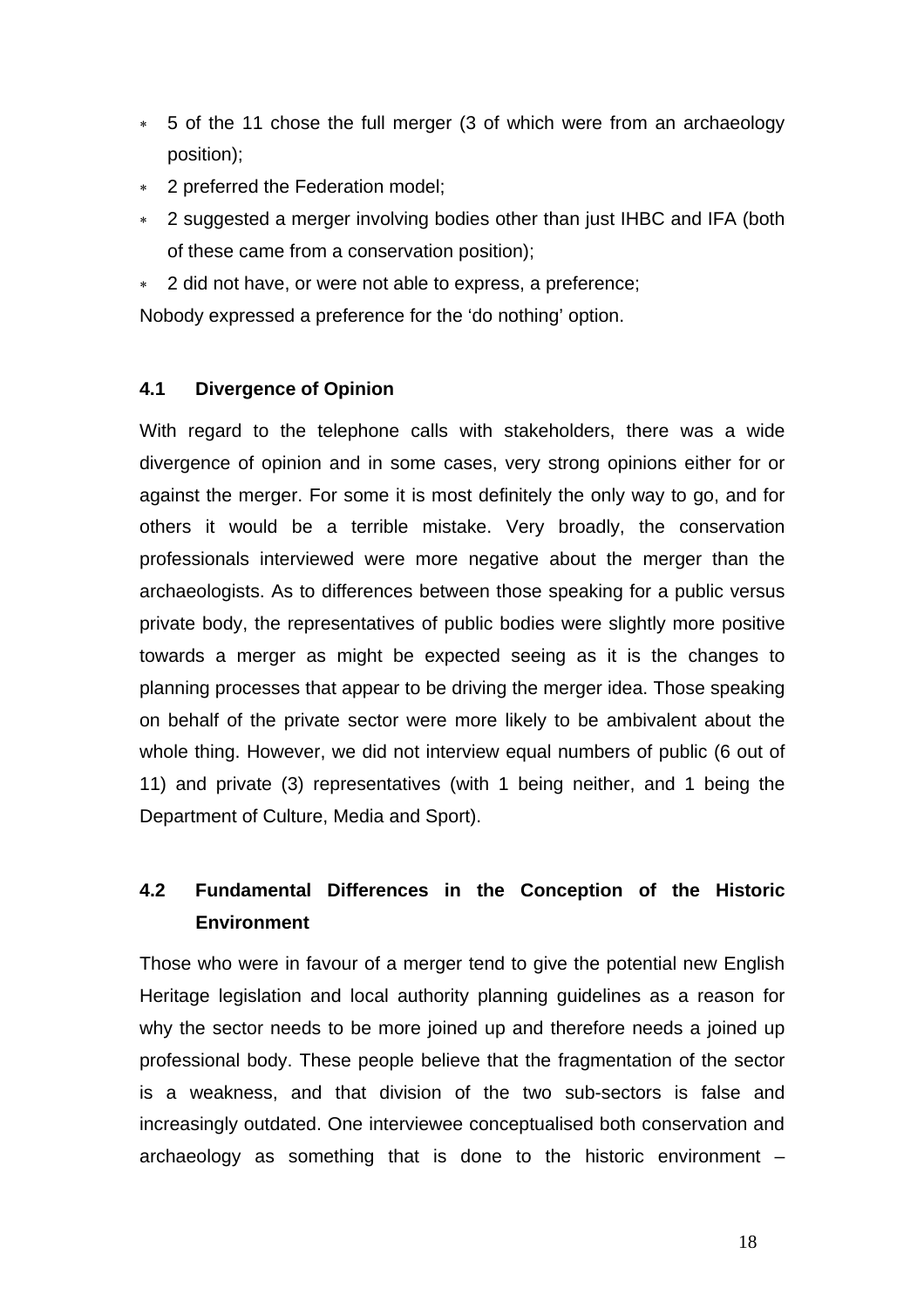conservation conserves and archaeology investigates. These people see a need for a shared approach to the historic environment, and see the current divisions as false and outdated.

Conversely, those who are vehemently against the merger believe the very opposite – that attempts to join the sector are driven by a false idea of compatibility. These people describe fundamentally different approaches in archaeology and conservation. One claimed that archaeology is concerned with things that don't exist any more and collects fragments of information which are all deemed equally valuable while conservators have to select what is valuable from a wealth of information. Another distinction articulated was that archaeology is a discipline while conservation is a field, with another agreeing that archaeology is one discipline with many specialisms whilst conservation is multi-disciplinary. These people believe that the historic environment needs different approaches and different professional bodies. One conservator described it thus:

*"Archaeologists are powerful – it's the romance of the unknown. Building conservation is not so romantic, especially if it's a warehouse. The conservation of a warehouse must be seen from the perspectives of design, architecture, and recycling. Not archaeology. Archaeology is inadequate here."* 

There is also a belief here that archaeologists and conservation professionals are very different types of people. Archaeologists are seen as forward thinking, with transferable skills, and a tendency towards management, whereas conservators are seen as focused on the smallest detail, with very specialised skills. One respondent referred to this difference in terms of convergent thinkers (archaeologists) versus divergent thinkers (conservation professionals). Convergent thinkers bring material from a variety of sources to bear on a problem and tend to have a scientific approach. Divergent thinkers use a creative elaboration of ideas and tend to be found in the arts and humanities. Another interviewee commented that conservators are 'fixers' who are focused on the outcome, whilst archaeologists are concerned with the process of getting there.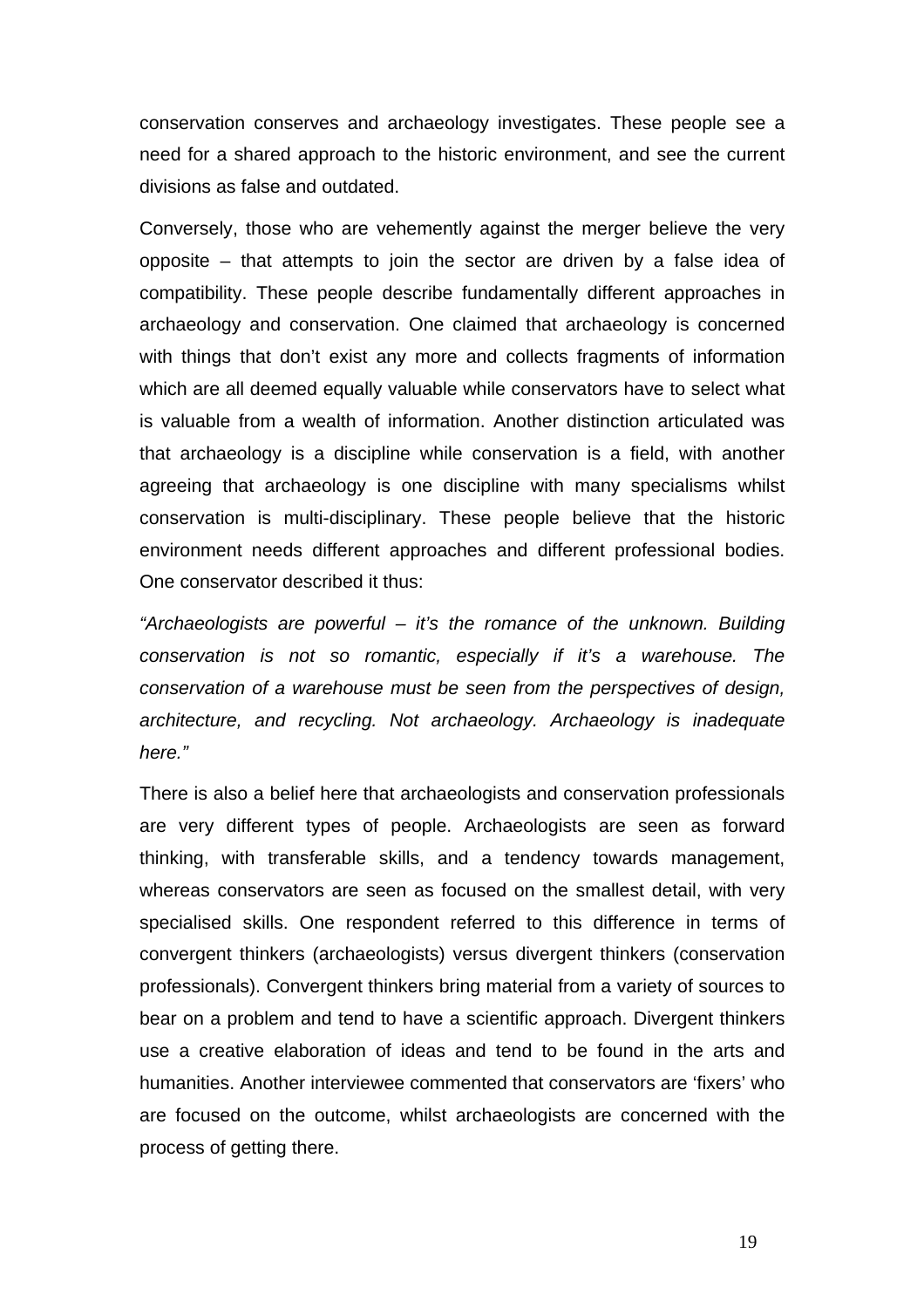These fundamental differences in opinion make it difficult to see overall patterns or tendencies, and may make it hard to persuade one camp of the benefits of the other's preferences.

## **4.3 Relationships with Local Government**

While not all archaeologists and conservators work within local authorities, both organisations have members who do. According to the PARN survey<sup>2</sup> 50-74% of IHBC members work in the public sector compared to 25-49% of IFA members. The figures are reversed for members who work in a direct relationship with clients on a fee-paying basis.

Typically, archaeological officers are based in local authorities at County Council level while conservation officers are based in District Councils. This has led to a tradition of tension between the two. IHBC was born from ACO, which was a body for local authority conservation officers. There is a perception that IHBC is for local government conservators but in fact only 52% of their members are local government conservation officers. Nevertheless, all of the members of the Council that attended the interview in Plymouth were employed in local government except the Director and two EH inspectors. In contrast, the Chair of IFA that we spoke to was from the private sector. So IHBC has a significant local authority conservation bias and representation. IFA has members who work in local authority but does not have a formal locus for local authority representation. ALGAO represents local authority archaeological officers so this role is separate from IFA, which is seen to miss out on this connection. A relationship with local authorities is deemed very important.

There was disagreement over the inevitability of a joint planning process. Some see this as a given, others are more wary. It was claimed that there is a misunderstanding at the senior levels of English Heritage about the relationships that archaeologists and conservators have in relation to the planning system, and that their holistic conception of the historic environment is not how people work on the ground. Some point out that not all

 2 The PARN Professionalisation of Professional Associations 2006 Survey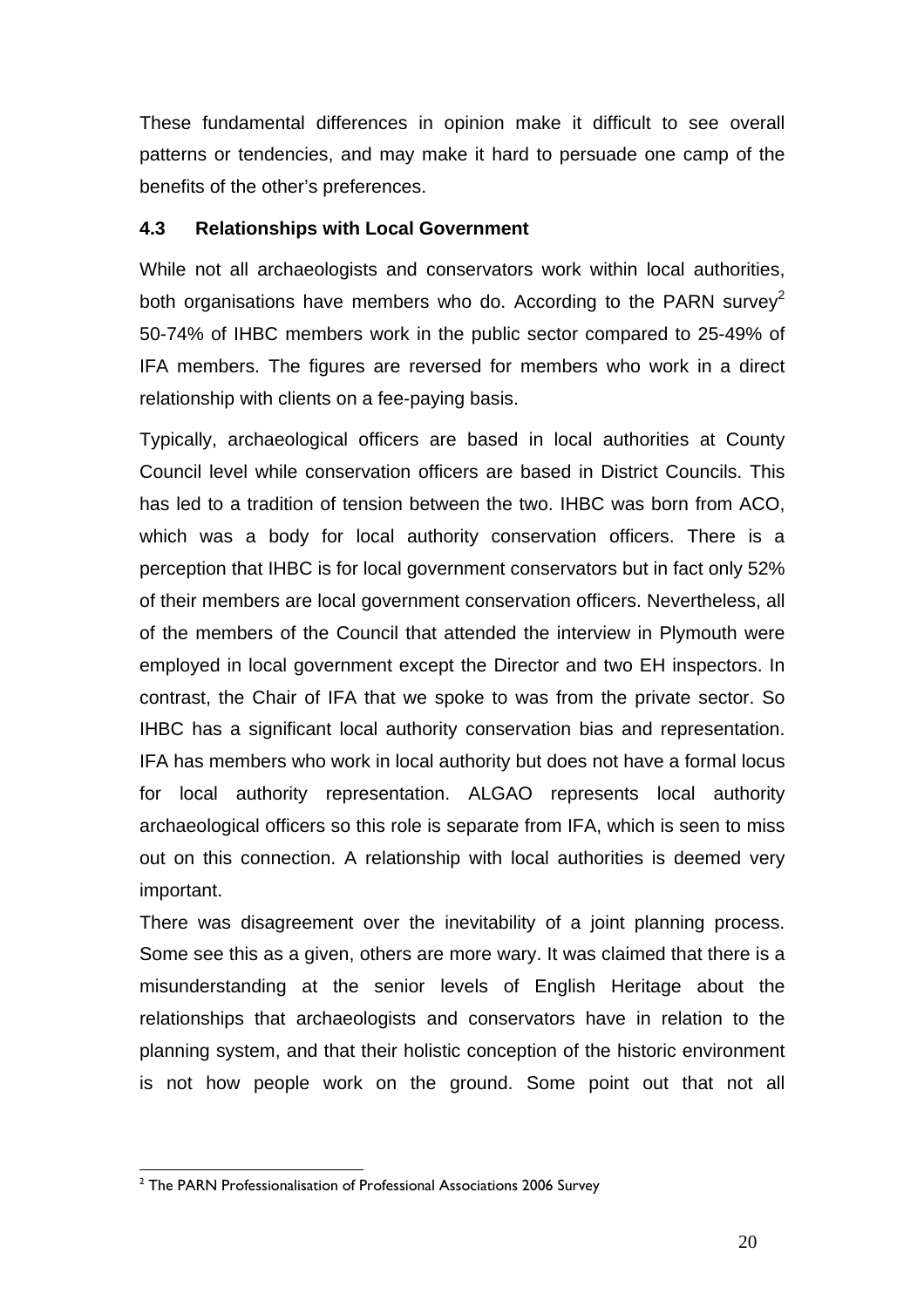archaeologists and conservators work under the local authority planning system anyway.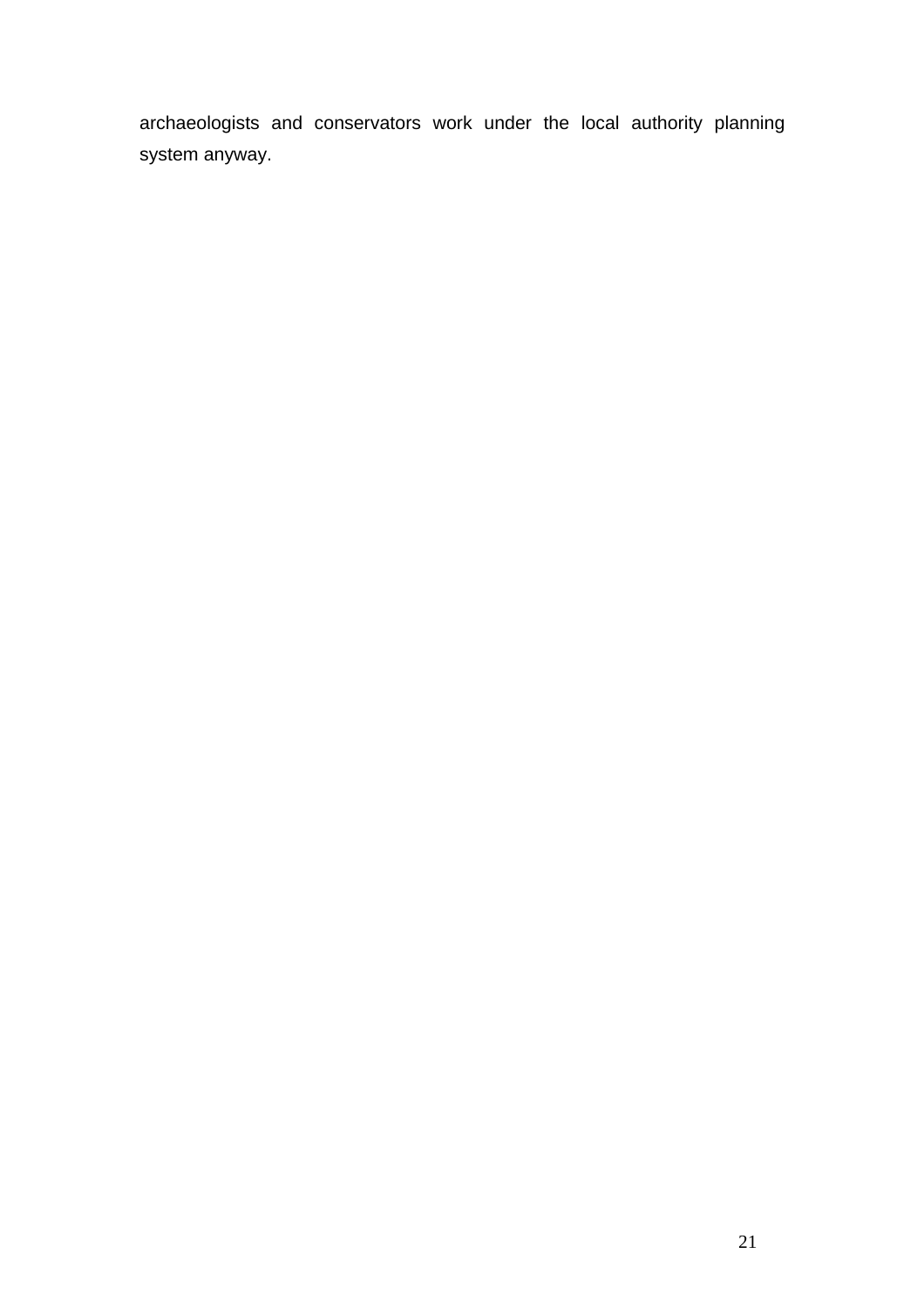## **5 Consideration of the Four Options**

This section outlines the discussion of the four options described in 1.3 that took place with both IFA and IHBC and the 11 stakeholders. Interviewees were asked to consider the positives and negatives of each option, and this is how the options are structured below.

## **5.1 Full Merger**

This option considered a full merger of the two Institutes with the joining of all aspects of the organisation and the formation of a new, single institute with a new identity as the professional body for the historic environment. Those in favour saw a full merger as beneficial to the sector. At one extreme, it was deemed essential. At the other, a disaster. There were a range of reasons expressed as to why a full merger was a bad idea.

Four interviewees felt that merging with other bodies was a better solution. One suggested that IFA should merge with ALGAO, and IHBC should merge with RTPI. Another suggested that IHBC was better suited to a merger with ICON. Another thought was that IHBC and IFA should include ICON in their merger and one respondent felt that the two Institutes should be ambitious and merge with other bodies too – "…*don't stop at two institutes. RIBA has lots of different specialisms under one roof – the historic environment is the same and should have a professional body like RIBA."* 

However, even those in favour of a full merger often qualified this with a suggestion that this should be aimed for in the longer term *– "It would be damaging to force the agenda now, but things are likely to end up there."*  Other comments include *"Don't rush it."* and *"The merger is a massive challenge. There are two different cultures and approaches, resistance must be overcome. Other options might be more practical in the shorter term."*

It was suggested that there would need to be a public understanding of what is happening, and that the way the merger is 'packaged' is important.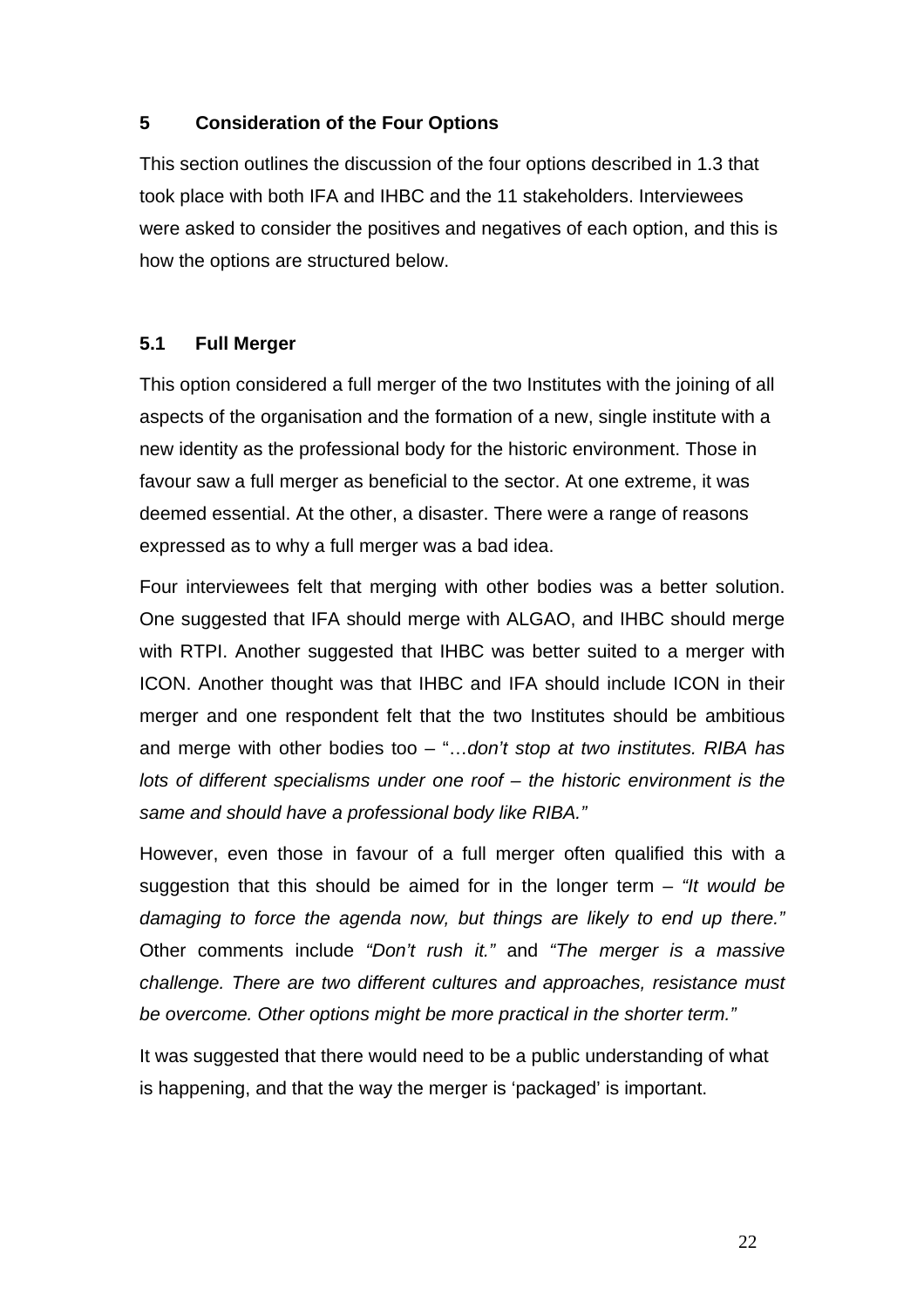## **5.1.1 Positive Comments from the Interviews**

- It would produce one point of contact for issues of professionalism and standards which would be valuable for other bodies in the sector;
- ∗ The sector would be less fragmented;
- ∗ The two Institutes need to align their approaches a single institute would enable an integrated and consistent approach and the application of the same thinking and standards across the sector;
- ∗ A stronger voice on behalf of the sector so that politically the new institute would be stronger with a higher profile;
- ∗ IFA have a large staff which IHBC could benefit from;
- ∗ Better deals could be made for benefits arrangements;
- There would be an opportunity to establish a new and more effective governance structure;
- ∗ Could be a multi-faculty Institute of the Historic Environment;
- ∗ IFA members are widespread, including academics and policy makers who have a broader range of influence – people know who archaeologists are so the new institute would have better political clout;
- Savings on backroom functions economies of scale:
- ∗ The government and English Heritage are perceived to be in favour and this could lead to greater influence over policy;
- ∗ Cross-fertilisation of ideas;
- The world is moving towards an integration of the historic environment;
- ∗ The Heritage Protection Review seeks to have a single register so it makes sense to have a joint profession – the government is moving this way so the Institutes will have to follow;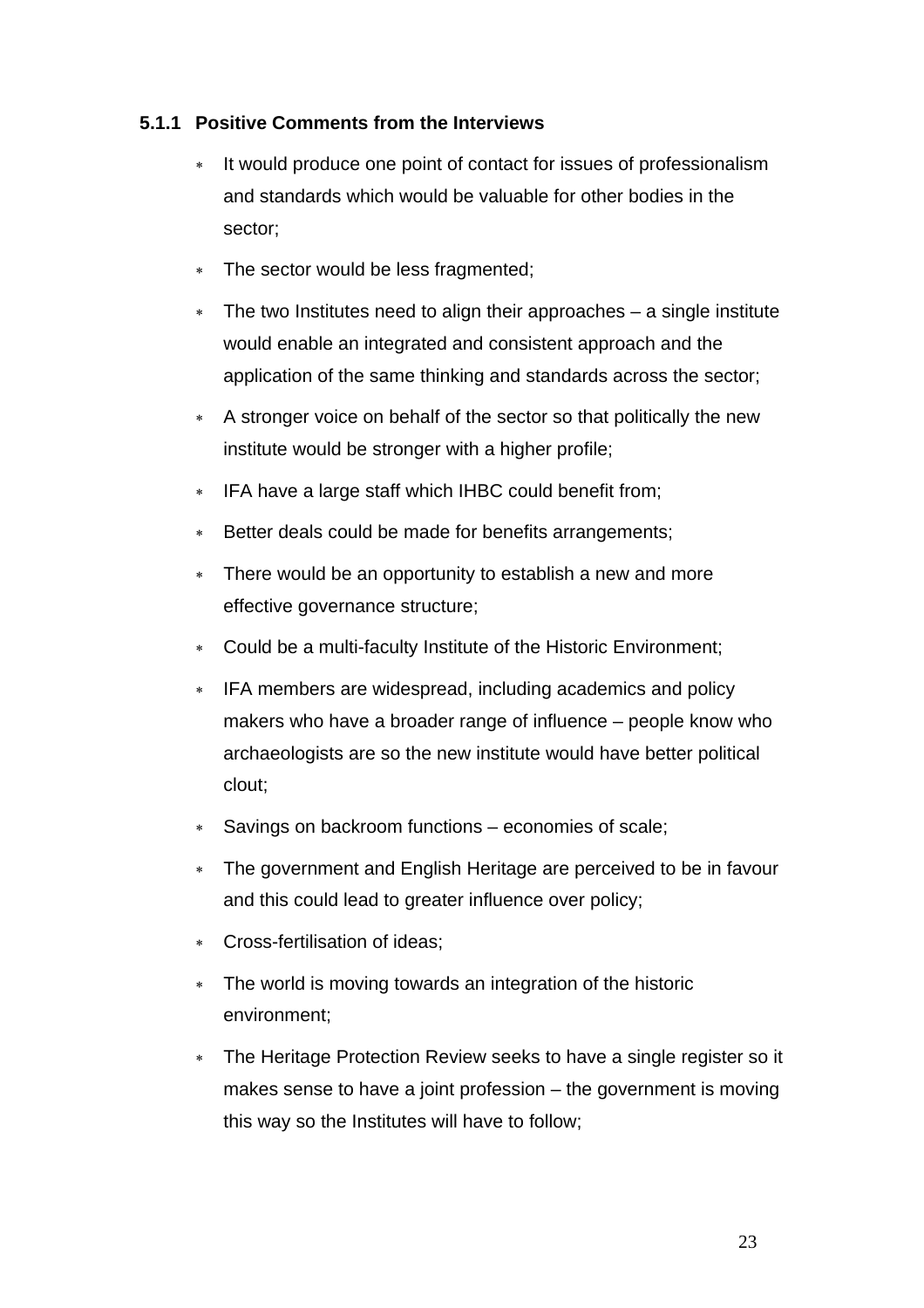- ∗ The heritage bodies are moving towards multi-disciplinary teams in terms of generalists with specialisms who understand the whole historic environment so it makes sense to have a single professional body which mirrors this;
- ∗ Archaeologists are moving into new areas which is positive but they need to join a rounder field of work, study and influence;
- ∗ The government is eroding the historic environment and it needs to be protected – a powerful professional institute with a big membership is needed to influence politicians.

## **5.1.2 Negative Comments from the Interviews**

- ∗ The new institute would not be able to give coherent advice given the conflict between private conservators and local authority conservation officers;
- ∗ IHBC members are against a merger and will leave if they feel archaeology is taking over;
- ∗ English Heritage are driving this idea and their top people are archaeologists;
- ∗ Archaeology will swamp conservation as it is naturally predatory and dominant;
- ∗ If the merger is unbalanced the properties of one of the Institutes will be lost;
- ∗ IHBC's Council is adverse to change and slow at decision-making this would be bad in a new institute;
- ∗ Conservation will lose its identity in association with archaeology, which will result in a dilution of the perception of the range of skills in the conservation sector. The conservation officer embodies a whole range of skills and it is vital not to lose this richness;
- ∗ Conservation needs to link to the wider built environment rather than archaeology;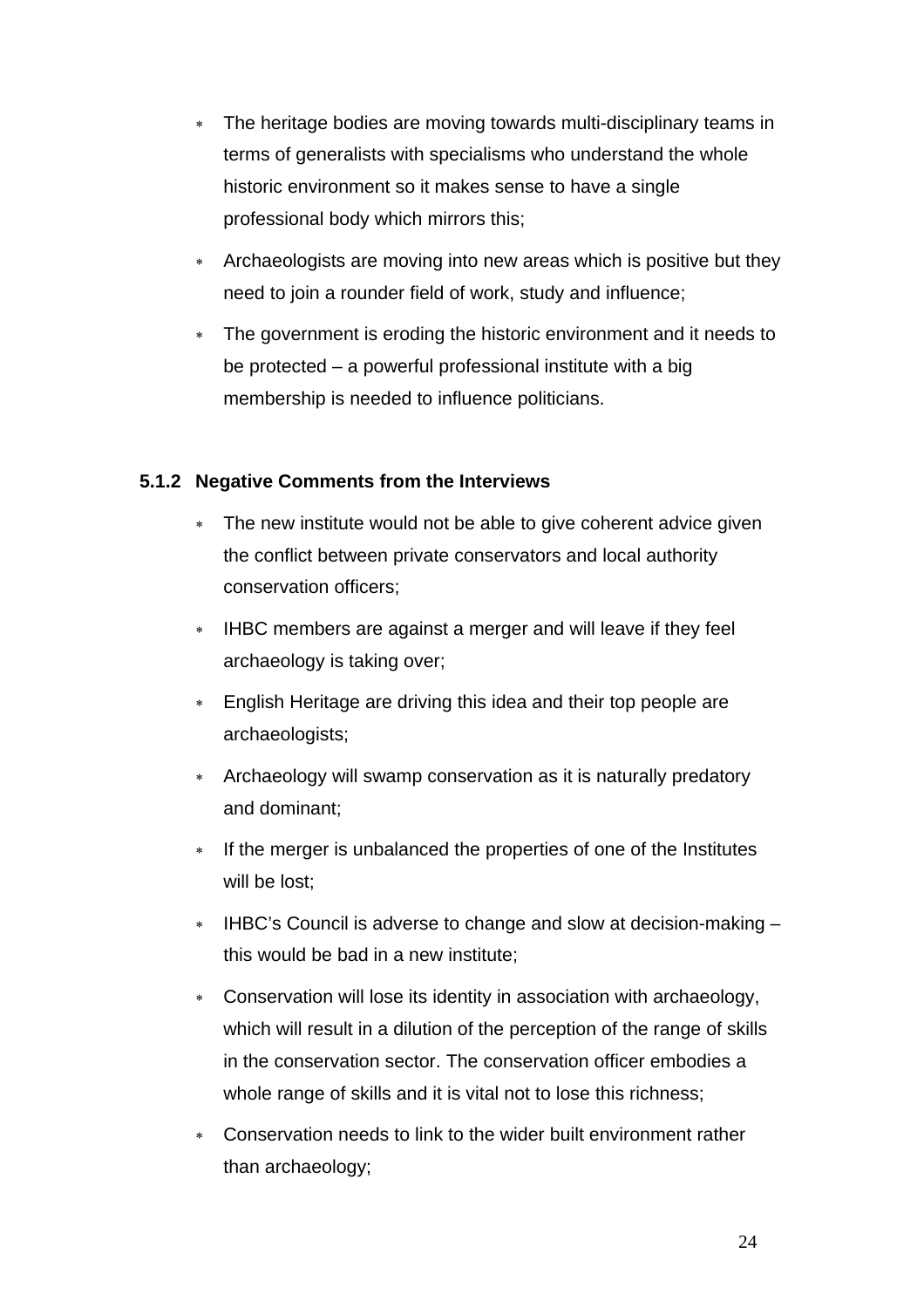- ∗ A sense of belonging to a 'family' would be lost;
- ∗ Job instability for staff at both institutes;
- Might be perceived as a powerful threat by other organisations in the sector;
- There is a misunderstanding at the senior levels of English Heritage about the different relationships of conservators and archaeologists in relation to the planning system so this holistic conception of the historic environment is unrealistic;
- ∗ Archaeology and conservation cannot be treated as a single profession – a merger would result in a hybrid body rather than an inclusive one;
- The interests of archaeologists and conservators are different;
- ∗ IHBC members are already often also members of other professional bodies which IHBC cannot compete with – a merger would only dilute their strengths;
- ∗ Archaeology and conservation require different approaches.

## **5.1.3 Advice from the Literature on Mergers**

A comprehensive review of literature on mergers, along with recommendations, is outside of the scope of this research. However, we can make a few observations.

The literature on mergers tends to come from the corporate sector where advice is to "merge people not companies". Dr Jørgen Thorsell of the Danish Leadership Institute claims that:

*"Most mergers fail in the integration phase. They fail during the period where each and everybody in the two organisations should work together… The day we can deal effectively with the people issues, from the start throughout the merger process, we shall be considerably more successful in merging organisations."* (see www.dieu.com).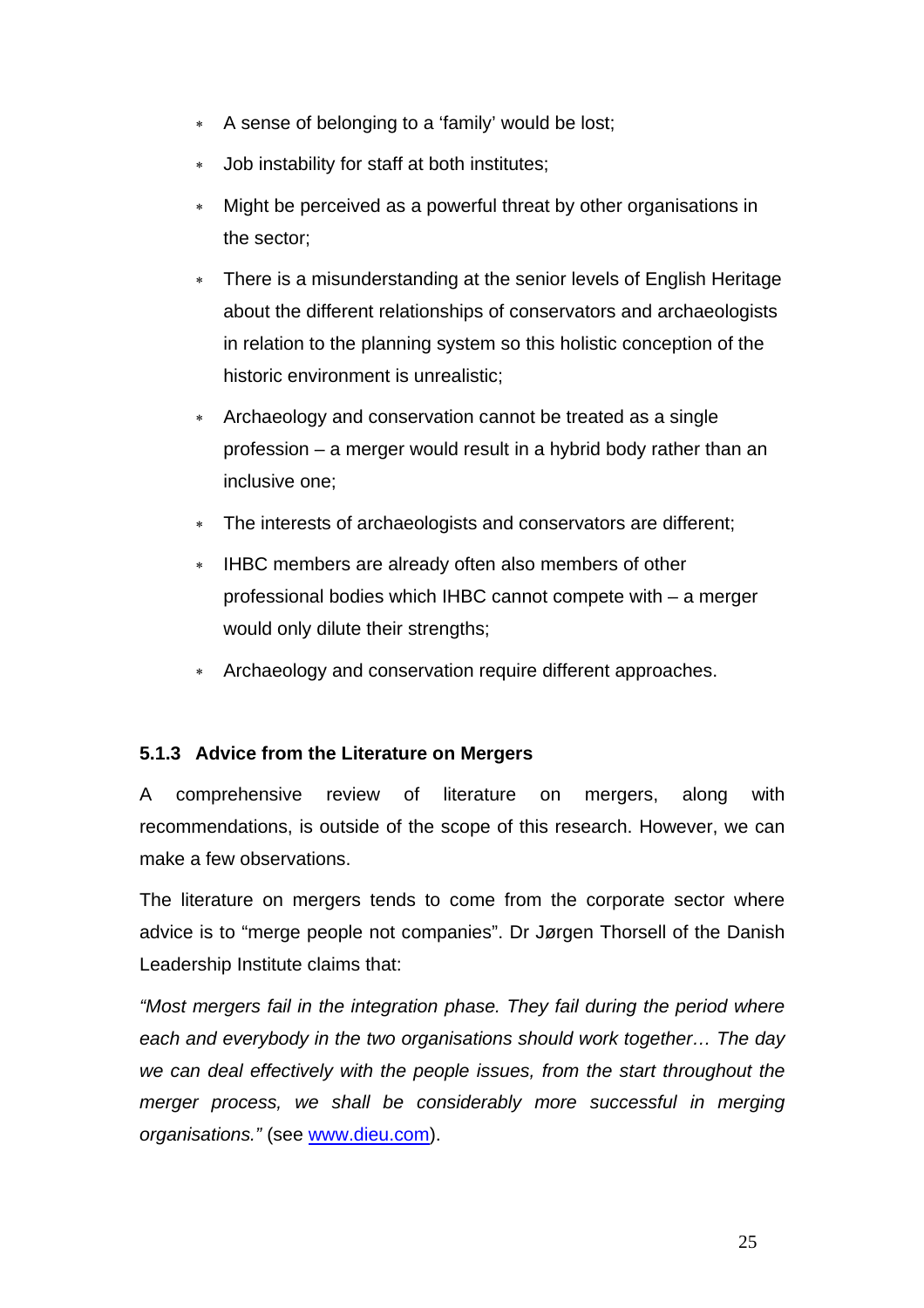In this literature the 'people' under discussion are staff. Member organisations such as professional bodies not only have staff to worry about, but also, their raison d'être, their membership. Even if all staff and volunteers are happy with the merge, it could still fail if members are unhappy and leave.

This was picked up in the interviews. People are seen as a vital part of the process of merging – *"It is crucial to get the process right and take people with you."* It was emphasised that a full merger would be a painful process with regard to both practical issues and persuading the members of both Institutes of the benefits – "T*here are elements of the memberships on both sides who will be against a merger, there is a danger of bickering and losing members."* Others claimed *"The framework needs to be supported by both memberships… it is crucial that members are involved in the process, not just the Councils."* 

The literature in the voluntary or third sector field is small, and we are not aware of anything that specifically analyses professional association mergers, other than brief historical accounts on organisations' websites which do not explore the problems encountered. A paper written by researchers at the Association for Chief Executives in Voluntary Organisations (ACEVO) focused on the role of the Chief Executive in five mergers of voluntary organisations. They caution that organisations in the third sector, especially charities, are sometimes encouraged towards mergers as a way of pooling resources "…despite accumulating evidence that corporate mergers deliver fewer benefits than expected."3

#### **5.1.4 PARN Members' Enquiry on Mergers**

 $\overline{a}$ 

In 2005, PARN ran a Members' Enquiry on mergers as a way of benchmarking experience among professional associations. Twenty three organisations responded, thirteen of which had been involved in mergers, although for some this was an historical event. A summary of the responses received follows.

 $3$  Harrow, J & Cripps, A (2004) 'Merging under pressure: chief executives' and organisations' learning from merger processes, events and outcomes', http://www.istr.org/conferences/toronto/workingpapers/harrow.jenny.pdf.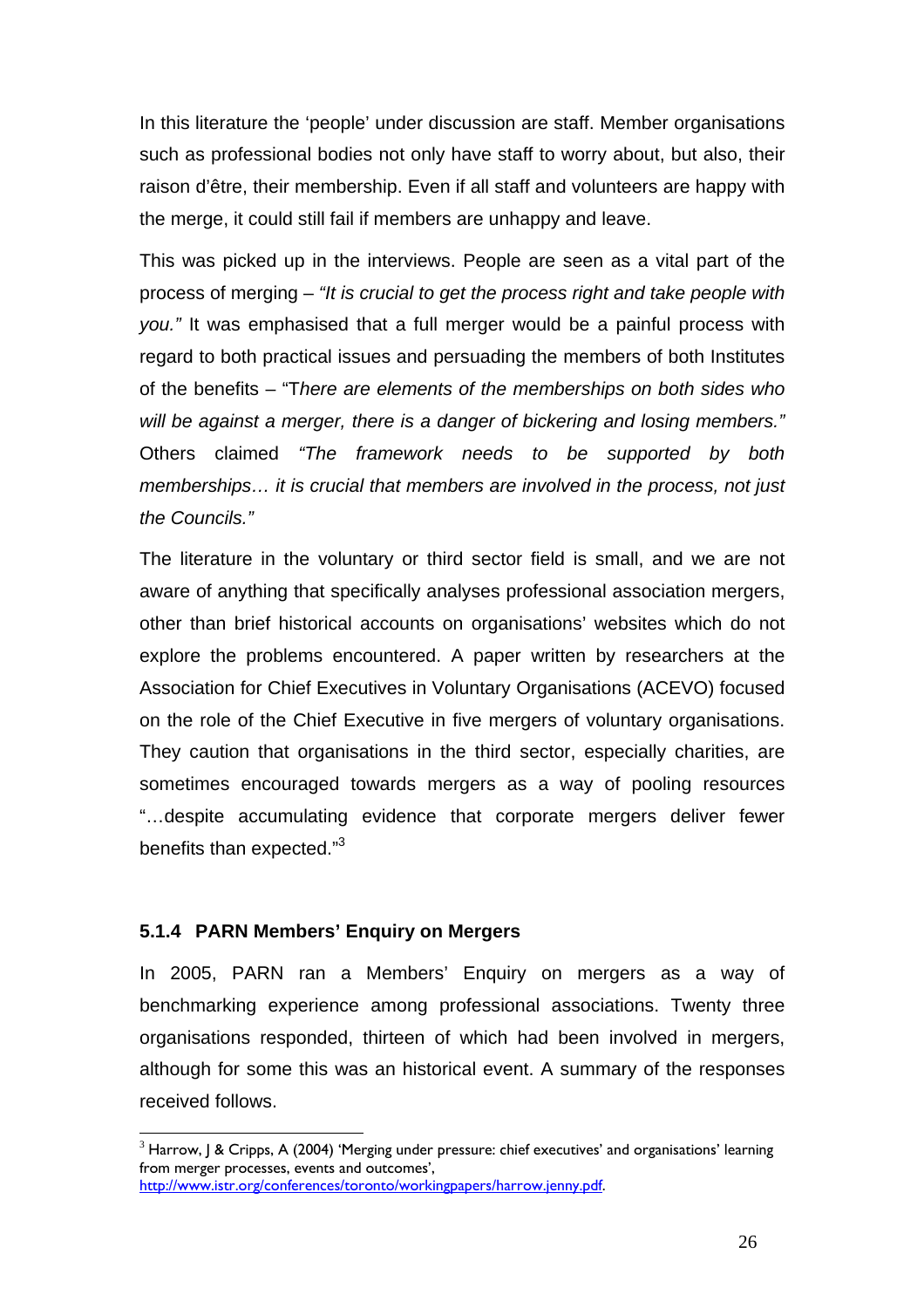#### **Enquiry**

In recent years, there has been an increase in the number of professional bodies that have merged, or been involved in either successful or unsuccessful merger negotiations.

PARN was interested to know to what extent this has been an issue for PARN members.

In particular, PARN asked:

- 1) Have you been involved in merger negotiations?
- 2) What was the reason behind considering a merger?
- 3) How did the negotiations conclude?
- 4) Was it considered a success or a failure?
- 5) What factors do you think contributed to its success or failure?

#### **Respondents (23)**

Association of International Accountants Chartered Institute of Architectural Technologists Chartered Institute of Logistics and Transport UK Chartered Institute of Patent Agents Chartered Institute of Purchasing & Supply College of Occupational Therapists Energy Institute General Osteopathic Council General Teaching Council for England Institute of Chartered Accountants in England and Wales Institute of Field Archaeologists Institute of Healthcare Management Institute of Legal Executives Institution of Occupational Safety & Health Institution of Structural Engineers Irish Auctioneers and Valuers Institute Law Society of England and Wales Market Research Society Personal Finance Society Royal College of General Practitioners Royal College of Radiologists The Organisation for Professionals in Regulatory Affairs The Society of Chiropodists and Podiatrists

#### **Results**

#### **1) Have you been involved in merger negotiations?**

From the 23 respondents, 13 had been involved in mergers. Four respondents commented that this was some years ago.

#### **2) What was the reason behind considering a merger?**

The main reasons given for considering mergers can be broadly categorised as:

• Regulatory and legislative changes making mergers more attractive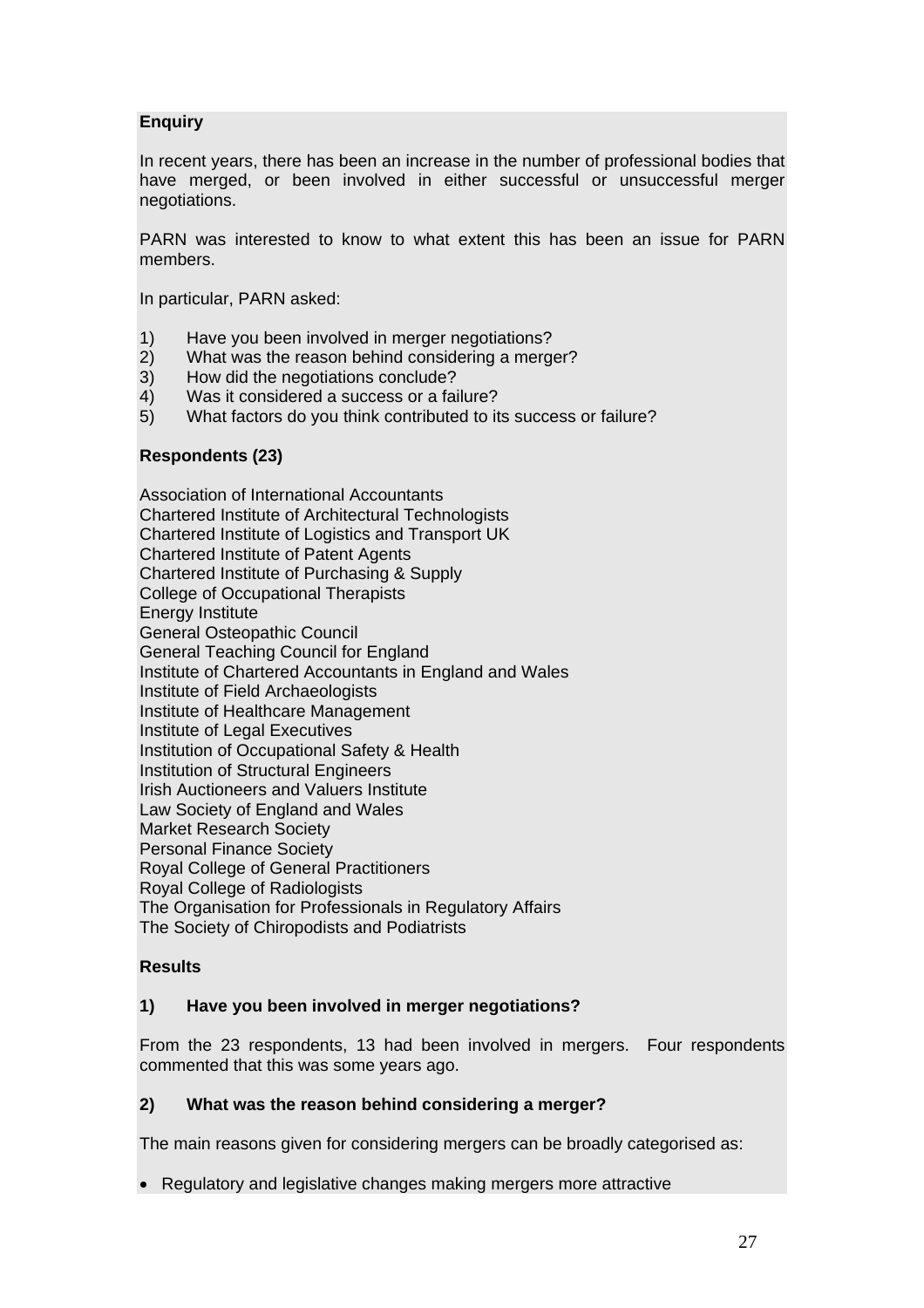- To improve offer of member services
- Pressure from internal and external stakeholders
- Nature of the sector
- Overlapping aims and activities
- Hold a stronger position in terms of membership, profile, lobbying, media, and finances

One respondent also commented that one body in their merger negotiations had a charter, which was appealing for some. One respondent commented that having one voice and one focal point rather than two, would benefit their dealings with external agencies and the media. Another respondent noted that the merger provided better organisation for qualifications and standard setting. One respondent commented that their issues were becoming more globalised which therefore led to merger considerations.

#### **3) How did the negotiations conclude?**

Six organisations merged following negotiations.

Four respondents had been involved in merger discussions more than once. One respondent organisation had been involved in the collapse of 2 merger negotiations in the past, but due to new regulatory changes is considering increasing collaboration.

One respondent organisation had unsuccessful negotiations on one occasion but had successfully merged on the second.

For one organisation, 2 sets of negotiations have not led to mergers, although one may still.

In the case of 2 respondents, merger negotiations have been mooted but not rejected. One respondent added that this has led to a closer strategic partnership involving joint working on projects and working informally to align procedures and practices in order to avoid top-down pressure on the 2 institutes.

#### **4) Was it considered a success or a failure?**

Eight respondents commented on this. Six respondent organisations that merged considered the merger a success. Two respondents commented that it was still in the balance and too early to comment.

#### **5) What factors do you think contributed to its success or failure?**

Eight respondents commented on factors, all in relation to positive outcomes of negotiations.

Several respondents commented that the personalities, and the will to make it work, of staff of both institutes were factors for success, highlighting the importance of being open, showing determination, and a good sense of humour in the face of setbacks. One respondent commented: "The merger had been tried at least 5 times before, without success in the initial discussions. It needed a number of people well established in the right places at the right time with a similar viewpoint to make it happen."

Respondents also noted the importance of keeping members well-informed and taking on board the views of stakeholder groups. One respondent commented that grass-roots members need to be listened to, as their votes are crucial. One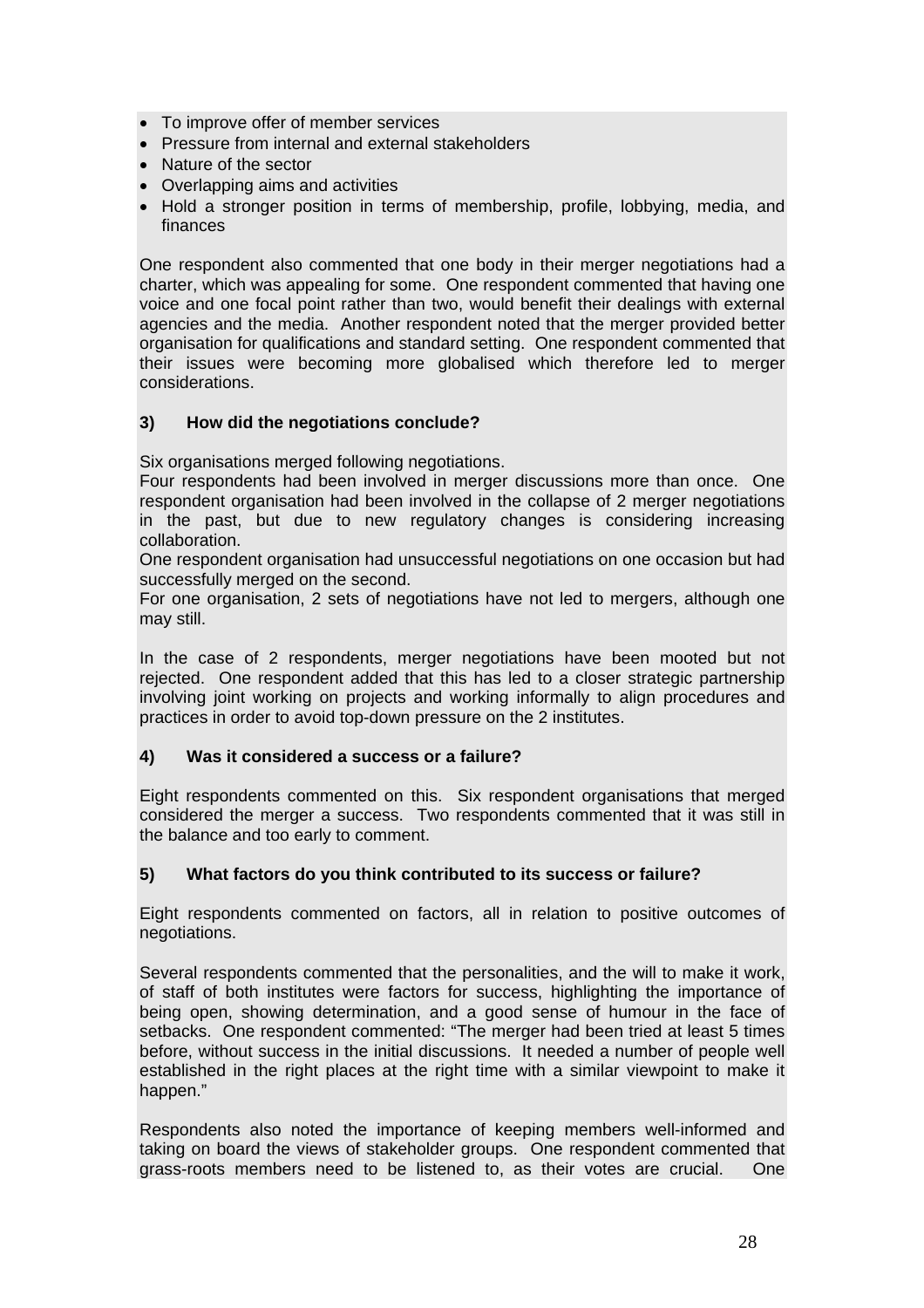respondent highlighted the importance of a clear and comprehensive communications plan, both internally and externally, which is "essential for getting the first 'yes' vote". The respondent adds that it needs to continue long after the merger has taken place as the issues raised by the merger "will take a lot longer to settle down than you imagine especially tackling the required culture change and its management."

Respondents pointed out that a common vision between the two bodies is needed, with one respondent adding that organisational requirements, such as for Company House, need to be agreed on.

One respondent noted that the decision to proceed with the merger was made by the most directly affected groups (not by a small group of trustees or staff) and adds that it was carried through quickly (9 months from the 'yes' vote to creation and part consolidation), which were factors in its success.

## **5.1.5 ICON Case Study**

PARN interviewed Alastair McCapra, Chief Executive of the Institute of Conservation (ICON), on the subject of the Institute's creation as a result of a recent merger, in order to provide extra information and advice for IHBC and IFA in consideration of a full merger.

ICON is the professional body for conservators and restorers of historic objects and buildings, with over 3000 members. It is the result of a merger that took place in 2005 of five bodies, with a sixth joining in 2006:

\* The Care of Collections Forum;

- \* The Institute of Paper Conservation;
- \* The Photographic Materials Conservation Group;
- \* The Scottish Society for Conservation and Restoration;
- \* The United Kingdom Institute for Conservation of Historic and Artistic Works;
- \* The Institute of Conservation Science.

Chief Executive Alastair McCapra describes the reasons for the merger as threefold: 1. To relieve the burden of 6 separate costs for staff and administration;

2. A need for a united conservation profession to raise its game in the political arena and have a stronger voice;

3. To encourage a development in the profession from a 'treatment-based' to an 'ethics-based' attitude in which different specialisms within conservation are united through an approach and set of values rather than defined through the peculiarities of different types of objects.

Convergence was advanced through the National Council for Conservation-Restoration, which was established for the purpose of guiding the merger, and was disbanded following the creation of ICON.

Alastair was appointed at the tail end of the merger, and has spent the last year knitting together the member and financial bases as well as taking the Institute forward in raising the profile of the profession in society. The Chief Executive does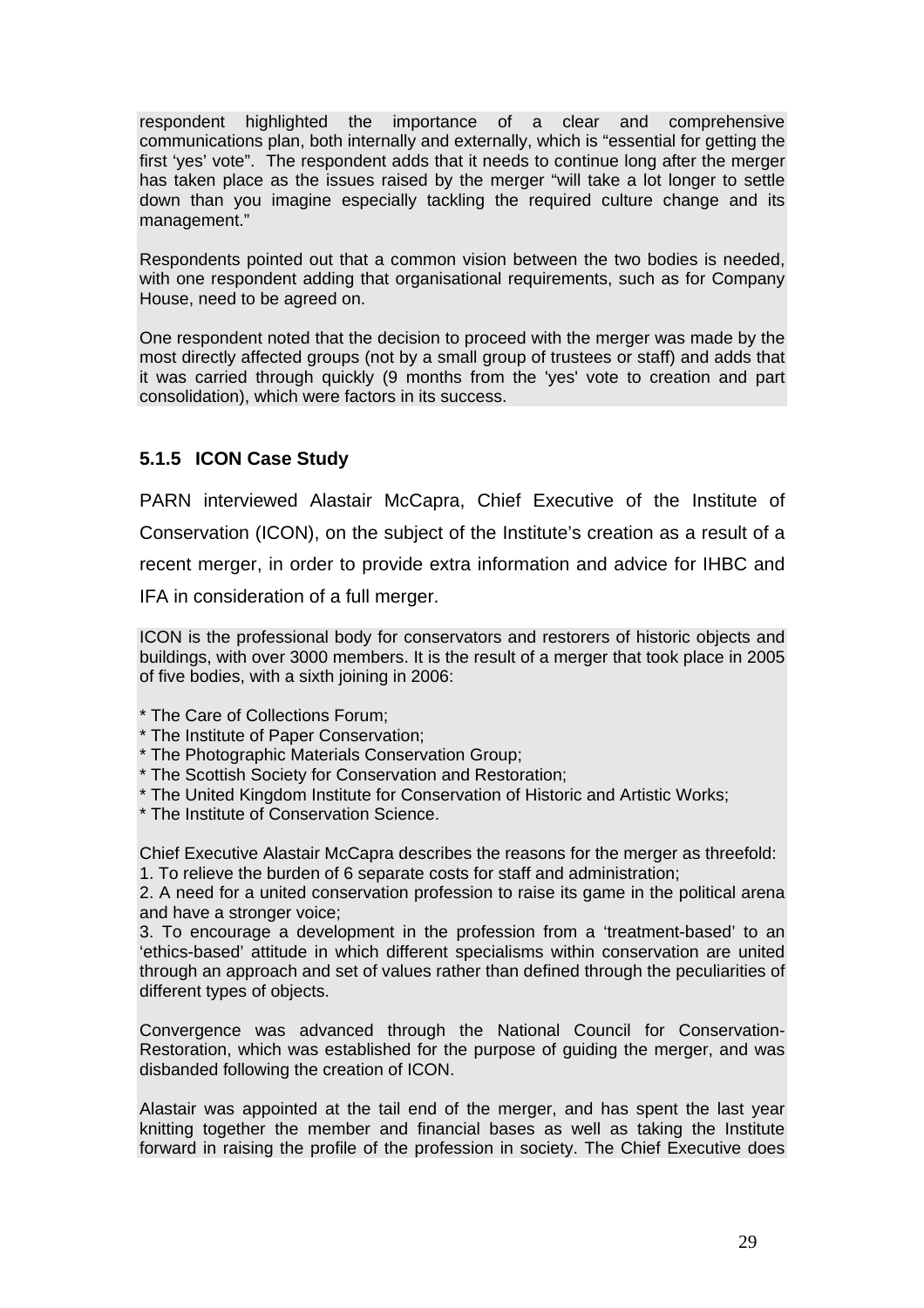not have a background in conservation, and was deliberately appointed so as to bring a different set of skills to the role, with relation to strategy and planning.

The merger is considered to have been successful. The criteria used to measure such a success were based on a financial model of integration which has been achieved, a target number of lost and gained members and the fact that ICON was called on by the House of Lords Committee on Science and Technology to give evidence and speak on behalf of its members in a relevant matter which is felt to show a new level of visibility and respect.

Anecdotally, the merger has resulted in a dynamic, responsive and flexible organisation, which has shed some of its predecessors' 'inward-looking' attitudes and brought forward enthusiastic and forward-thinking people.

On the flip side, some have felt the loss of belonging to a small community of wellknown and trusted people.

No conflict was reported between the different groups involved in the merger. Alastair credited this to the fact that the ground had been well-prepared and that everyone had a chance to voice their concerns well in advance so that issues could be resolved early on. The different cultures have remained by way of different groups within ICON, such as groups for stained glass or historic interiors, so that subidentities have not been shattered or assimilated but rather an overlying culture now unites them.

The major difficulty of the merger was initially persuading all of the members of the different organisations that the merger was necessary and relevant. This was a big political job. Another key complication was the complexity of merging all of the finances – with Alastair having to grapple with 21 different bank accounts!

What turned out to be surprisingly easy was the branding exercise, which was expensive but externally funded. When the website went live, everyone was thrilled and the expected complaints didn't materialise.

Alastair's advice for other organisations contemplating a merger is to take it slowly. It is the small things that matter to members, and they will judge their satisfaction with a new organisation not on strategic things, but on whether or not they still receive a newsletter.

#### **5.2 Federation**

The second option discussed was labelled the 'Federation' model. This envisioned that the two organisations would remain separate but create an umbrella structure, jointly funded and governed by its own steering group, through which to project a joint historic environment voice and run joint initiatives. Comments from the stakeholder interviews were less weighty here, and opinions less forceful, perhaps because the federation model was less easy to imagine than a full merger, or because this idea was still fledgling and not detailed. However, whilst two interviewees stated that this option was their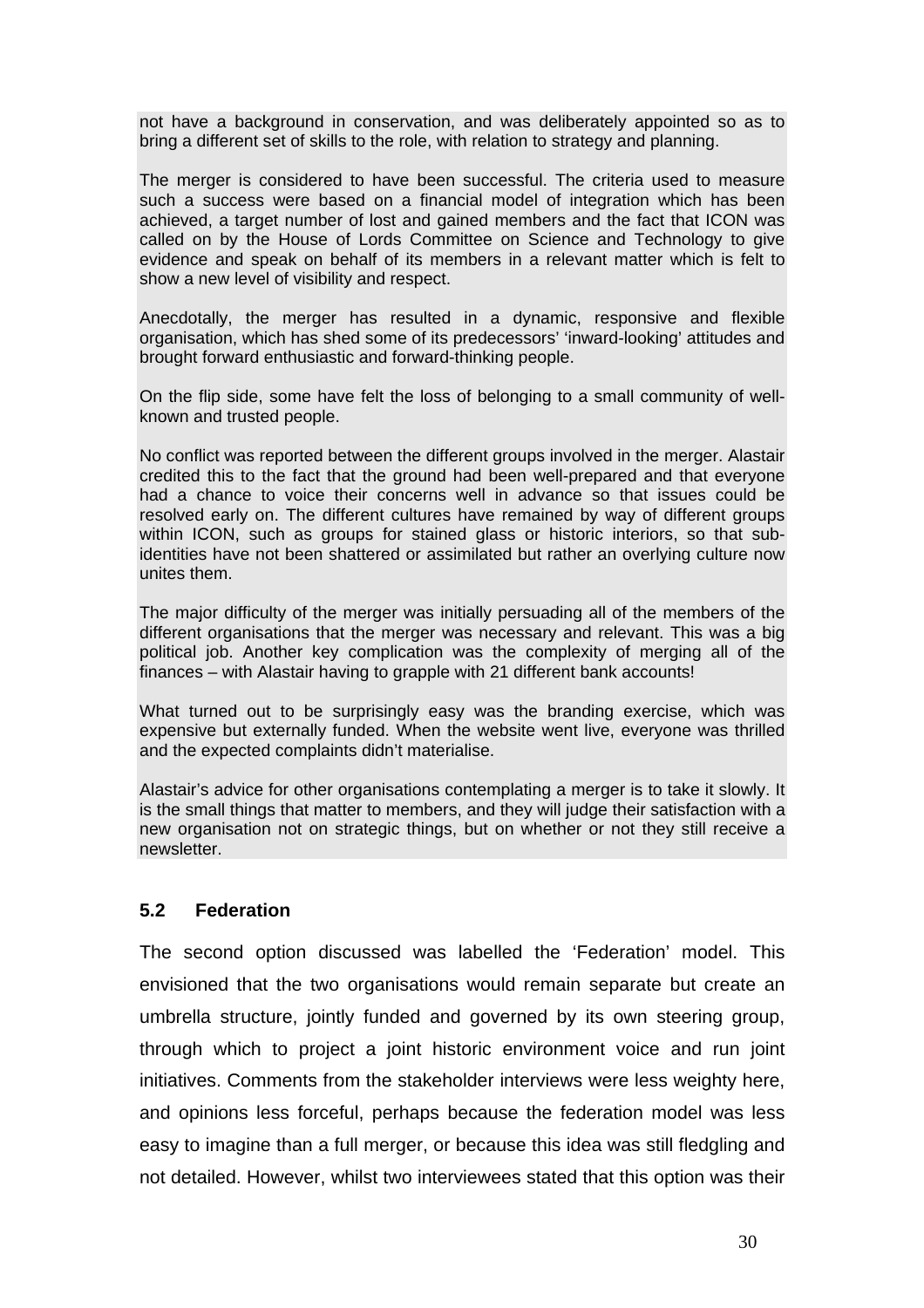preference, four claimed that a federation would only work if it was a first step on the way to a full merger and not a final solution.

## **5.2.1 Positive Comments from the Interviews**

- ∗ This is not so different from the present situation;
- ∗ No upheaval;
- ∗ This would work in the short term as a move towards a full merger;
- ∗ This idea should be opened up to include other organisations in the sector, not just IHBC and IFA;
- ∗ Collaboration is positive;
- ∗ Policies could be integrated;
- ∗ This would help networking in the sector;
- ∗ This would present a joint voice to government and it is only government who has a problem with the institutes being separate;
- ∗ Representation of historic environment professionals would be useful;
- ∗ Keeping the Institutes separate along with their identities would overcome members' concerns;
- ∗ The local authority level needs a power base from which to fight against cynicism and this would offer a more coherent approach to heritage.

## **5.2.2 Negative Comments from the Interviews**

- ∗ It could be confusing if the federation had a different voice to IFA or IHBC independently – where would we connect? At what level?;
- ∗ There could be a duplication of committees;
- ∗ Could lead to complacency;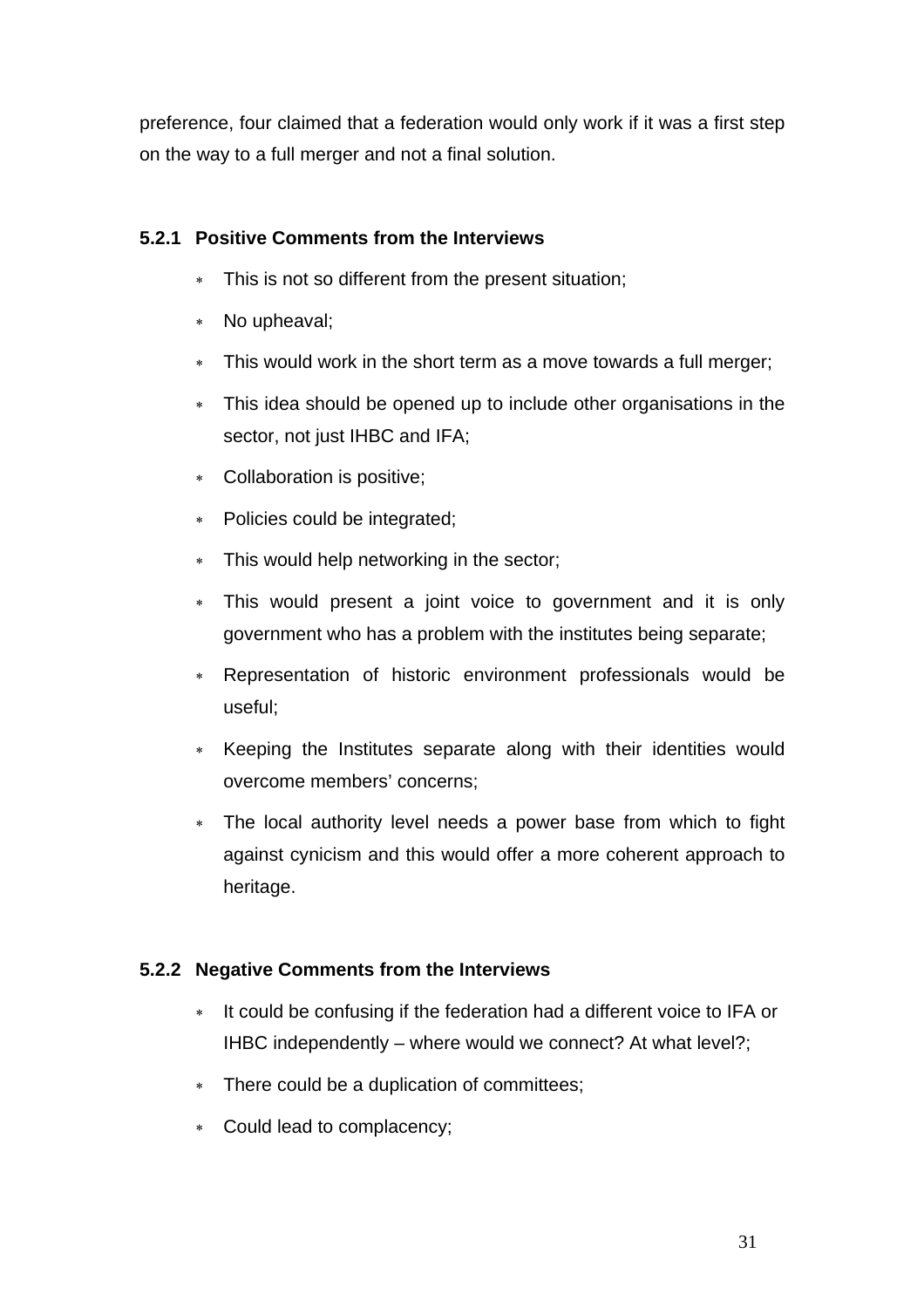- ∗ This is not effective as a last step as it is a veneer covering two separate institutes;
- How would it be funded? What proportion would come from each Institute?;
- ∗ How would it be Chaired? There would need to be a balance in order to ensure that both groups are represented;
- ∗ There is no need for it it is unlikely that the two institutes would want to comment on the same consultation documents from local government;
- ∗ This is a fudge why bother?
- ∗ If there are still two separate organisations they won't be forced to tackle the big issues;
- ∗ This wouldn't have the same weight or power as a merged institute;
- ∗ The two institutes on their own are not strong enough for this they would need to involve all the other professional bodies in the sector and RICS would not join in;
- This would increase committee voting and decision-making would get even slower;
- ∗ The two cultures would clash;
- ∗ Fear that archaeology would swamp conservation;
- ∗ From a recording perspective this would threaten the extant built environment;
- This emphasises the differences and does not move integration forwards.

## **5.3 Joint Service Provision Venture e.g. Accreditation Body**

Accreditation appears to be a key issue for the sector. At present anyone can call themselves an archaeologist or a conservator and practice without any restrictions. This is felt to be unacceptable, and both institutes recognise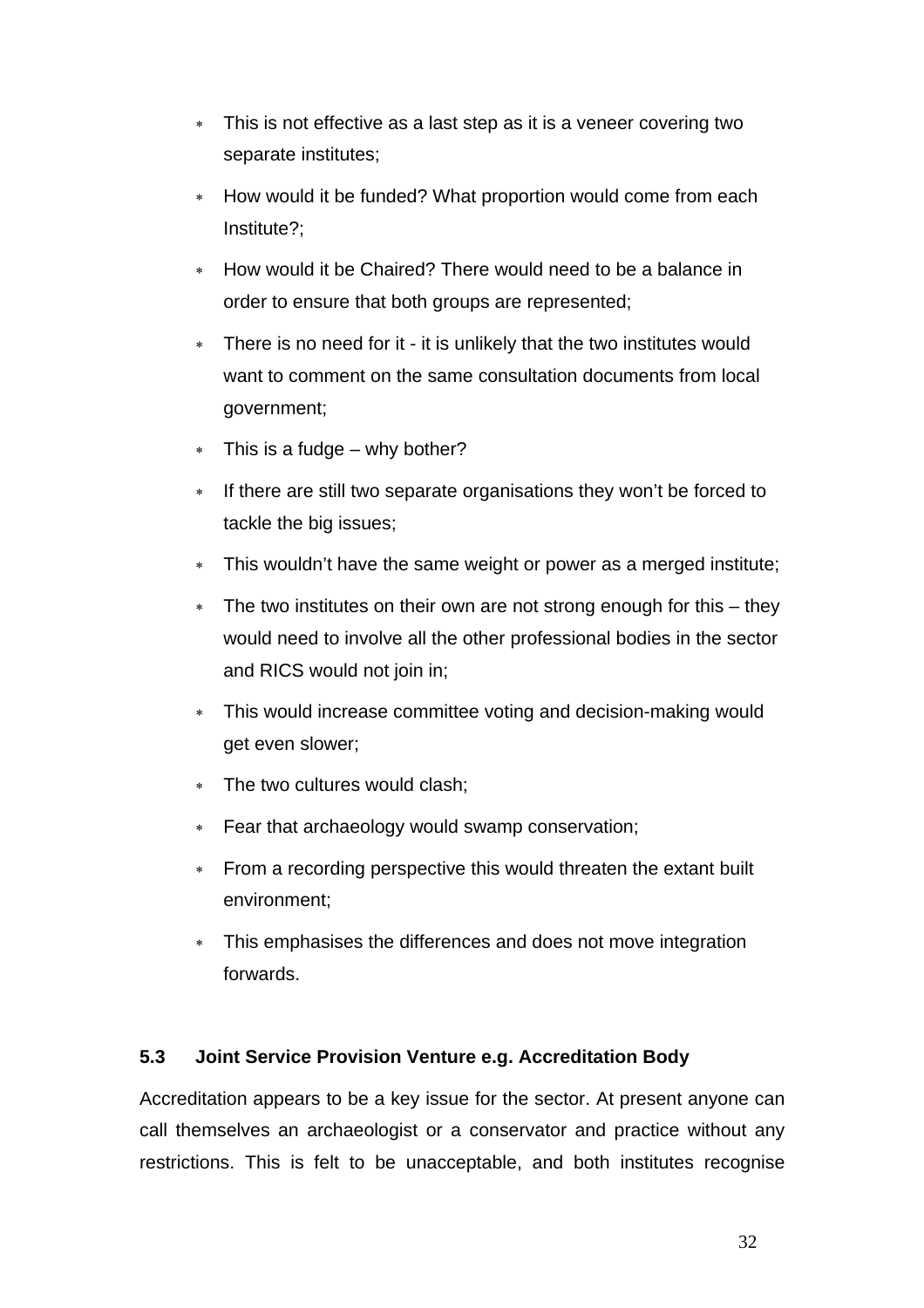benefits in a situation where some kind of control over standards – such as an accreditation scheme – is required to practice in the historic environment. This throws up questions for amateur practice, and many in the sector (including the IFA) are concerned that any new accreditation scheme takes into account the vast number of amateur and voluntary practitioners in archaeology. The government warns that any common accreditation scheme cannot be an exclusive model as IFA and IHBC do not yet represent the whole sector and suggests that a range of organisations would need to be involved for it to work.

The stakeholder interviews revealed confusion over the use of the term 'accreditation'. Some used it to talk about accrediting people, some to refer to accrediting qualifications. Some saw accreditation as a secondary process, which followed from one's first profession – for example, an architect who is then accredited as an historical building conservator. Some discussed degree or masters courses to be designed and accredited by the professional bodies. In discussions with IFA, accreditation was understood as *"…the end product of a process of assessment that demonstrates that someone has the capability to undertake specific tasks or roles."*

However, it was generally agreed that membership of IFA or IHBC was already, in itself, a form of accreditation which was widely recognised in the sector. In fact, in the preface to IFA's 2006 Yearbook, David Lammy, Minister for Culture, writes:

*"DCMS sees IFA membership and registration as an indication of quality and a commitment to ethical practice."* An issue for the sector is how to encourage those who require or authorise archaeological and conservation work to demand that practitioners deliver a proper quality of service, a quality that should be represented by organisational or individual accreditation (for the latter in some cases their membership of the relevant institute).

This third option offered to interviewees for consideration attempted to elicit their feelings on IFA and IHBC operating a joint service provision venture, focusing on a joint accreditation scheme. This model could involve the creation of a new, separate, body (perhaps 'The Society for the Historic Environment') to focus primarily on developing and running an accreditation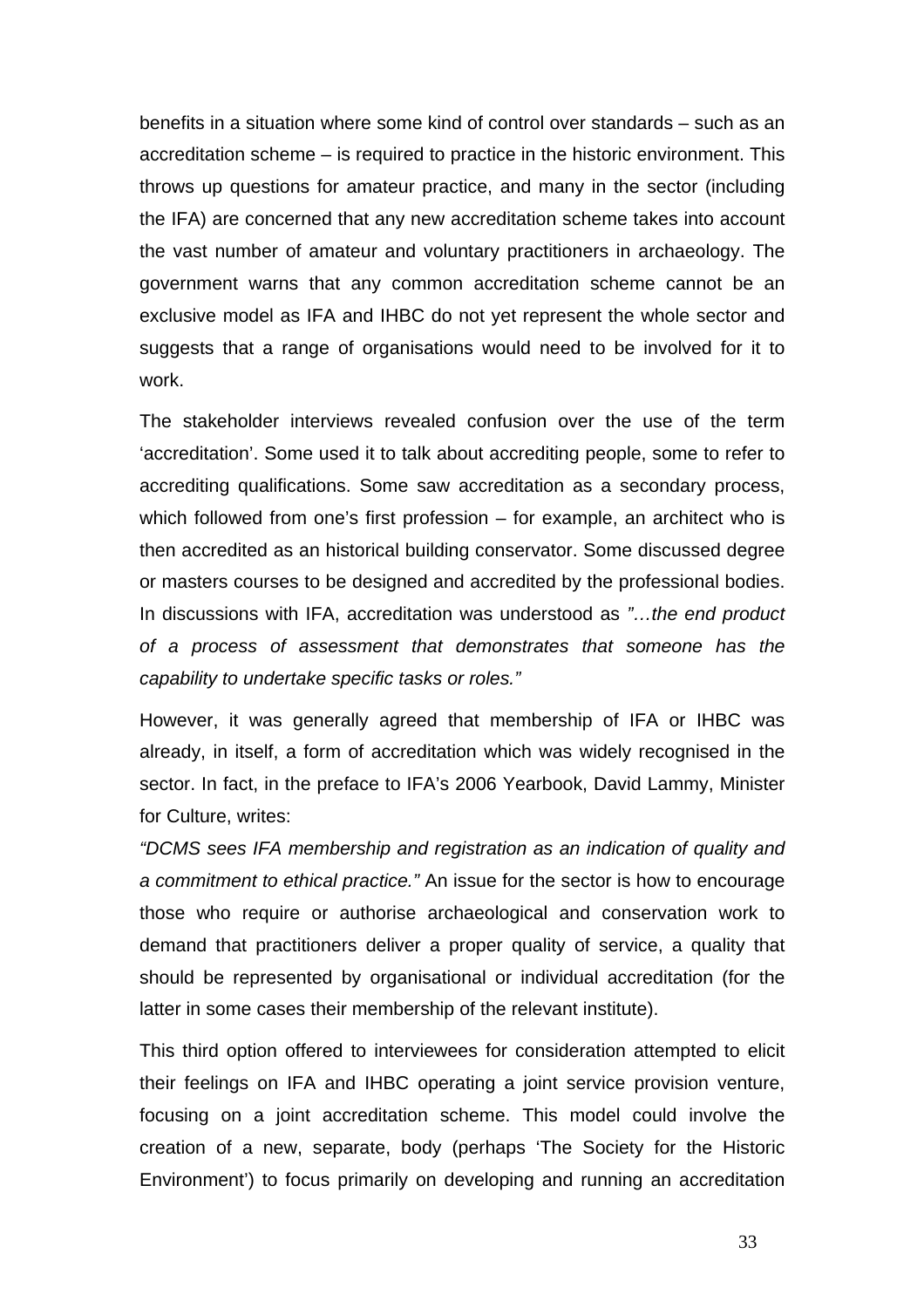scheme for the historic environment, with an ultimate goal of achieving Chartered status.

## **5.3.1 The Current Situation**

The historic environment is seen by some to need greater public involvement in activities of investigation, documentation, interpretation etc. The profession has become more 'professional' in terms of ethical behaviour as well as a shift from unpaid to paid work. Heritage assets require protection to ensure they are managed in accordance with standards by ethical and competent practitioners. 'Professional' here is not about being paid for work but about adhering to a code of professional practice. Discussions on future plans for accreditation in the sector are not intended to inhibit amateurs but enable all practitioners to demonstrate ethics and abilities.

The historic environment sector is seen to need an accreditation scheme due to:

- International conventions and national guidance obligations;
- A need to provide more effective services and outlaw poor standards of work;
- Standards and training initiatives in government and agency plans and policies;
- A lack of commitment to training and CPD;
- Underdeveloped career structures and opportunities to progress.

The European Valletta Convention says that states must ensure that archaeological work is done by qualified/authorised people. This is not the case at present in the UK. English Heritage is charged with the implementation of the Convention. The historic environment sector is diverse, involving both professional and avocational, or 'hobby' practitioners and there is unrest from a vocal minority of avocationals in relation to accreditation. English Heritage has developed a non-binding 'Statement of Principles' to raise awareness, which is based on IFA's Code of Conduct and is for 'non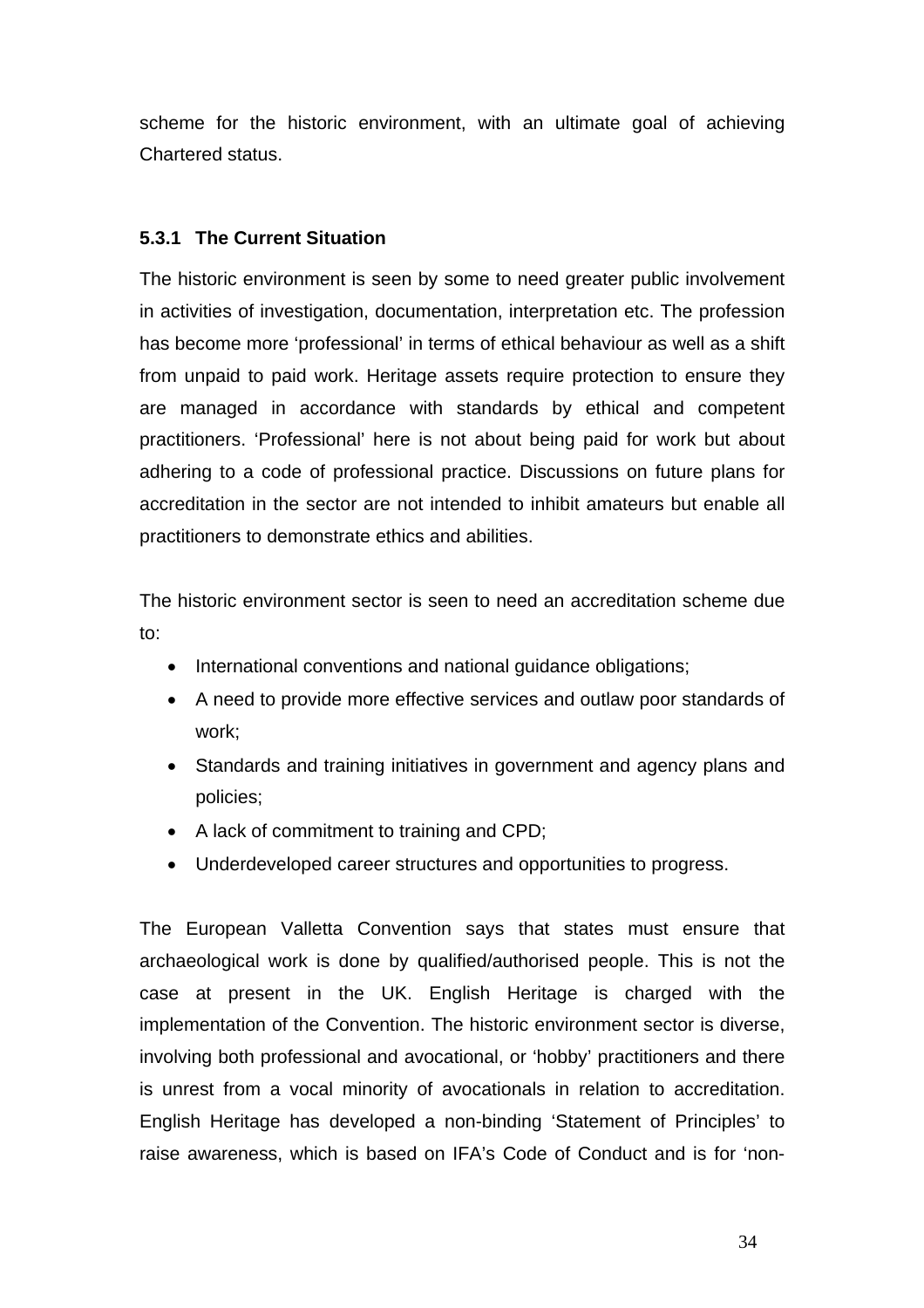professional' work. Public consultation on this has been deferred as it could convey the message that the government sees no need for professional selfregulation. This would have dire consequences for IFA.

There are already a number of accreditation systems in operation in the historic environment sector:

- ∗ Membership entry requirements of professional bodies in the sector such as IFA, IHBC, the Association of Archaeological Illustrators and Surveyors (AAI&S);
- ∗ Membership entry requirements of professional bodies in overlapping sectors (e.g. the Royal Institute of British Architects (RIBA), the Royal Institute of Chartered Surveyors (RICS);
- ∗ Formal schemes such as the IFA Register of Archaeological Organisations (RAO), the Professional Accreditation of Conservator-Restorers (PACR) which is administered by ICON, and RIBA's Architects Accredited in Building Conservation (AABC) register.

These differ in terms of structure, robustness, how much they are respected in the sector, and extent to which they are specified as a requirement by those commissioning/ authorising work.

Though there is and has been much work on the process, there is no formal vocational qualification being taken up in the historic environment sector. There are National Occupational Standards (NOS) for Archaeological Practice and they are being developed for Building Conservation. Archaeological practice qualifications are being introduced, based on archaeological NVQ framework. An accreditation scheme need not depend on professional qualifications – getting the qualification is one component of one route to accreditation. Any new scheme for the historic environment must accommodate but not require candidates with vocational qualifications.

Options for the sector include:

∗ Could require membership of relevant professional association;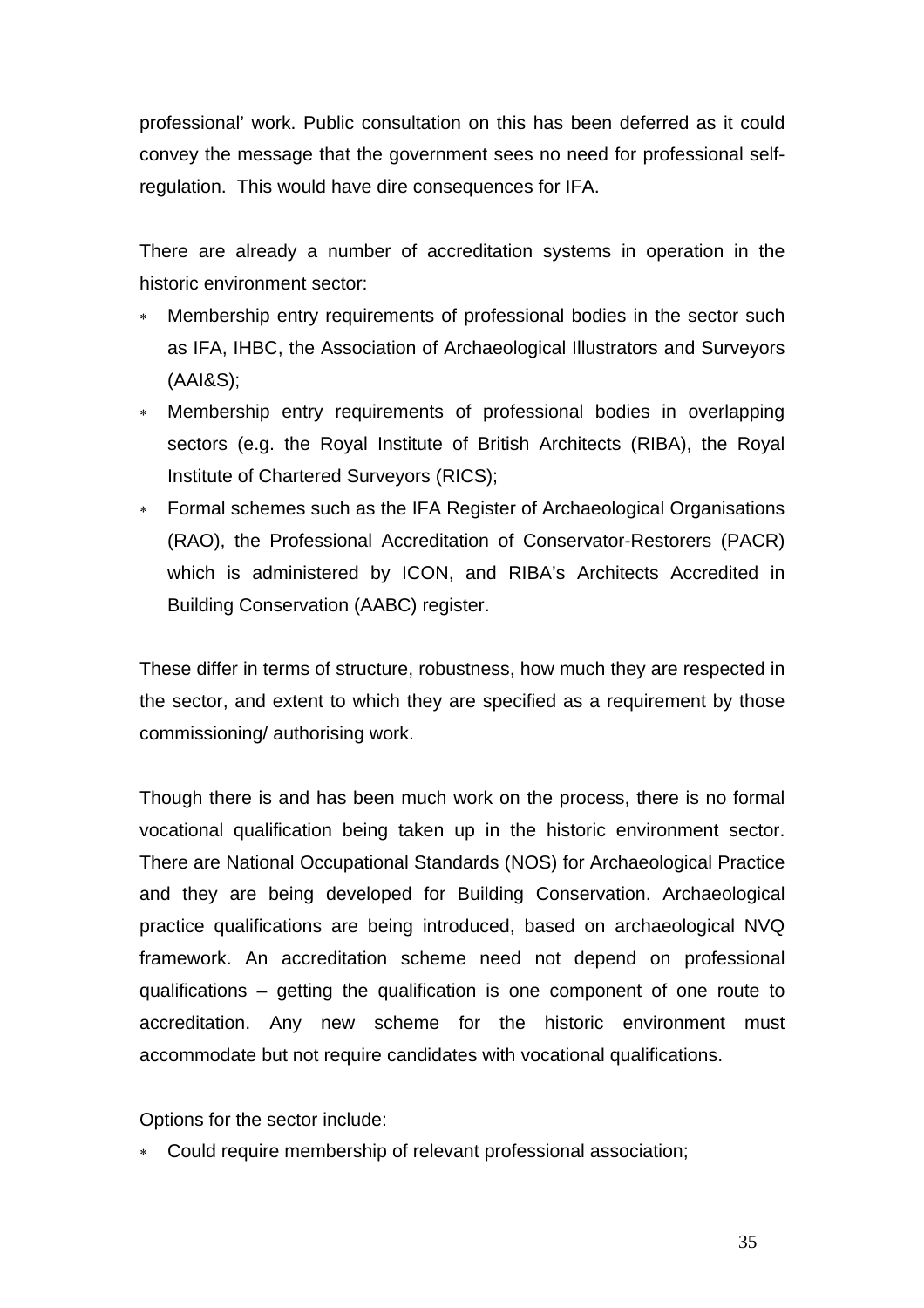- ∗ Could require membership of a new Chartered professional association (our third option in this research);
- ∗ Could recognise existing schemes and expand/create new ones to cover the rest of the sector;
- ∗ Could develop a new time-limited system of individual accreditation administered by professional associations.

## **5.3.2 Positive Comments from the Interviews**

- ∗ This would help to make the transition to a single body by creating the climate for a full merger;
- ∗ Other organisations could find a role in collaboration on a joint accreditation scheme or body;
- ∗ Being a Chartered historic environment professional would give status in a broader area;
- ∗ This would be good for unpicking what accreditation means and what the institutes want to achieve;
- ∗ This would raise and maintain standards and gain status for the two institutes;
- ∗ Creates a barrier to practice and enables regulation of the profession;
- ∗ Accreditation would help in the highly competitive market for archaeological services which is unstable and fragmented;
- ∗ IHBC is losing members to other accreditation schemes so this would be a way of keeping and gaining members.

## **5.3.3 Negative Comments from the Interviews**

- ∗ This would be disaster and is not needed;
- ∗ How would this fit into a merged organisation?;
- ∗ IFA and IHBC would become defunct you can't have all three;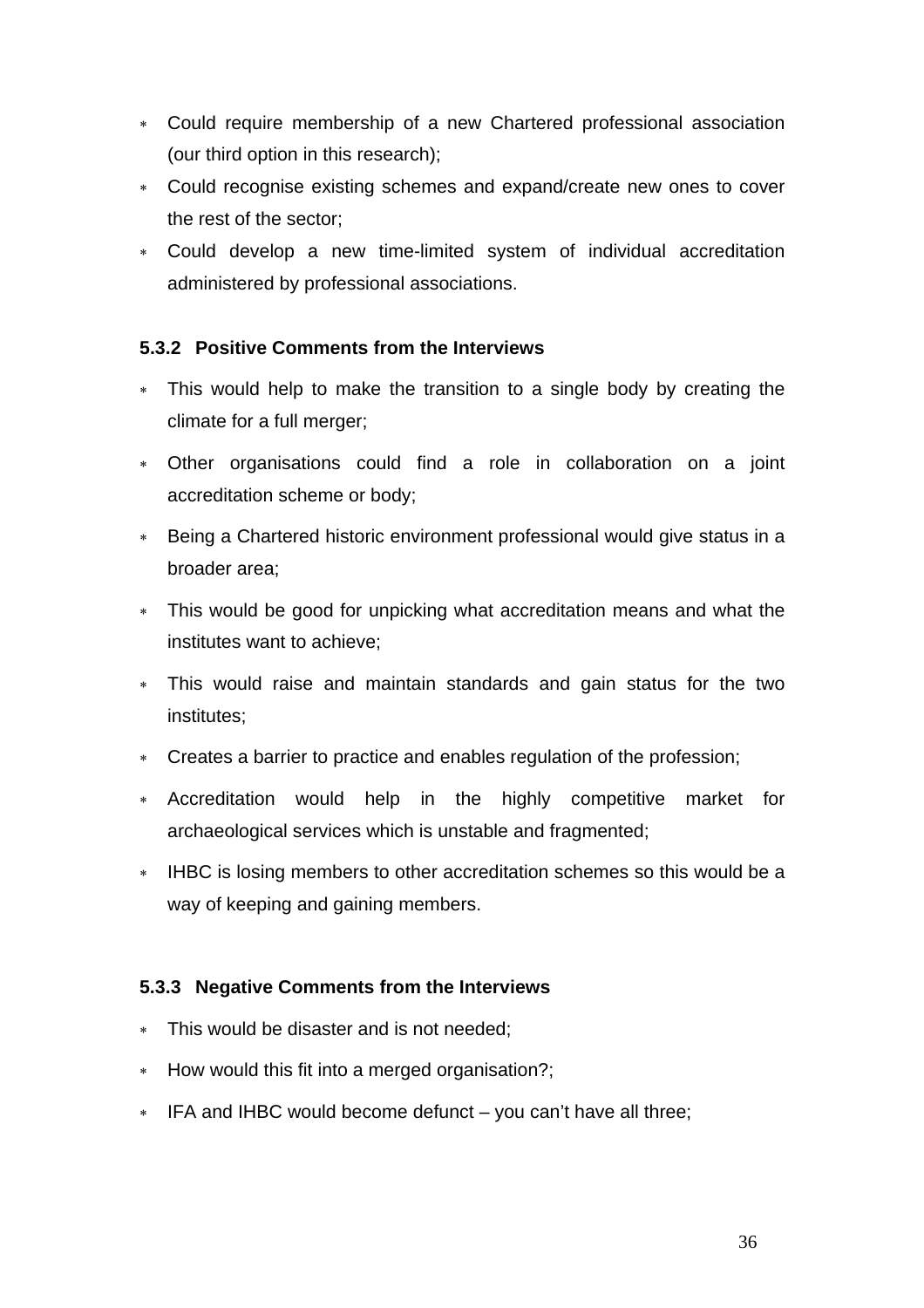- ∗ This would complicate rather than simplify matters a new scheme would need to be part of a new, merged, organisation;
- ∗ Chartered status is an obvious threat to other accreditation schemes in the sector such as PACR;
- ∗ Why would anyone join IFA or IHBC if they needed Chartered status? Most practitioners in the sector have an alternative route to Chartered status via RICS or RIBA;
- ∗ There might be a problem with duplication of other schemes professionals will be unhappy if they feel they have to fulfil yet another set of criteria;
- ∗ Chartered status does not necessarily bring real status and the calibre of people accredited via other schemes in the sector is already problematic;
- ∗ Might be perceived badly by non-professionals and shouldn't be restrictive – amateurs are very powerful in this sector;
- ∗ Schemes that make membership of a professional body mandatory make people suspicious;
- ∗ Membership of IHBC and IFA are accreditation in themselves so this isn't necessary;
- ∗ What about people outside of IFA and IHBC? This would leave people out and cannot be exclusive;
- ∗ The criteria for accreditation schemes is based on the work you have done so it is hard for the less experienced to become accredited and thus gain experience.

## **5.3.4 PARN Members' Enquiry on Accreditation**

In August 2006 PARN ran a Members' Enquiry on the subject of accreditation with its members in order to benchmark experience across professional associations. Twenty two organisations responded, of which 14 said there was some kind of accreditation scheme in place for their profession. The responses were very detailed and wide-ranging, encompassing a variety of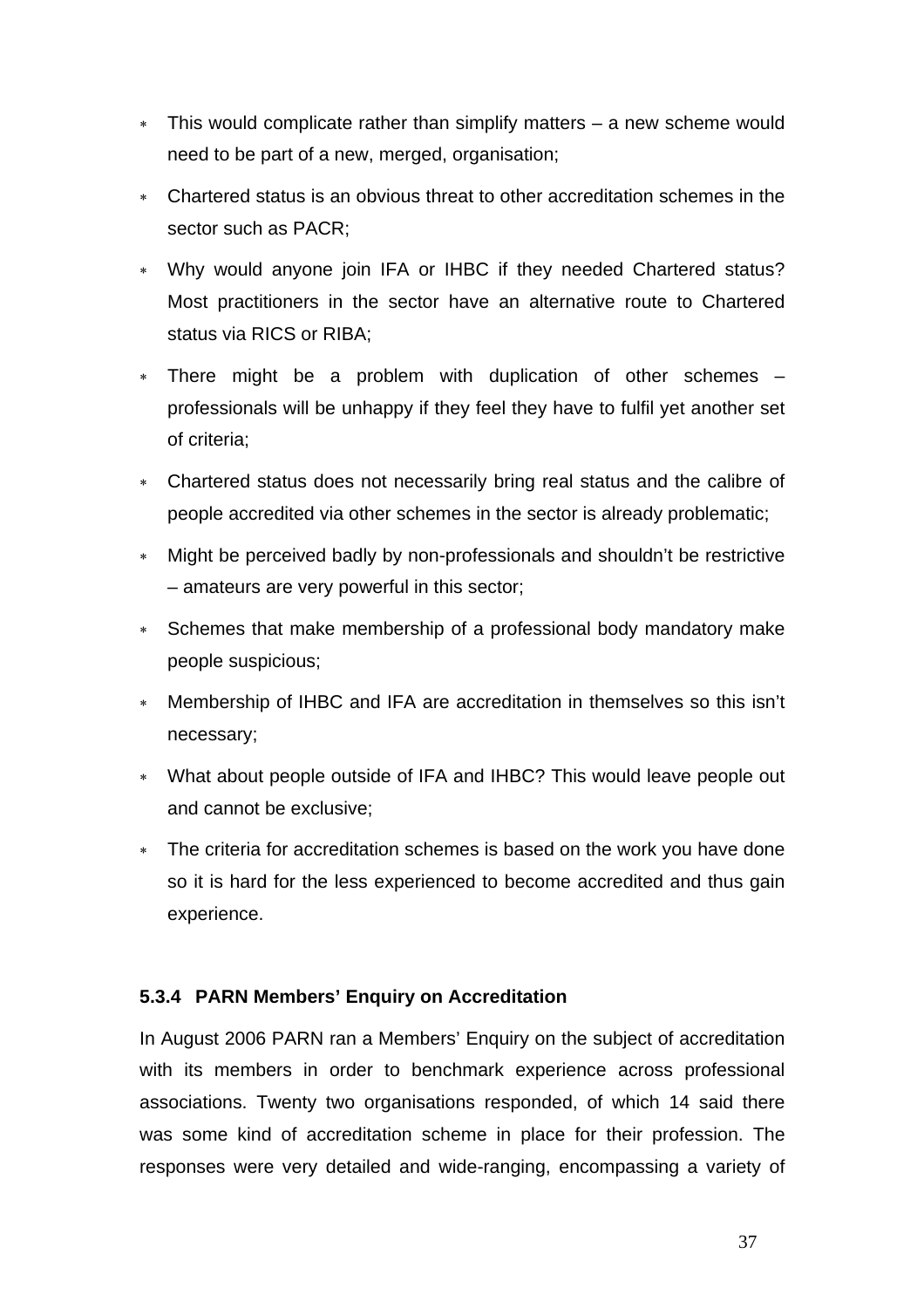ways of understanding what accreditation is and occasionally membership of the association is conflated with accreditation. Those professions which are externally regulated add another dimension. A copy of the full text of all responses has been provided to IHBC and IFA in a separate file. The summary of responses follows.

#### **Enquiry**

The Institute of Field Archaeologists (IFA) and the Institute of Historic Building Conservation (IHBC) are currently looking into developing an accreditation scheme for individual practitioners. Pete Hinton, Chief Executive at the IFA, would like to ask PARN members:

- \* Is there an accreditation scheme for your profession?
- \* Is membership of your, or another, professional association a requirement of accreditation?
- \* If not, how does the scheme enforce ethical standards?
- \* How does the scheme deal with accreditation at different levels of responsibility or for different roles within the profession?
- \* Is accreditation open-ended or for a fixed period, and if the latter how is it renewed (e.g. re-assessment, evidence of CPD)
- \* How were those who might require or authorise work within the profession (for example, for the archaeological profession it might be English Heritage) persuaded to insist on the use of accredited professionals?

#### **Respondents (22)**

Association of Accounting Technicians Association for Project Safety British Association/College of Occupational Therapists British Association for Counselling and Psychotherapy Chartered Institute of Logistics and Transport Chartered Institute of Public Relations Chartered Institute of Purchasing and Supply Institute of Chartered Accountants of Scotland Institute of Engineering and Technology Institute of Environmental Management and Assessment Institute of Legal Executives Institute of Scientific and Technical Communicators Institution of Engineering and Technology Law Society of England and Wales Pensions Management Institute Psychological Society of Ireland Royal College of General Practitioners Royal Incorporation of Architects in Scotland Royal Society of Chemistry Royal Statistical Society Society and College of Radiographers Tourism Management Institute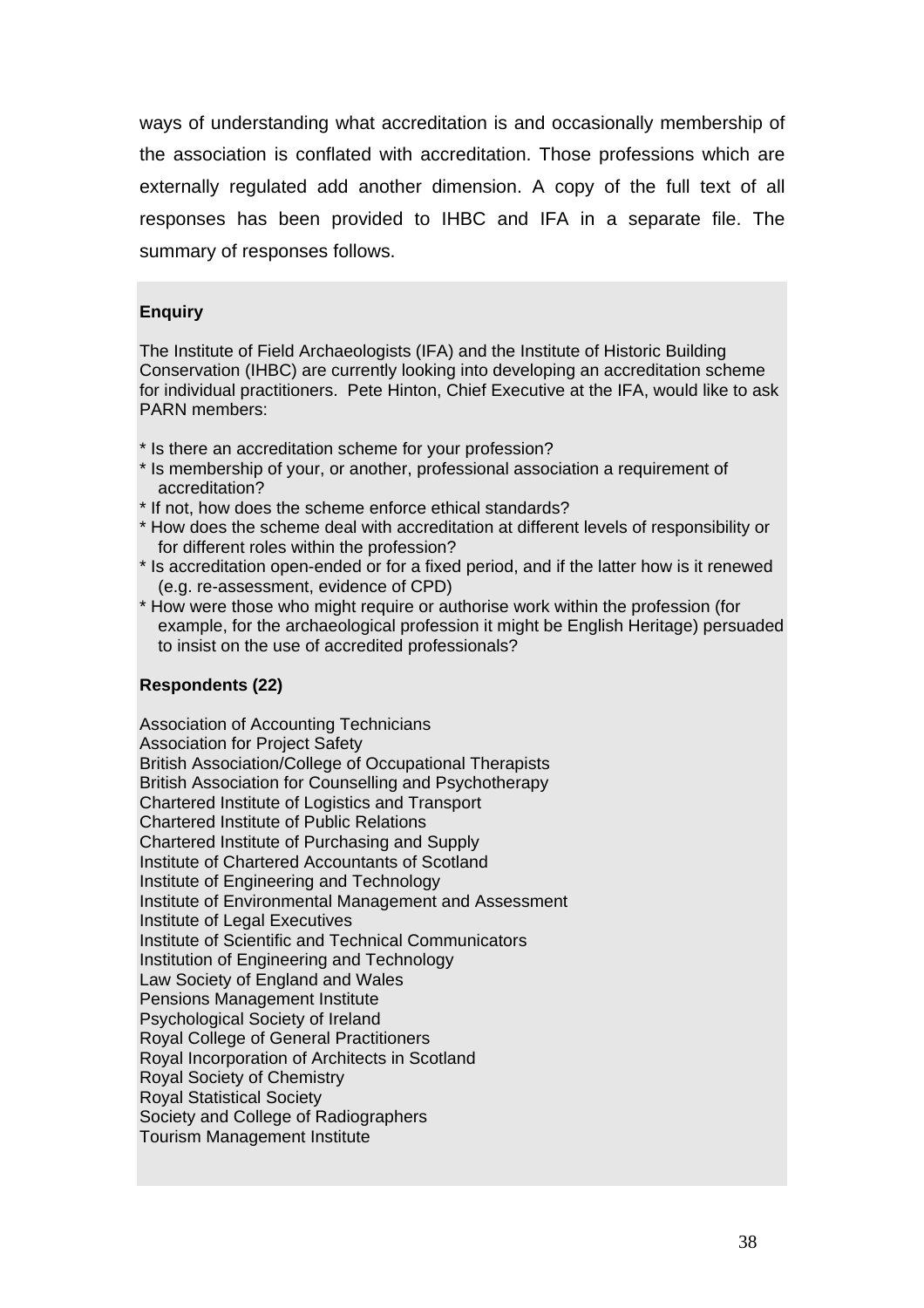## **Results**

#### **1) Is there an accreditation scheme for your profession?**

Respondents gave a range of answers to this question. Accreditation can be of individuals, of companies/firms, of CPD programmes run by employers, or of education/degree programmes. Below is a table showing how the organisations responded. Some organisations accredit both individuals and programmes so the figures add up to more than 22.

|             | No<br>accreditation | Individuals   Companies | Employer<br>s' CPD<br>schemes | Training/<br>Degree<br>programmes |
|-------------|---------------------|-------------------------|-------------------------------|-----------------------------------|
| No. of      |                     |                         |                               |                                   |
| respondents |                     |                         |                               |                                   |

#### **2) Is membership of your, or another, professional association a requirement of accreditation? If not, how does the scheme enforce ethical standards?**

Those organisations who run accreditation schemes for individuals require membership of the association as a pre-requisite. For those professional bodies who are also regulators, professionals are required to be members in order to practice as well as to apply for accreditation. For some regulated professions, the regulatory body is different to the professional association and the ability to use the title of, for example, 'Occupational Therapist' is protected by the regulator who requires validation and re-validation for practitioners to remain on their register and able to practice. For other, unregulated, professions the title (for example of 'Statistician') is unprotected but accreditation can help practitioners to prove their competence. Some bodies offer Chartered individual status as a form of accreditation which requires membership of the association. Only one body enabled non-members to join their accreditation scheme at a fee and upon adherence to the Code of Ethical Conduct. Those who accredit training or degree programmes use these qualifications as a demonstration of competence in application for membership. One organisation commented that students on an accredited course are automatically student members of the association.

#### **3) How does the scheme deal with accreditation at different levels of responsibility or for different roles within the profession?**

Most respondents made a distinction between accreditation at different hierarchical levels, or had different schemes for different roles. Respondent organisations used the following to distinguish between these levels, with higher levels of responsibility requiring a combination:

\* Qualifications

- \* Demonstration of competency
- Experience in the field usually measured by length of service
- \* Degree of responsibility in the field

\* Significant contribution to the profession (which in one case led to Fellowship status).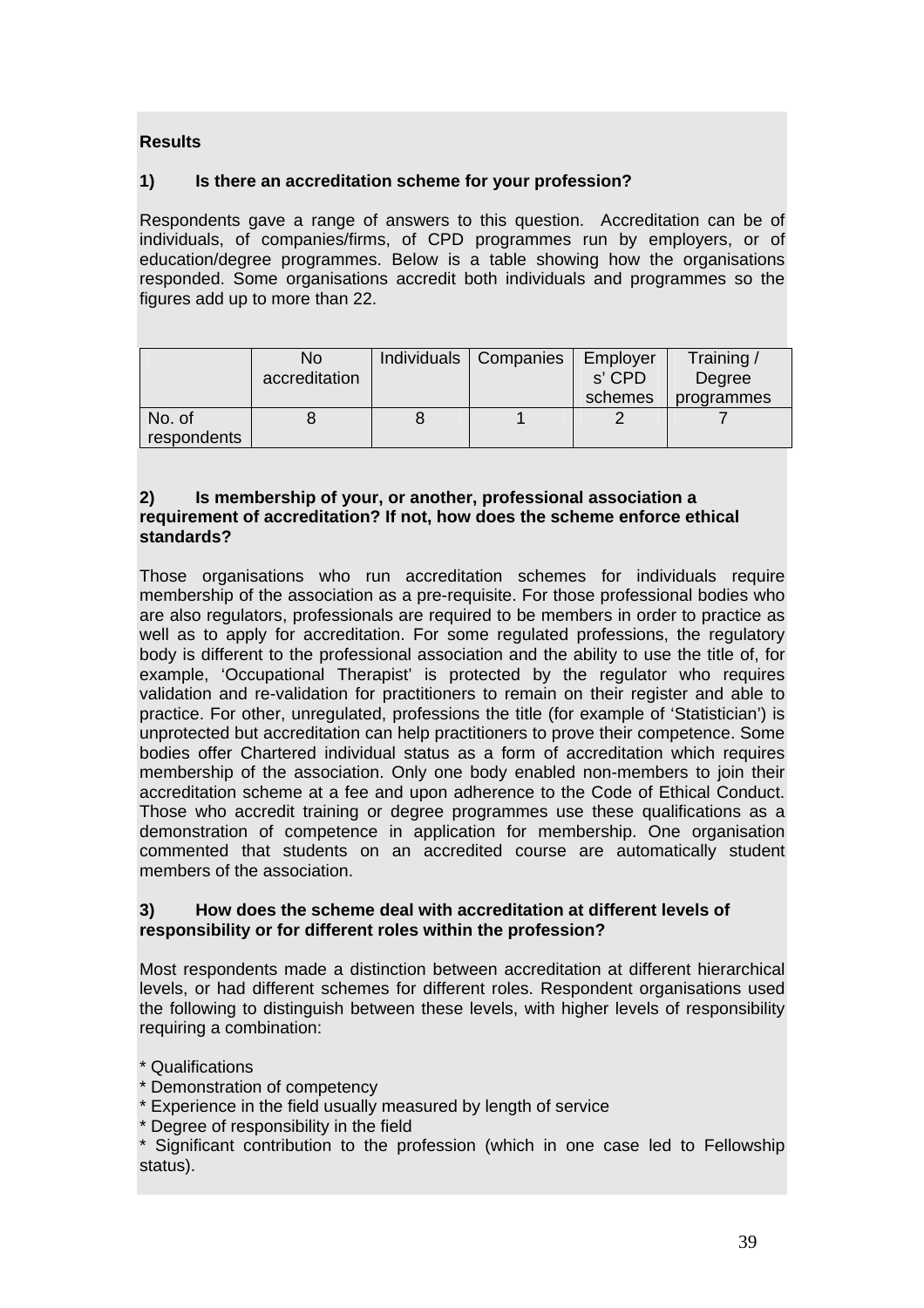One organisation used the criteria of the level of gross fee income generated by the self-employed work done by practitioners.

In some cases the levels of accreditation were linked to grades of membership. Enforcement was linked to Codes of Conduct and the organisations' disciplinary procedure for members.

#### **4) Is accreditation open-ended or for a fixed period, and if the latter how is it renewed (e.g. re-assessment, evidence of CPD)**

Degree or education programmes are usually accredited for a fixed period of 5 years, following which the course is re-assessed. For individual accreditation, 5 respondents said that their scheme was for a fixed period  $-2$  of these were renewed annually, 1 every two years, and 2 every five years. Renewal of accredited status is usually based on satisfactory CPD participation with some requiring other sources of evidence such as a statement of philosophy, a check against disciplinary records, record of experience, or professional indemnity insurance. Those schemes based on membership of the professional body such as Chartered individual status are for life as long as membership is maintained according to whatever CPD requirements that might entail.

#### **5) How were those who might require or authorise work within the profession (for example, for the archaeological profession it might be English Heritage) persuaded to insist on the use of accredited professionals?**

Four respondents mentioned encouraging employer organisations to use accreditation as a sign of professionalism, using an awareness campaign. For two of the organisations who replied, employers seemed to be insisting on accredited individuals without the use of a campaign – these were both in the health sector. Individual clients who employ the services of a self-employed professional seem to require accreditation although it is not a pre-requisite for practice. One organisation only gave details of accredited practitioners to members of the public. Those organisations for whom this question remained a mystery tended to be in professions which were perhaps less 'dangerous' for clients, such as research or management. However, there does seem to be a sense that associations have set up schemes which then become perceived to be valuable so that people start to insist on accreditation as a gradual process.

## **5.4 Do Nothing**

The final option was to do nothing – that is, to do nothing structural but for each institute to continue to develop and to work together in various ways as they are doing at present. This was not a popular option, with not one interviewee making a truly positive comment. Generally, 'doing nothing' is not seen as a real option.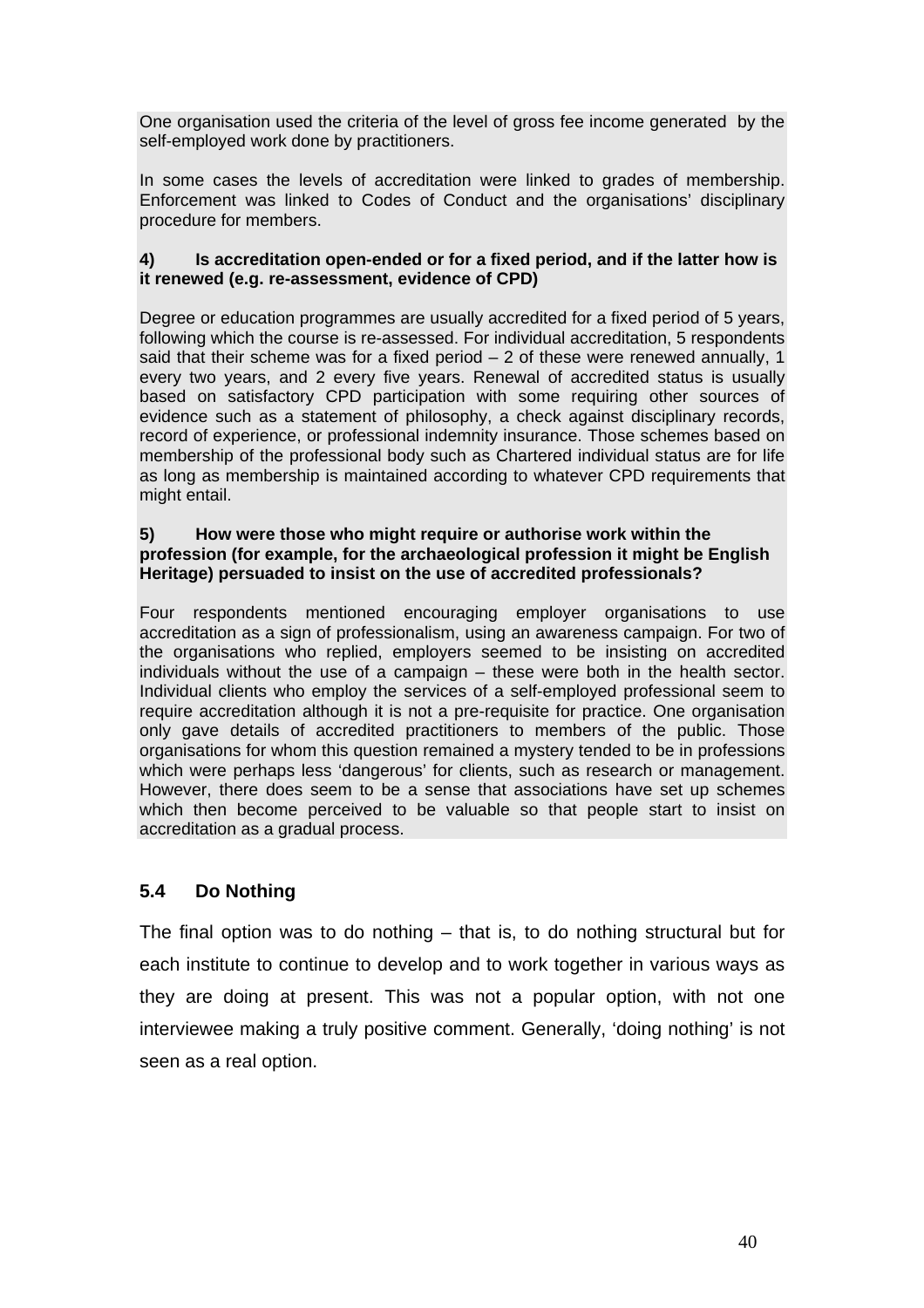## **5.4.1 Positive Comments from the Interviews**

- The two institutes would retain their identities:
- Maintaining the status quo is easy, people stay comfortable and don't have to face a challenge;
- ∗ The relationship between the two institutes may already be stronger after this consultation exercise.

## **5.4.2 Negative Comments from the Interviews**

- ∗ Although there might not be a problem at present, this would result in lost opportunities;
- ∗ The Heritage Protection Review and government policy are moving the two fields together and eventually that will be in conflict with the two separate institutes;
- ∗ This is not an option the government wants change and things are moving swiftly;
- ∗ There is a need for a wider body to speak for the sector as a whole;
- ∗ The institutes would become marginalised and redundant in the end, losing momentum they would wither and die;
- ∗ The two organisations would become increasingly out of step with the heritage bodies who are trying to unite rather than divide;
- ∗ They won't get economies of scale and financial security;
- More collaboration is needed;
- ∗ Conservation officers are currently under resourced and this is unacceptable;
- ∗ Archaeology is predatory and needs to be prevented from moving into different territories.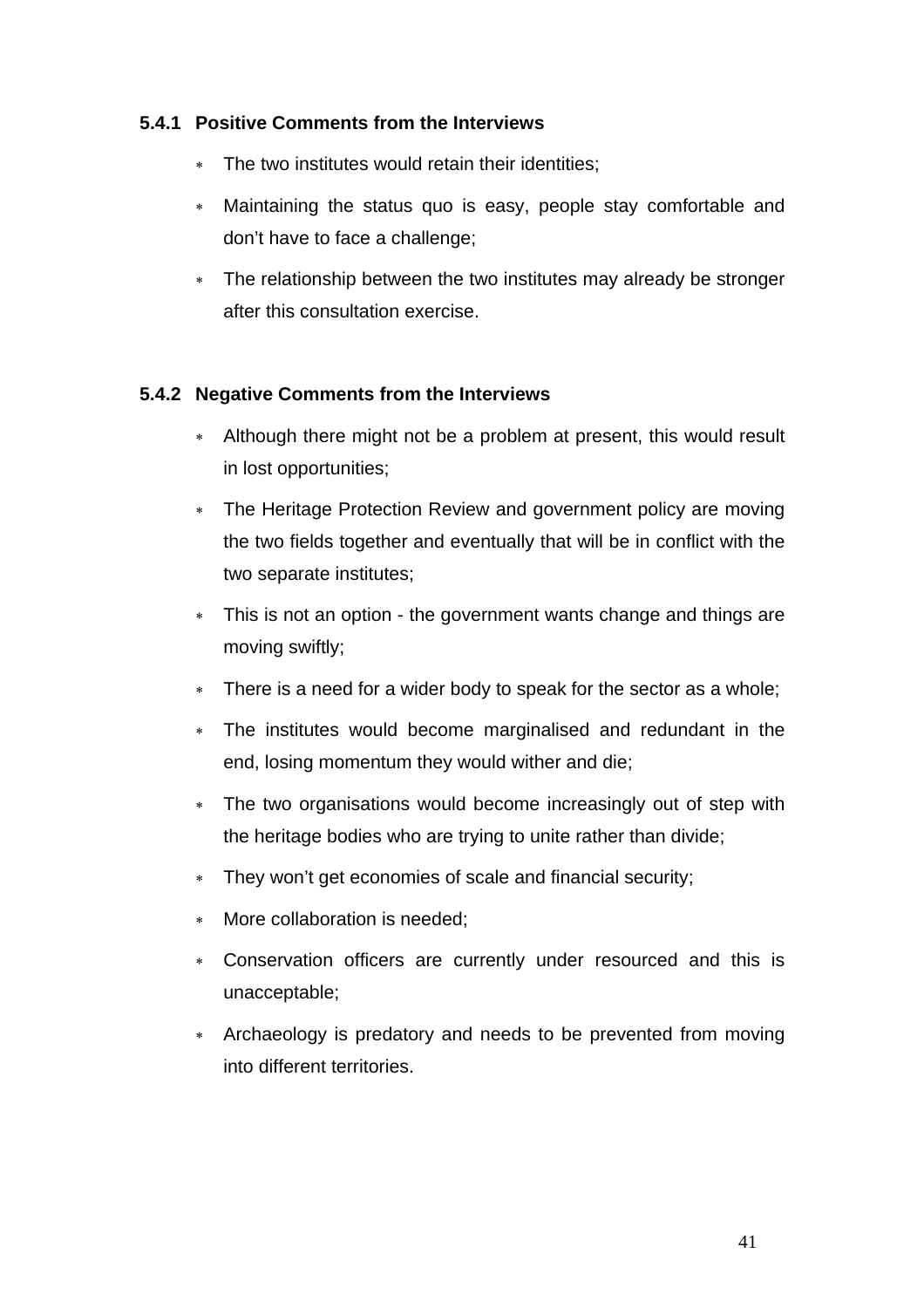## **6 Final Stage**

This review stage was built into the research so that IHBC could work on their new business plan. It is anticipated that this work will be finished by December and will therefore be available to inform subsequent discussions.

## **6.1 Questions to Consider**

The interim report concluded with a set of questions for consideration which related to the shape a merger could take, the feelings of members and staff, the real motivations and reasons for a merger, and the issue of accreditation:

- ∗ What are the real motivations for a move towards a merger?
- ∗ What is hoped to be gained by closer working?
- ∗ Is the historic environment best served by an integrated approach or is it made up of fundamentally distinct ways of thinking and practicing?
- ∗ Can the risk of losing members due to disagreement with a change be calculated?
- ∗ What are members' feelings about a merger at present? How would they feel about a Federation or a body created for joint service provision?
- How would staff feel about a merger, a Federation or a body created for joint service provision?
- ∗ Could other organisations in the sector be involved in a merger along with IFA and IHBC?
- Would IFA or IHBC consider merging with organisations other than each other?
- ∗ Could any of the options that have been considered be improved if other organisations join in? What would a joint Federation or joint service provision body involving multiple organisations look like? What problems would this encounter?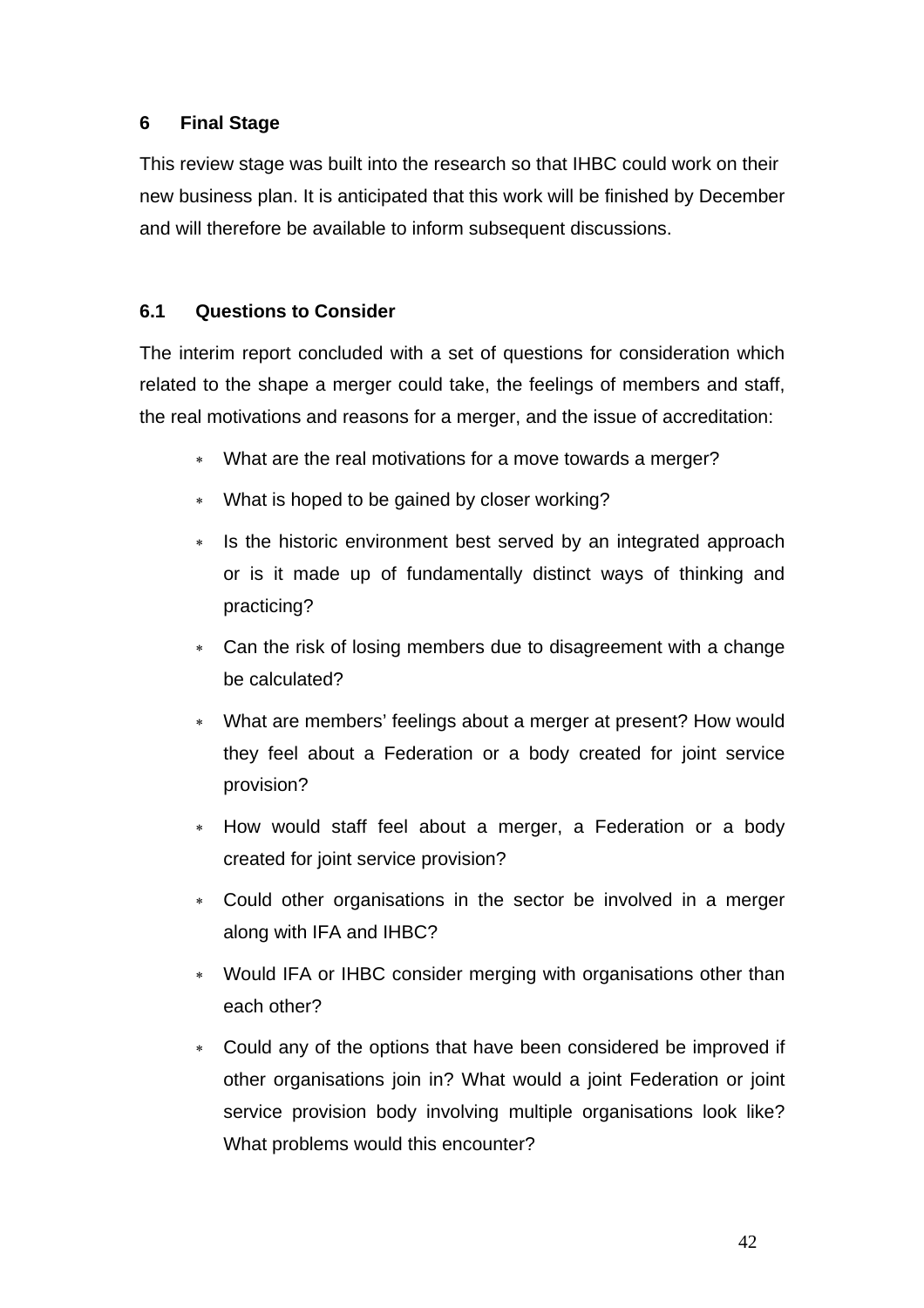∗ How does the issue of accreditation fit into these options? How important is it for the sector to improve and expand its current accreditation systems? How important is it that all work in the historic environment sector is carried out by individuals who are accredited in some way (via a scheme or membership of a professional body)? If this is deemed important, how can English Heritage, Historic Scotland, Cadw, EHS and the DCMS be encouraged to insist on this and encourage local government to do likewise? How do vocational practitioners fit into the picture?

#### **6.2 Review Stage**

Following the submission of the interim report, PARN received a range of feedback from both institutes, and during the break in the project (from August 2006 to February 2007) we were kept up to date with shifting opinions and developments, including IHBC's production of a business plan. We also received official responses to the questions posed at the end of the interim report. All of this information, along with the interview undertaken in Stage One, led PARN to approach the final stage of the research with the understanding that:

- ∗ There are a variety of views with regard to a merger between the two institutes;
- ∗ These views are often completely opposed and vehemently expressed.

We believe that the issues that divide these institutes are not those that would necessarily preclude them from some kind of eventual 'coming together'. Many of the issues expressed are more to do with impressions that each institute has of the other which, if tested, may be less of a problem than they are currently perceived to be. PARN strongly believed that middle-way options between full merger and doing nothing should be considered. This would allow positive action in the short term which did not either presume or preclude a merger, but would encourage the process of improving

43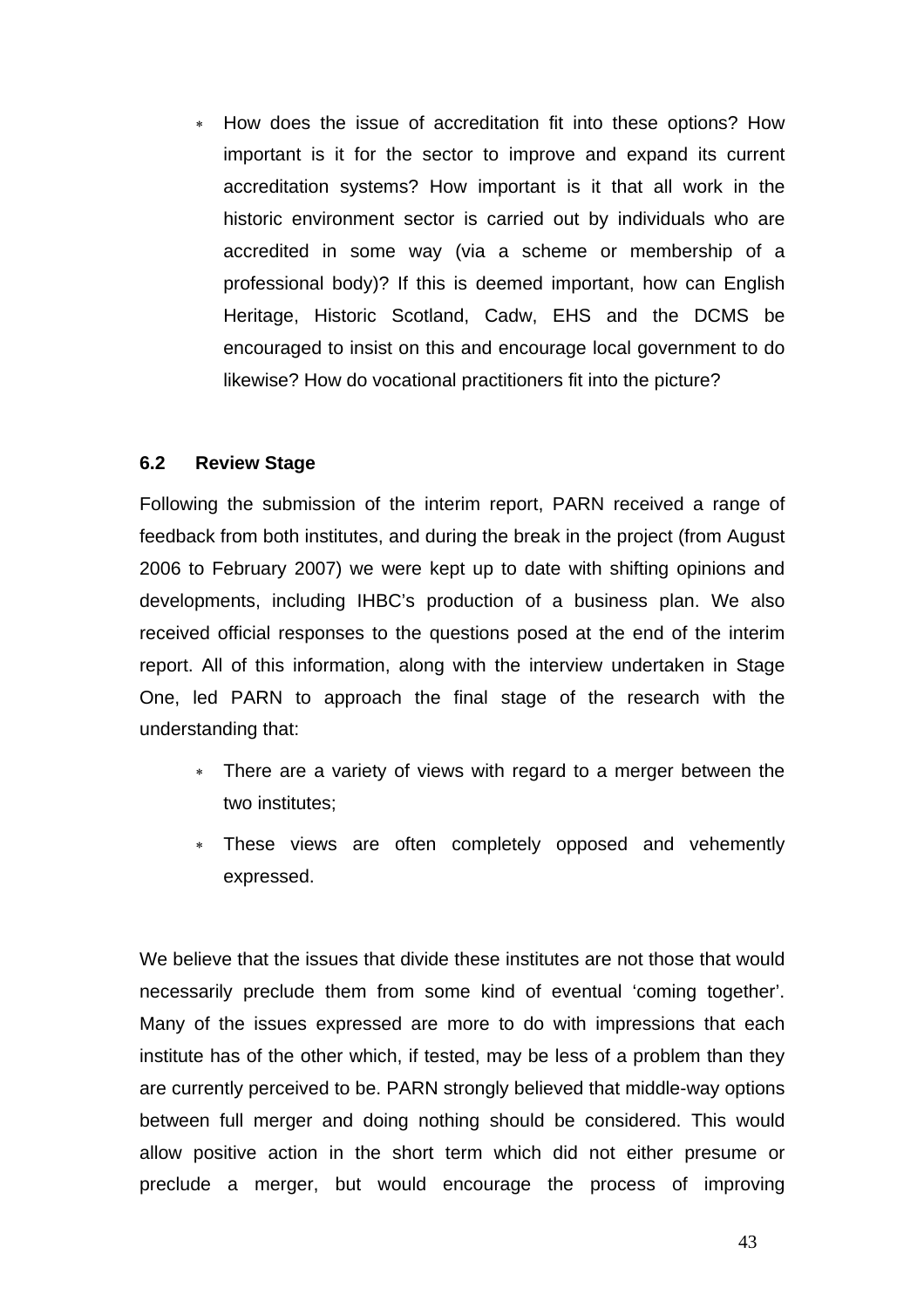understanding between the executives of the two institutes, their governing bodies and their memberships. However, the two middle options that were offered during the first stage of the project (Federation model and Joint Service Provision Venture) were not strongly favoured. We therefore entered the final stage of the research hoping to find some other positive initiative which the institutes could agree to. We also strongly believed that PARN should not, and probably could not, impose recommendations.

This influenced our structuring of the round table discussion, during which we employed a mediation model which uses a bottom-up approach where PARN was facilitator rather than provider of solutions.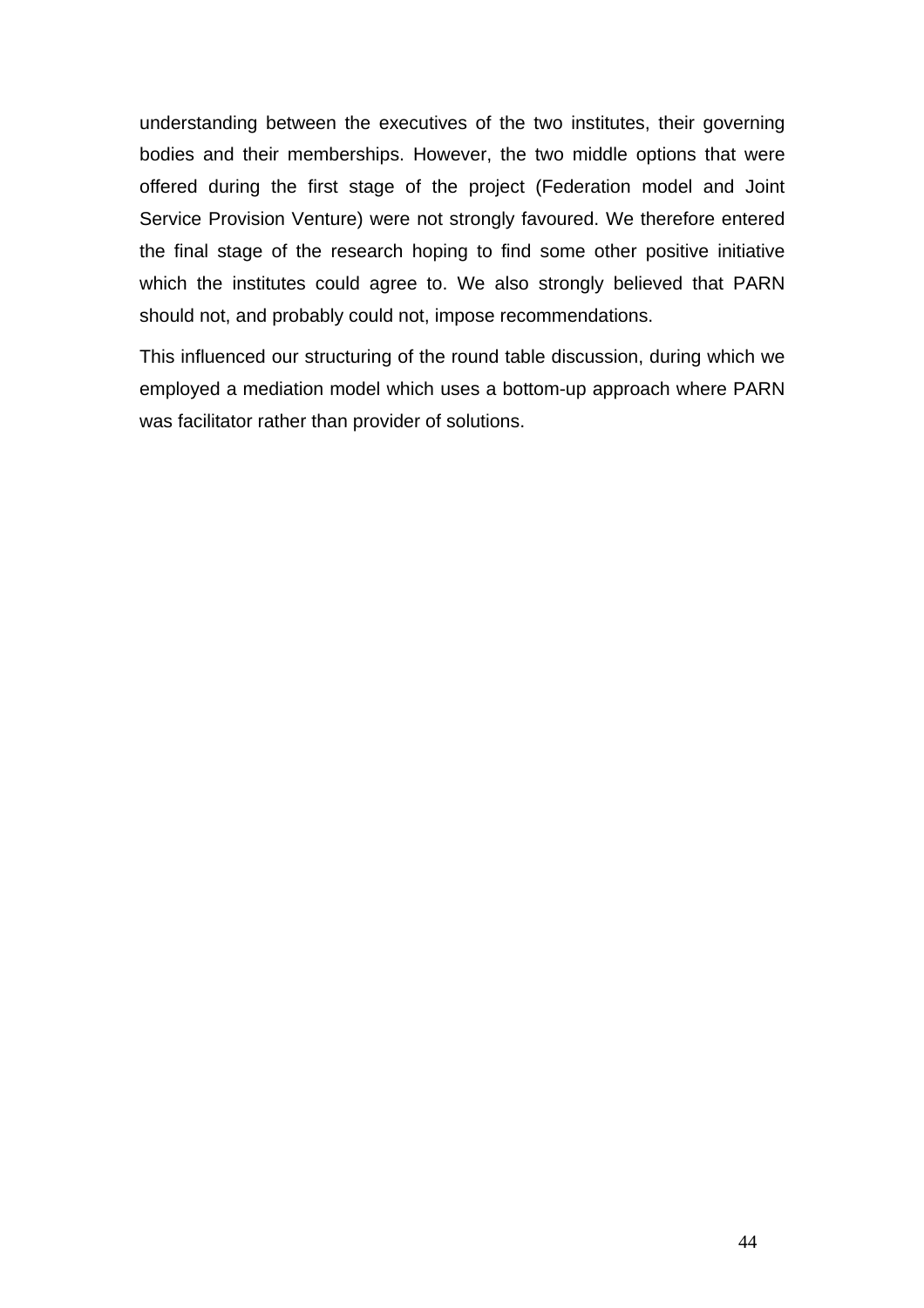## **6.3 The Round Table Discussion**

This took place on 1<sup>st</sup> February 2007 and was attended by Andy Friedman and Tina Williams of PARN, Pete Hinton and 6 other representatives of IFA, and Sean O'Reilly and 7 other representatives of IHBC.

Our aim was to find areas of consensus and ways forward that both institutes could agree on. Both institutes had the opportunity to present a position statement, and to respond to the other's statement, without interruption. PARN then drew out points which could be agreed on and the discussion moved towards the idea of a joint committee.

Both institutes recognise a set of common issues, including:

- Broader sectoral changes in the understanding and management of the historic environment;
- ∗ A shared legislative framework emerging for local government;
- Environmental issues affecting the historic environment;
- A shared belief in a holistic approach to the historic environment;
- A shared need for practice-based qualifications;
- A desire to collaborate and build a strong relationship.

These issues form a foundation on which to build a joint committee and future relationship.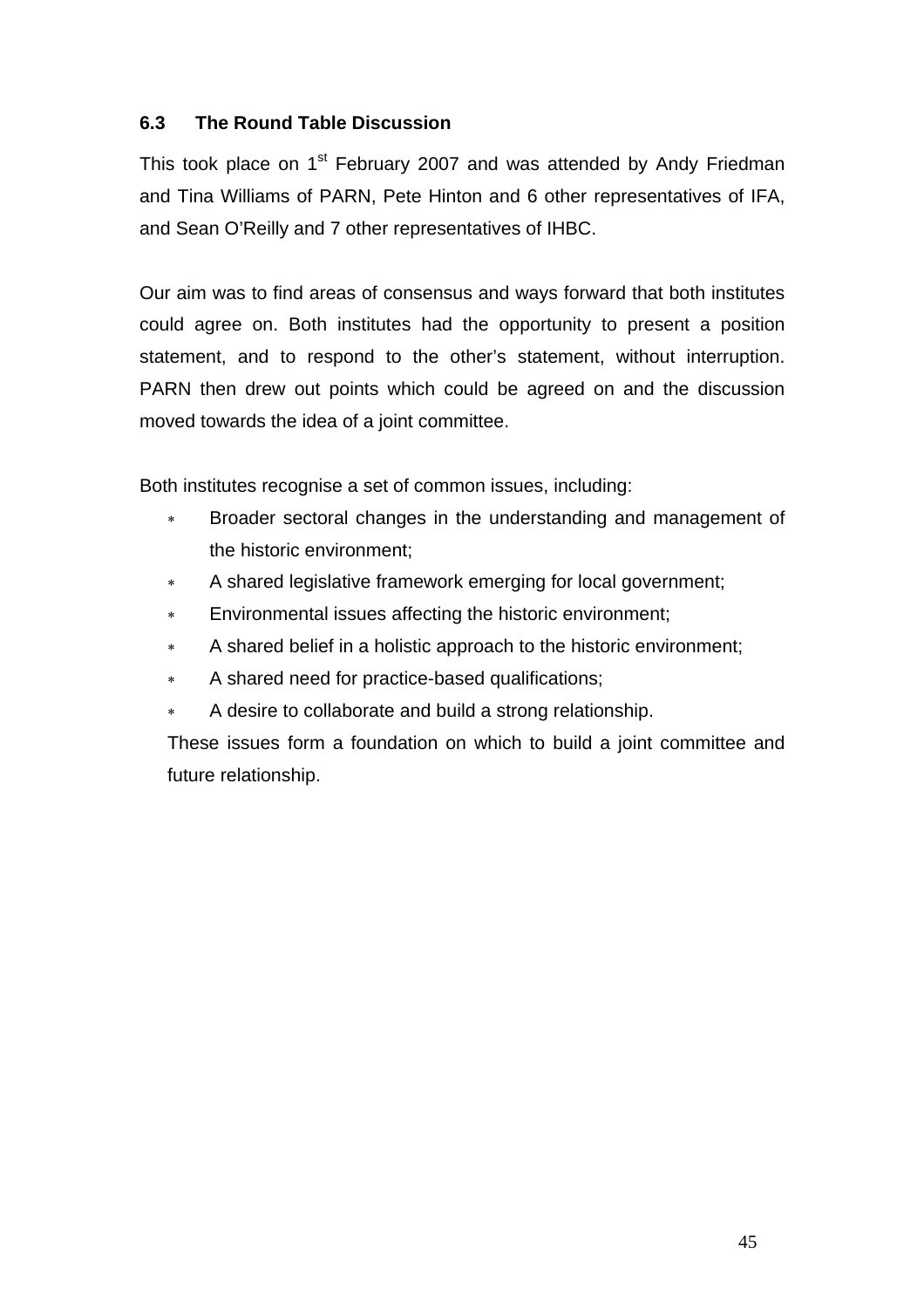## **7 Recommendations**

PARN makes the following recommendations:

1. *IHBC and IFA should not consider a full merger at the present time* It is clear from all of the information collected as part of this research that a full merger would not be acceptable to a large number of stakeholders at the present time. IHBC's position statement at the round table discussion made it clear that both the Council, and, they believe, the membership of IHBC are firmly against a full merger with IFA at the present time. The extent to which full merger is open for discussion at a future juncture is not clear – some of IHBC's representatives seem to be open to future debate while others insist it must be off the agenda completely. Under these circumstances, it is unlikely that a full merger would be successful.

During the course of the research a number of barriers or objections to merger were noted. Some of these may be seen as opinions or conjecture, some may be verifiable through further research, and some we might categorise as true or likely to be true based on a range of comments. The barriers or objections categorised below were all raised during interviews or the round table discussion. The categorisation is, of course, a subjective process in itself. Also, even if a circumstance is true, the perception of it as a barrier to merger may be a matter of opinion.

- 1. True/likely to be true
	- a. There are differences in the ways that archaeology and conservation are interpreted and understood;
	- b. The institutes have different priorities for accreditation;
	- c. The institutes are at different stages of development;
	- d. The institutes have differing perceptions of what each other does;
	- e. The institutes have different ways of delivering member benefits e.g. IHBC has branches;
	- f. IHBC's Council is against a merger;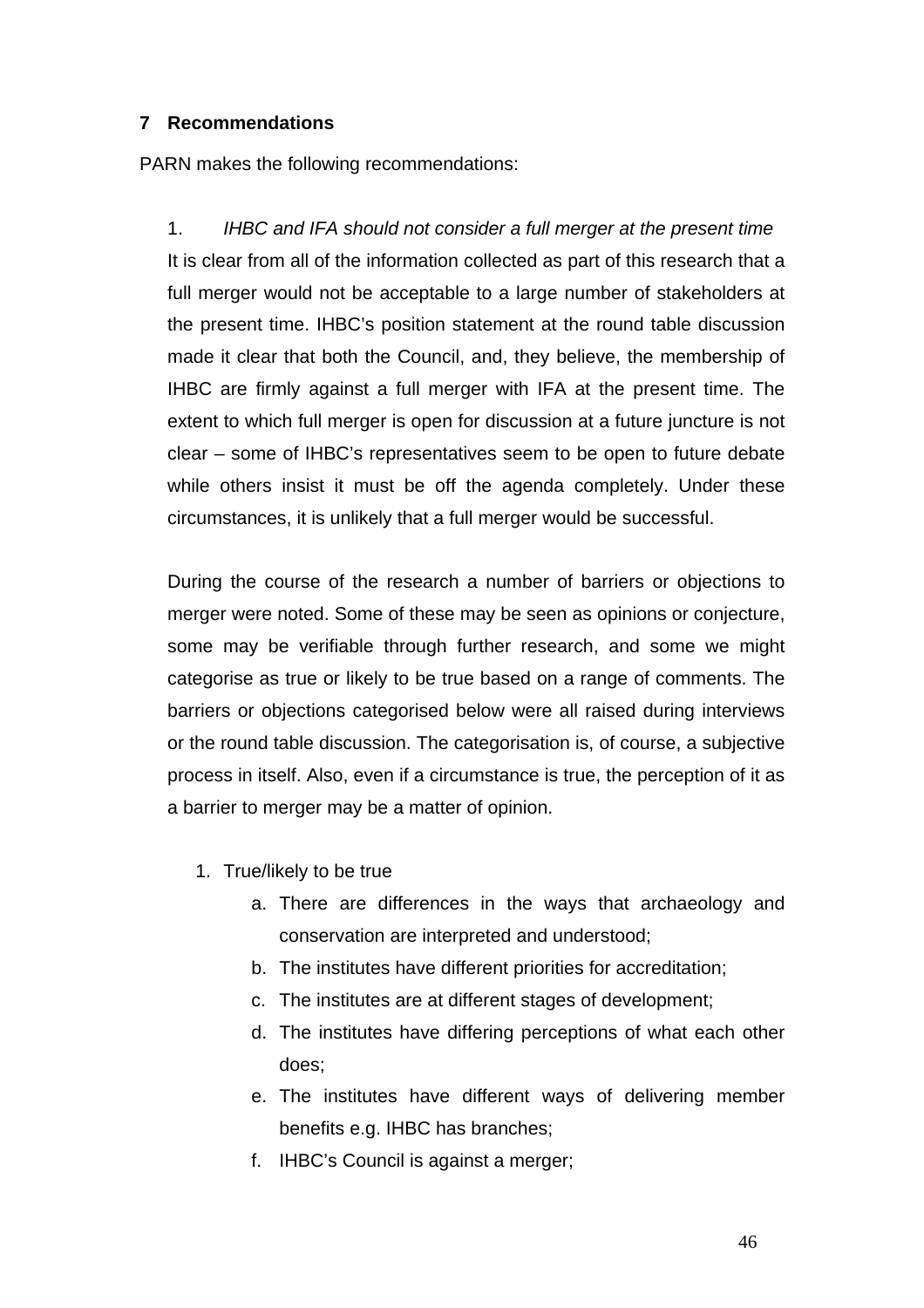- g. A merger would create job instability for staff.
- 2. Verifiable
	- a. Each membership has a different bias with regard to local authority staff;
	- b. IHBC's membership is against a merger;
	- c. Each institute is operating in a different environment with regard to other bodies in the sector;
	- d. The institutes have different cultures, including the ways in which volunteers are involved;
	- e. Other organisations in the sector might feel threatened by a merger.
- 3. Opinion/conjecture
	- a. IHBC's work with construction bodies could be hampered if they had to re-focus on the interests of the archaeological world;
	- b. There is an absence of clear benefits to merger and it might undermine the services of both institutes;
	- c. Each institute has its own priorities and it would be difficult to find a common voice;
	- d. Archaeology will swamp conservation;
	- e. Both archaeology and conservation will lose their identities;
	- f. IHBC's Council is slow at decision-making and changeadverse which would be bad for a new institute;
	- g. Archaeology and conservation have fundamentally different ways of thinking and approaches to their work.

## *2. IHBC and IFA should establish a joint committee*

Both institutes were enthusiastic about a joint committee which could focus on issues of joint concern and which would aim to address some of the shortcomings of the current situation which were put forward as reasons to merge:

- ∗ It could provide a joint voice to government;
- ∗ It could produce joint responses to proposed legislation;
- ∗ It could aid each institute's understanding of the other;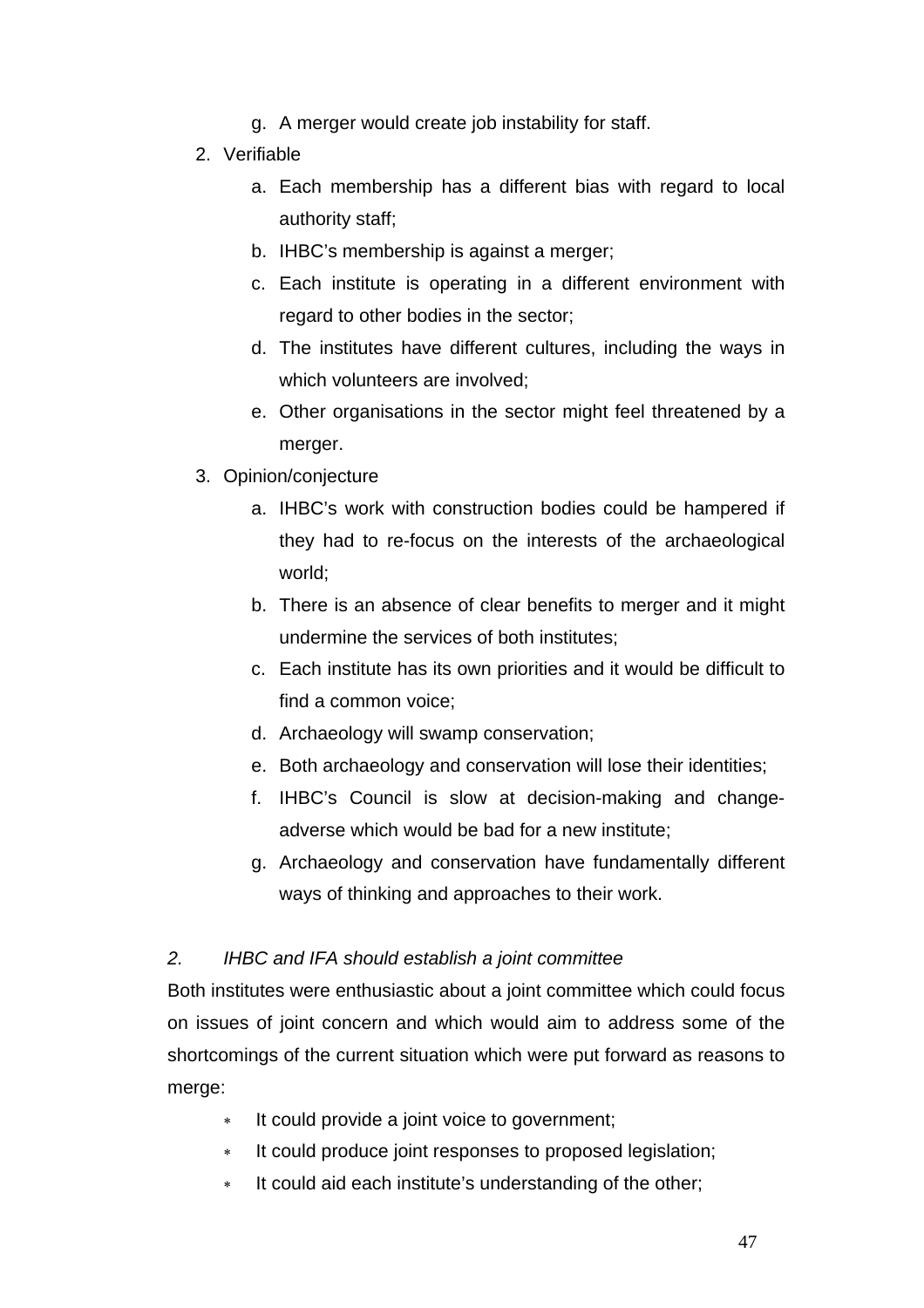∗ It could promote joint working and further partnerships.

We suggest that the joint committee is made up of no more than 6 people – both CEOs, both Council Chairs, and one other person from each Council to represent the memberships. The joint committee could draw on the expertise of other officers, members, or representatives from other professional associations, depending on the issue under review, but the core group should not exceed a total of 6.

We also suggest that the joint committee draws up its remit with a set of measurable objectives and targets by which its success can be measured, and that this is reviewed after a period of one year. After 12 months the committee should report to both Councils and, depending on whether its objectives have been met, be disbanded or develop a new set of targets.

The joint committee might benefit from its own website and identity. It could also run joint conference sessions, write articles for both institutes' magazines, offer discounts for dual membership, and provide e-mail updates to members following committee meetings.

The joint committee's remit might include some or all of the following:

- Revise the Memorandum of Understanding between the two institutes;
- Design activities to further understanding of each other's memberships, strategic objectives and values;
- ∗ Produce a joint response to the Heritage White Paper and future consultations;
- Review of joint projects undertaken in the past with a view to improving the process;
- ∗ Initiate new joint projects;
- ∗ Categorise occupational roles within the historic environment;
- Look at accreditation and whether a scheme would be better undertaken together or separately, and how separate schemes might compliment each other;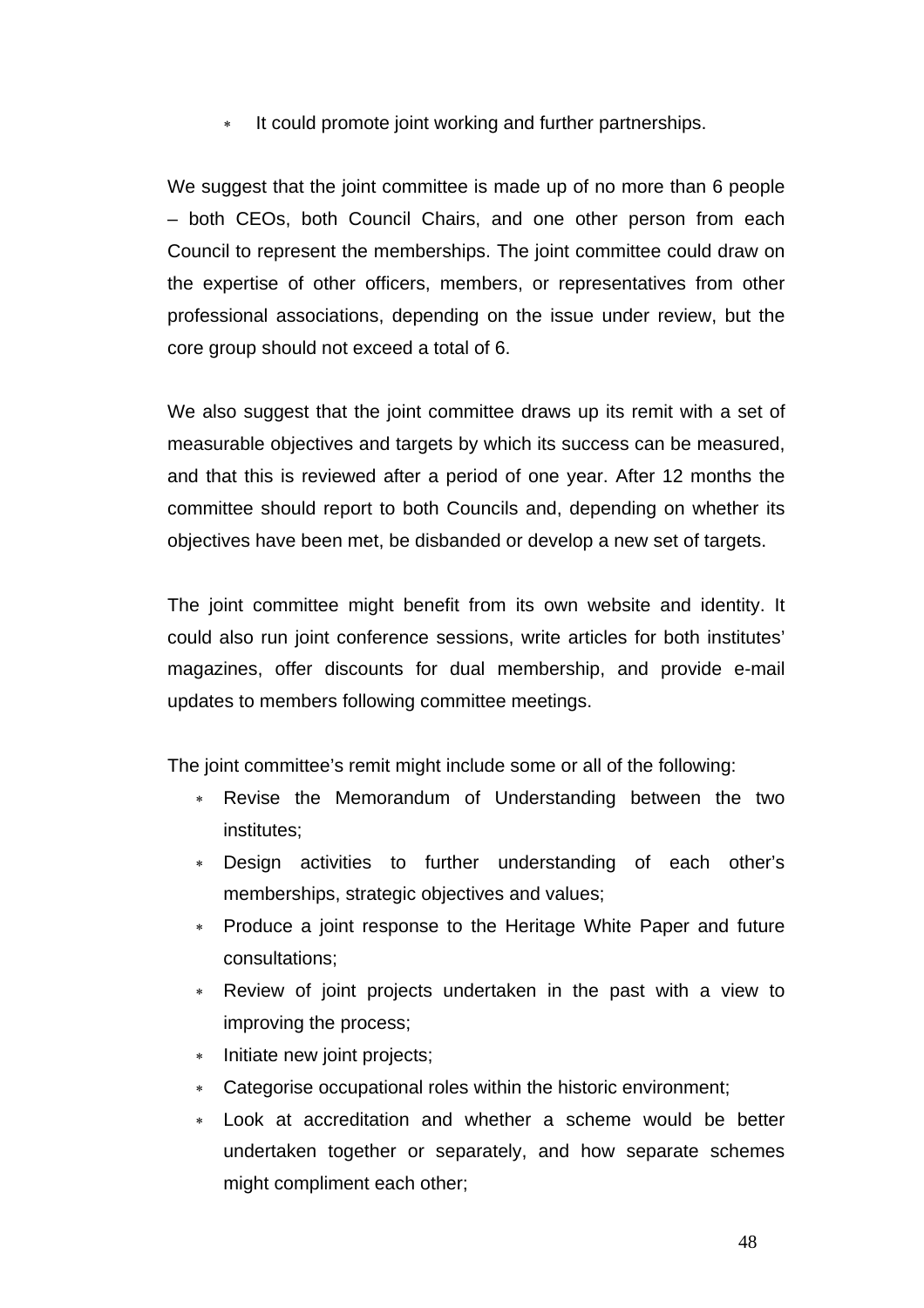- ∗ Initiate joint initiatives in training and career development;
- ∗ Establish Special Interest Groups to support areas where the two memberships overlap e.g. local government employees;
- ∗ Discuss ways to best support the impact on members of the HPR;
- Initiate guidance or best practice papers on areas of common interest;
- ∗ Organise joint consultation of members on areas of common interest;
- Undertake a review of member benefits.

# *3. IHBC and IFA should consult with their respective memberships before considering more structured joint working;*

During the research process both institutes, and a number of stakeholders, made claims about the feelings of their members with regard to closer working. However, other than IHBC sending the interim report (which was not written for members) to their branches, via Council members, PARN's understanding is that the memberships have not been consulted on the subject of closer working between the two institutes. We recommend that this is undertaken before further consideration of any structural changes in the future. This may be an activity for the joint committee.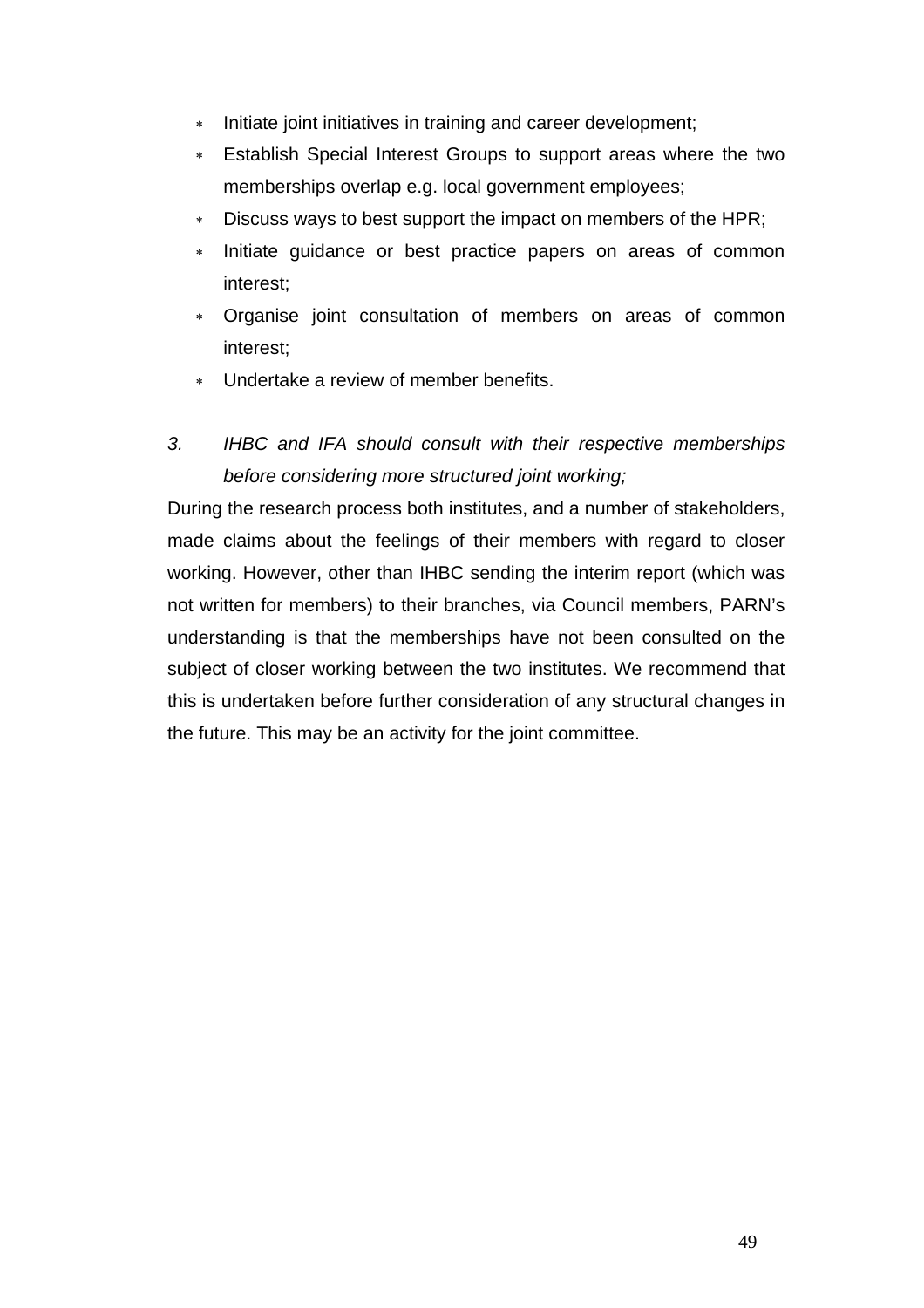## **8 PARN comments on accreditation**

PARN has been asked to comment on the issue of accreditation and the idea that users of professional services (whether the users are individual clients, government departments or private companies, and whether those professionals are archaeologists, conservationists, lawyers or management consultants) should insist on those professionals being accredited in some way.

Accreditation is a complex issue. The members' enquiry described in 5.3.4 of this report uncovered a range of ways of understanding what accreditation is. Sometimes, membership of a professional body is seen as a form of accreditation. Professional associations can accredit:

- ∗ Individuals (via a practising certificate, Chartered membership or other titles);
- ∗ Companies;
- ∗ Employers' CPD schemes;
- ∗ CPD providers and courses;
- ∗ Initial training and degree programmes.

PARN's view is that professionalisation is a process, and some occupations are further along in that process than others. The ultimate, or strongest, form of professionalisation is a situation where professionals are unable to practice without some form of accreditation (which might include membership of a professional association). However, there are stages along that path, and one step might be a clear accreditation process connected to membership of a professional body. This might involve separate, higher, grades of membership.

Some professions – especially in the medical field – operate that highest form of professionalisation, where membership of a professional association is required in order to practice. For other professions, including those in the historic environment, this is not the case. The PARN 2006 'Professionalisation of Professional Associations' survey found that only 4.5% of the 110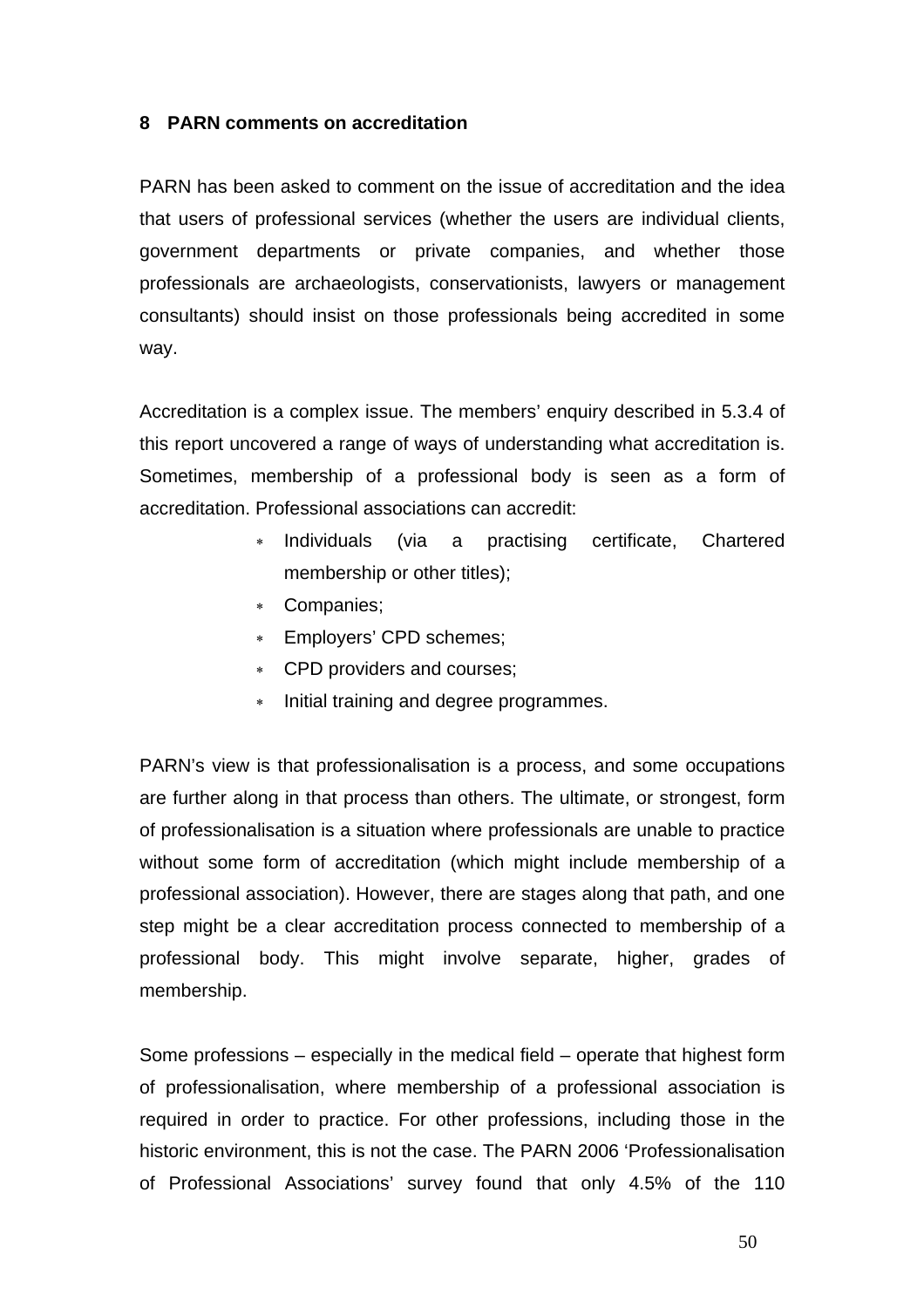respondent organisations claim that professionals in their field have to be a member of the professional body in order to practice.

PARN defines a professional association as a body that has, or aims to have:

- ∗ Entry requirements, based on education/experience;
- ∗ A code of conduct or guidance for members regarding their professional work;
- ∗ Systems to maintain standards and quality within the profession;
- ∗ A commitment to Continuing Professional Development (CPD).

In this way, we perceive membership of a professional association to be some assurance of what we call ethical competence, which embraces but is not limited to technical competence. In our support of professionalism, we would encourage professional associations to support the technical and ethical competence of their members in moving towards the goal of an accreditation system, which truly guarantees professionalism.

PARN's view is that professionals who are accredited will best serve users of professional services. Maintaining standards of technical and ethical competence are the best ways to protect clients and the public interest, particularly for the provision of complex services. While professionalism requires accreditation, different routes to accreditation should be made available and accreditation should be open for all to apply. We cannot recommend a single way to accredit professionals, but some form of accreditation is essential to protect the public interest. PARN believes that the principles of any accreditation system should be that:

1. Accreditation should be rigorous and continual. Accreditation should not be limited to a single event which provides accreditation to an individual for all time. Professional associations are set up to support both rigorous and continual accreditation, not only through initial professional qualifications, but also through ensuring adherence to CPD programmes;